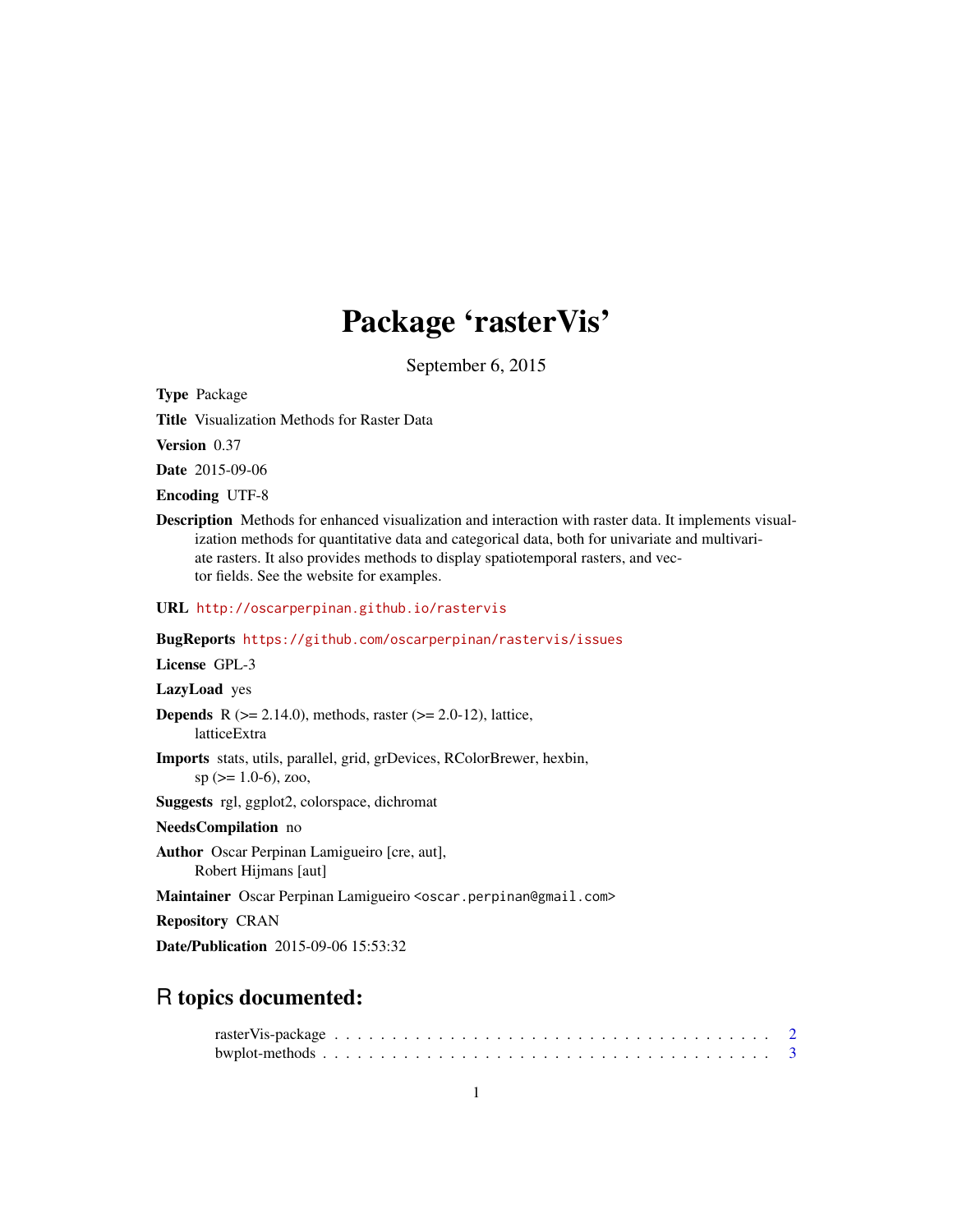# <span id="page-1-0"></span>2 rasterVis-package

| Index | 38 |  |
|-------|----|--|

rasterVis-package *Visualization methods for* raster

# Description

The raster package defines classes and methods for spatial raster data access and manipulation. The rasterVis package complements raster providing a set of methods for enhanced visualization and interaction.

# Details

| Package:  | rasterVis                                                            |
|-----------|----------------------------------------------------------------------|
| Type:     | Package                                                              |
| Version:  | 0.10                                                                 |
| Date:     | 2011-06-17                                                           |
| License:  | $GPL-3$                                                              |
| LazyLoad: | <b>ves</b>                                                           |
| Depends:  | methods, raster, sp, grid, lattice, lattice Extra, zoo, hexbin, mgcv |

#### Author(s)

Oscar Perpiñán Lamigueiro and Robert Hijmans

Maintainer: Oscar Perpiñán Lamigueiro <oscar.perpinan@upm.es>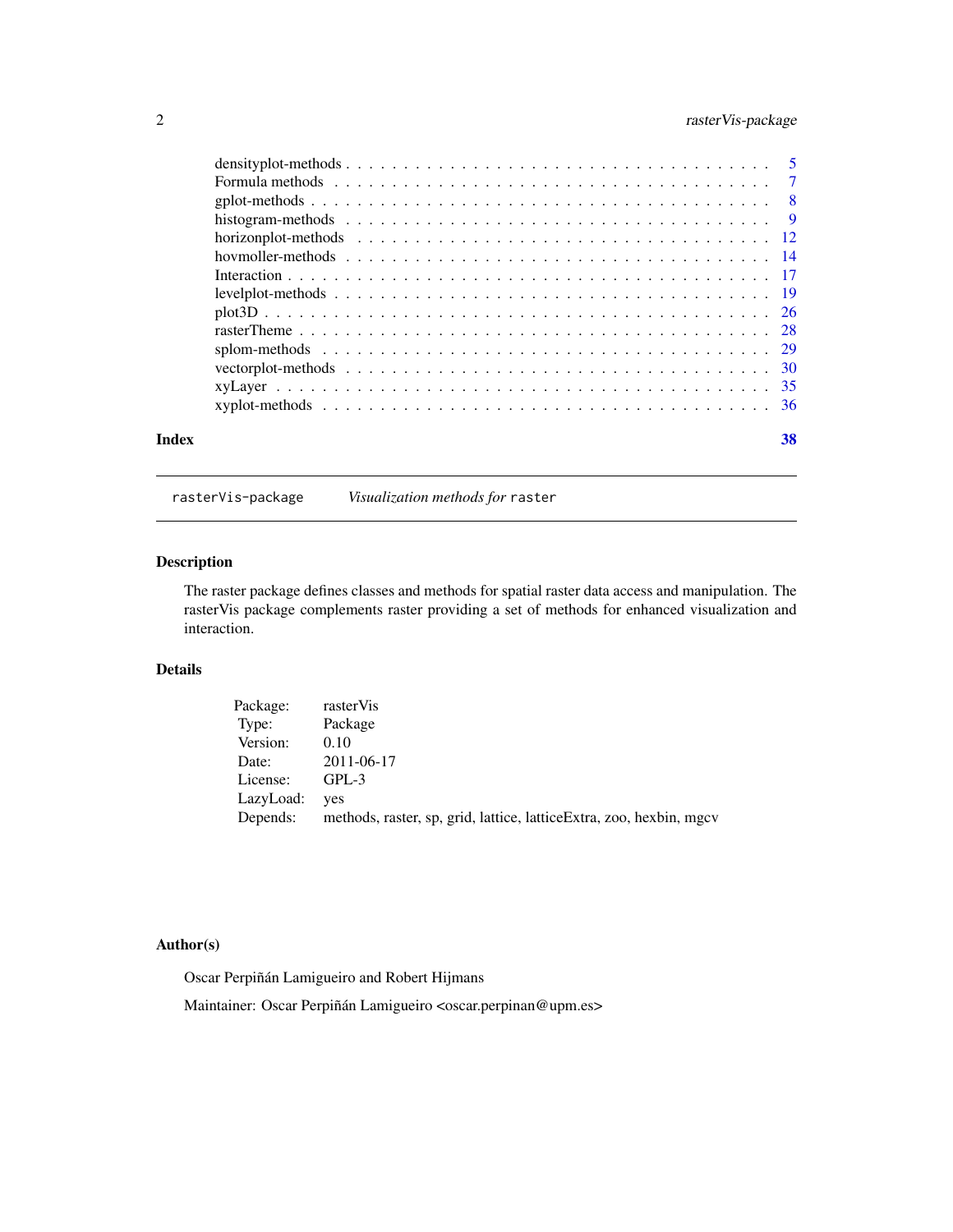<span id="page-2-0"></span>

#### <span id="page-2-1"></span>Description

Methods for bwplot and RasterStackBrick objects using a combination of [panel.violin](#page-0-0) and [panel.bwplot](#page-0-0) to compose the graphic.

# Usage

```
## S4 method for signature 'RasterStackBrick,missing'
bwplot(x, data=NULL, layers, FUN,
            maxpixels = 1e+05,
            xlab='', ylab='', main='',
            violin=TRUE,
            par.settings=rasterTheme(),
            scales=list(x=list(rot=45, cex=0.8)),
            ...)
## S4 method for signature 'formula,Raster'
bwplot(x, data, dirXY,
            maxpixels = 1e+05,
            xscale.components=xscale.raster,
            yscale.components=yscale.raster,
            horizontal=FALSE,
            violin=TRUE,
            par.settings=rasterTheme(),
            ...)
```

| $\mathsf{x}$     | A RasterStackBrick object or a formula.                                                                                                        |  |  |  |  |  |  |
|------------------|------------------------------------------------------------------------------------------------------------------------------------------------|--|--|--|--|--|--|
| data             | NULL or a Raster object.                                                                                                                       |  |  |  |  |  |  |
| layers           | A numeric or character which should indicate the layers to be displayed.                                                                       |  |  |  |  |  |  |
| dirXY            | A direction as a function of the coordinates (see xyLayer).                                                                                    |  |  |  |  |  |  |
| <b>FUN</b>       | A function to applied to the z slot of a RasterStackBrick object. The result of<br>this function is used as the grouping variable of the plot. |  |  |  |  |  |  |
| maxpixels        | A numeric, for sample Random.                                                                                                                  |  |  |  |  |  |  |
|                  | xscale.components, yscale.components                                                                                                           |  |  |  |  |  |  |
|                  | Graphical parameters of lattice. See xyplot for details.                                                                                       |  |  |  |  |  |  |
| horizontal       | Defaults to FALSE, meaning that the right hand of the formula is a factor or<br>shingle.                                                       |  |  |  |  |  |  |
| xlab, ylab, main |                                                                                                                                                |  |  |  |  |  |  |
|                  | Labels for axis and title.                                                                                                                     |  |  |  |  |  |  |
| violin           | Logical, if TRUE the panel is built with panel. violin and panel. bwplot.                                                                      |  |  |  |  |  |  |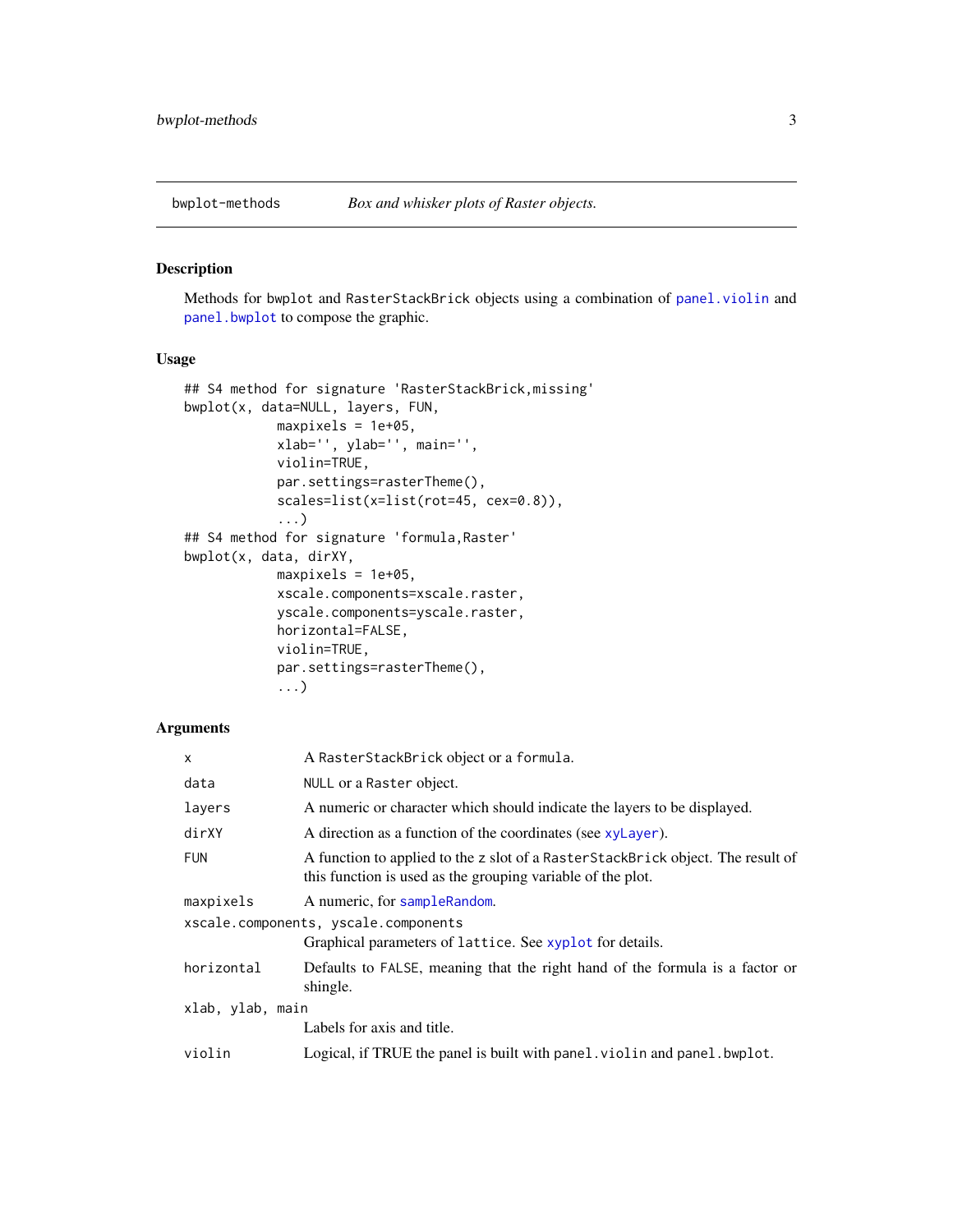#### <span id="page-3-0"></span>4 bwplot-methods

par.settings, scales See [xyplot](#page-35-1) for details. ... Additional arguments for [bwplot](#page-2-1)

# Author(s)

Oscar Perpiñán Lamigueiro

#### See Also

[bwplot](#page-2-1), [panel.violin](#page-0-0), [subset](#page-0-0)

```
f <- system.file("external/test.grd", package="raster")
r \leftarrow raster(f)
s <- stack(r, r-500, r+500)
bwplot(s)
## Not run:
stackSIS <- stack(listFich)
stackSIS <- stackSIS*24 ##from irradiance (W/m2) to irradiation Wh/m2
setwd(old)
idx <- seq(as.Date('2008-01-15'), as.Date('2008-12-15'), 'month')
SISmm <- setZ(stackSIS, idx)
names(SISmm) <- month.abb
bwplot(SISmm)
##FUN applies to z if not NULL
bwplot(SISmm, FUN=as.yearqtr)
## End(Not run)
## Not run:
##http://neo.sci.gsfc.nasa.gov/Search.html?group=64
pop <- raster('875430rgb-167772161.0.FLOAT.TIFF')
pop[pop==99999] <- NA
levelplot(pop, zscaleLog=10, par.settings=BTCTheme,
          panel=panel.levelplot.raster, interpolate=TRUE)
##http://neo.sci.gsfc.nasa.gov/Search.html?group=20
landClass <- raster('241243rgb-167772161.0.TIFF')
landClass[landClass==254] <- NA
s <- stack(pop, landClass)
names(s) <- c('pop', 'landClass')
bwplot(asinh(pop) \sim landClass|cut(y, 3), data=s,
       layout=c(3, 1), violin=FALSE)
```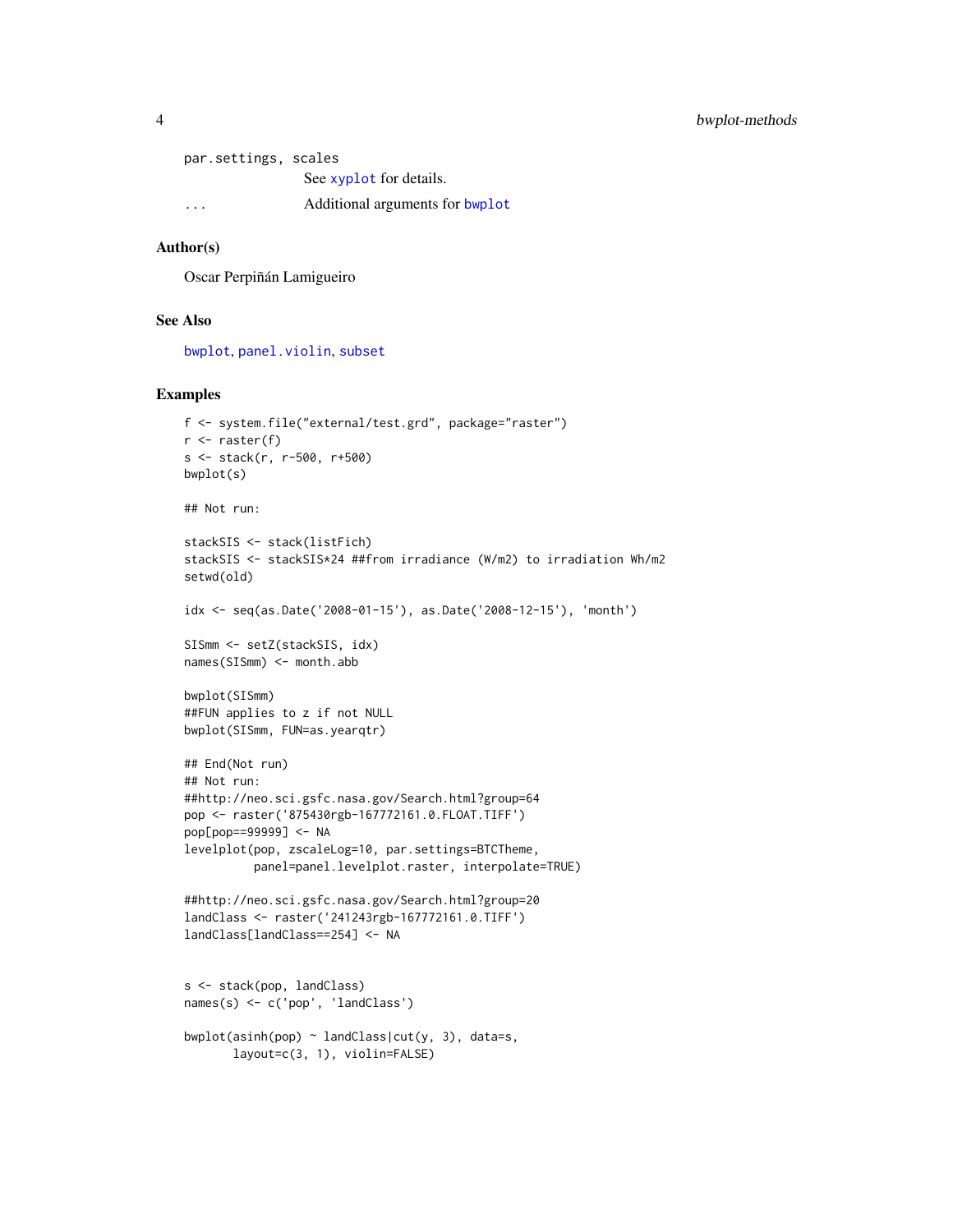```
bwplot(asinh(pop) \sim cut(y, 5)|landClass, data=s,
       scales=list(x=list(rot=45)), layout=c(4, 5),
       strip=strip.custom(strip.levels=TRUE))
```
## End(Not run)

densityplot-methods *Density plots for Raster objects.*

# <span id="page-4-1"></span>Description

Draw kernel density plots (with lattice) of Raster objects.

#### Usage

```
## S4 method for signature 'RasterLayer,missing'
densityplot(x, data=NULL, maxpixels = 1e+05,
            xlab='', ylab='', main='', col='black', ...)
```

```
## S4 method for signature 'RasterStackBrick,missing'
densityplot(x, data=NULL, layers, FUN,
            maxpixels = 1e+05,
            xlab='', ylab='', main='',
            par.settings=rasterTheme(),
            ...)
```

```
## S4 method for signature 'formula,Raster'
densityplot(x, data, dirXY,
            maxpixels = 1e+05,
            xscale.components=xscale.raster,
            yscale.components=yscale.raster,
            auto.key = list(space = 'right'),
            par.settings=rasterTheme(),...)
```

| X          | A Raster* object or a formula.                                                                                                                 |
|------------|------------------------------------------------------------------------------------------------------------------------------------------------|
| data       | NULL or a Raster object.                                                                                                                       |
| layers     | A numeric or character which should indicate the layers to be displayed.                                                                       |
| dirXY      | A direction as a function of the coordinates (see xyLayer).                                                                                    |
| <b>FUN</b> | A function to applied to the z slot of a RasterStackBrick object. The result of<br>this function is used as the grouping variable of the plot. |
| maxpixels  | A numeric, for sampleRandom.                                                                                                                   |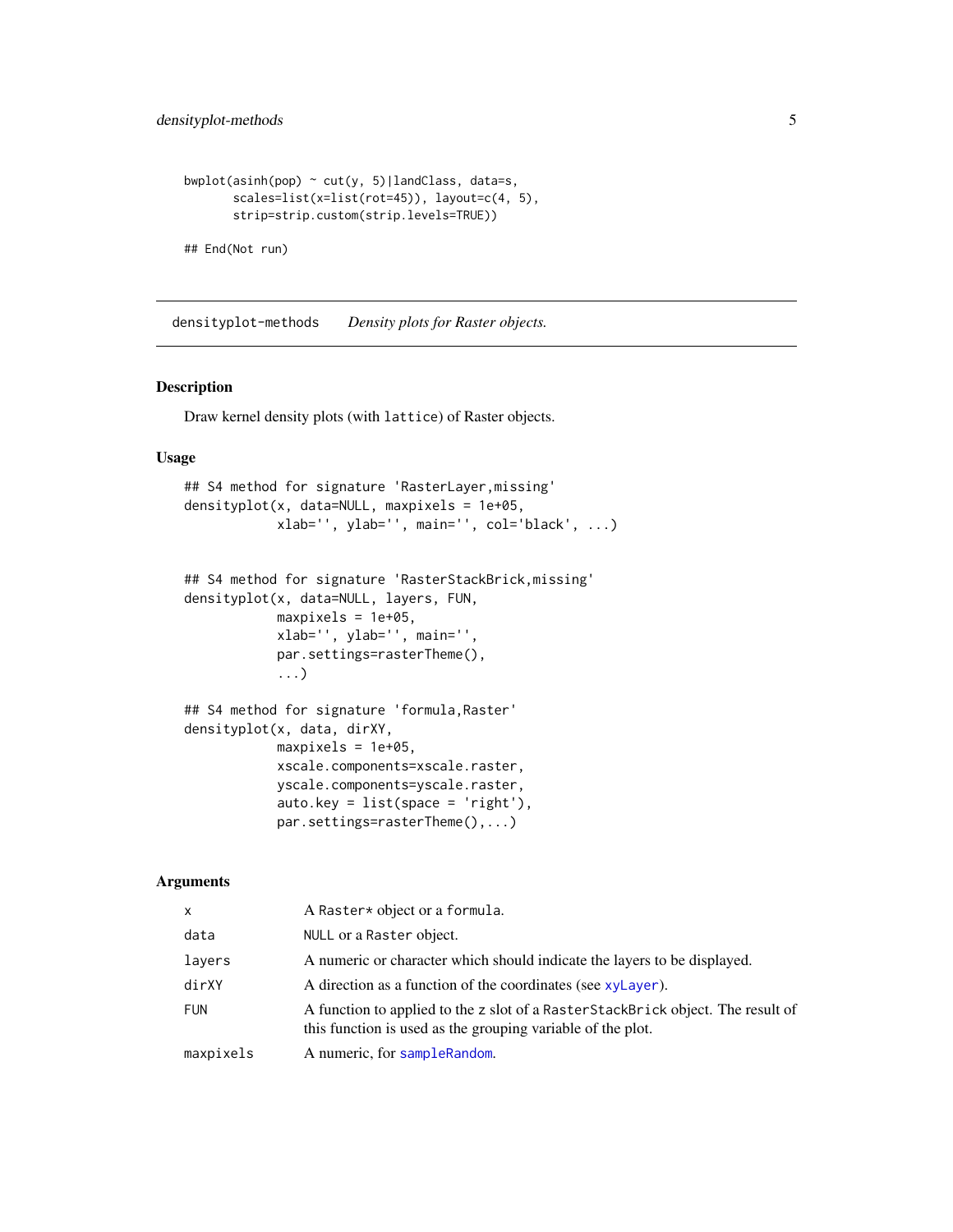- <span id="page-5-0"></span>xlab, ylab, main, col, xsca[le.component](#page-4-1)s, yscale.components, par.settings, auto.key Arguments for densityplot.
- ... Additional arguments for [densityplot](#page-4-1)

# Author(s)

Oscar Perpiñán Lamigueiro

#### See Also

[densityplot](#page-4-1),[xscale.raster](#page-27-1), [yscale.raster](#page-27-1), [rasterTheme](#page-27-2)

```
f <- system.file("external/test.grd", package="raster")
r <- raster(f)
densityplot(r)
s <- stack(r, r+500, r-500)
densityplot(s)
## Not run:
old <- getwd()
##change to your folder...
setwd('CMSAF')
listFich <- dir(pattern='2008')
stackSIS <- stack(listFich)
stackSIS <- stackSIS*24 ##from irradiance (W/m2) to irradiation Wh/m2
setwd(old)
idx <- seq(as.Date('2008-01-15'), as.Date('2008-12-15'), 'month')
SISmm <- setZ(stackSIS, idx)
names(SISmm) <- month.abb
densityplot(SISmm)
##FUN applies to z if not NULL
densityplot(SISmm, FUN=as.yearqtr)
## End(Not run)
## Not run:
##http://neo.sci.gsfc.nasa.gov/Search.html?group=64
pop <- raster('875430rgb-167772161.0.FLOAT.TIFF')
pop[pop==99999] <- NA
levelplot(pop, zscaleLog=10, par.settings=BTCTheme,
          panel=panel.levelplot.raster, interpolate=TRUE)
##http://neo.sci.gsfc.nasa.gov/Search.html?group=20
landClass <- raster('241243rgb-167772161.0.TIFF')
landClass[landClass==254] <- NA
```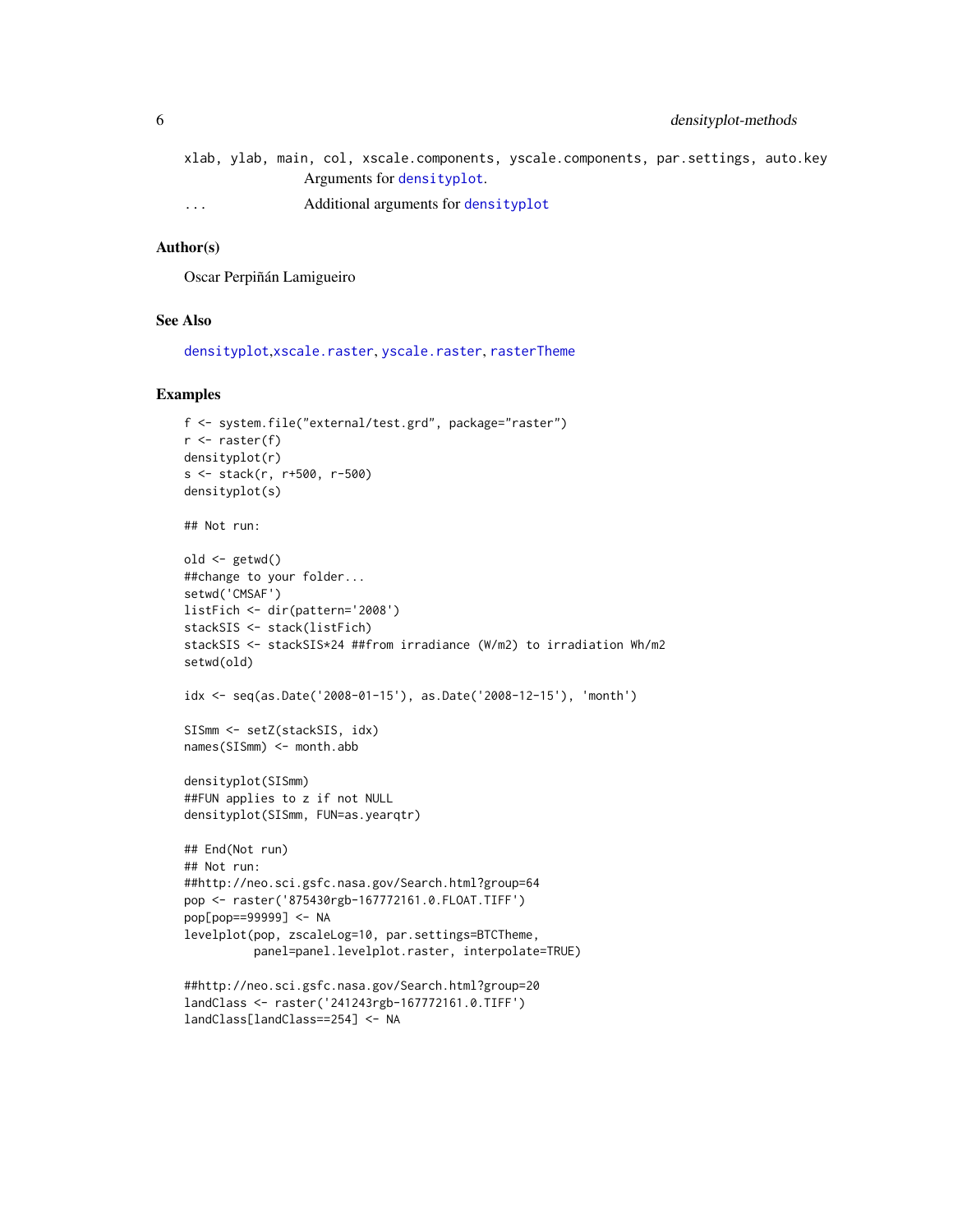# <span id="page-6-0"></span>Formula methods 7

```
s <- stack(pop, landClass)
names(s) <- c('pop', 'landClass')
densityplot(~asinh(pop)|landClass, data=s,
            scales=list(relation='free'),
            strip=strip.custom(strip.levels=TRUE))
```
## End(Not run)

Formula methods *Formula methods*

# <span id="page-6-1"></span>Description

Formula methods

# Usage

```
## S4 method for signature 'formula,Raster'
xyplot(x, data, dirXY, maxpixels=1e5,
            alpha=0.05,
            xscale.components=xscale.raster, yscale.components=yscale.raster,
            par.settings=rasterTheme(),...)
## S4 method for signature 'formula,Raster'
hexbinplot(x, data, dirXY,
            xscale.components=xscale.raster, yscale.components=yscale.raster,
            par.settings=rasterTheme(),...)
```
# Arguments

| $\mathsf{x}$ | A formula describing the variables to be related. It may include the layer names<br>(which are internally converted to valid ones with make names) and the x, y<br>variables representing the coordinates of the Raster object. Besides, if dirXY is<br>not missing, the variable dirXY can also be included in the formula. |
|--------------|------------------------------------------------------------------------------------------------------------------------------------------------------------------------------------------------------------------------------------------------------------------------------------------------------------------------------|
| data         | A Raster object.                                                                                                                                                                                                                                                                                                             |
| dirXY        | A direction as a function of the coordinates (see xyLayer).                                                                                                                                                                                                                                                                  |
| maxpixels    | A numeric, for sampleRegular.                                                                                                                                                                                                                                                                                                |
| alpha        | A numeric, transparency of the points.                                                                                                                                                                                                                                                                                       |
|              | xscale.components, yscale.components, par.settings                                                                                                                                                                                                                                                                           |
|              | Customization of lattice. See xyplot for details.                                                                                                                                                                                                                                                                            |
| $\ddots$     | Additional arguments for the xyplot and hexbinplot functions.                                                                                                                                                                                                                                                                |

# Author(s)

Oscar Perpiñán Lamigueiro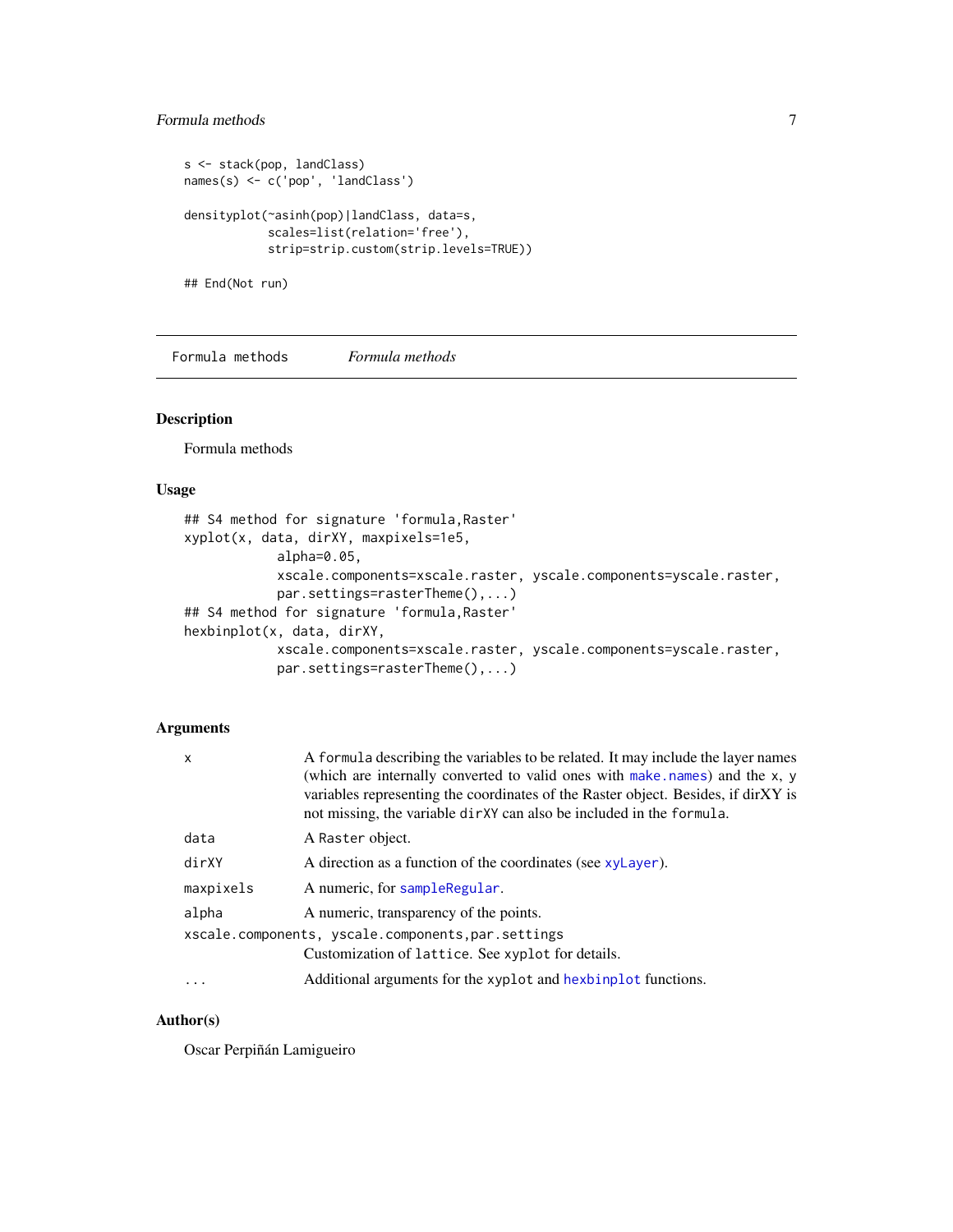#### Examples

```
f <- system.file("external/test.grd", package="raster")
r \leftarrow raster(f)
names(r)
xyplot(test~y, data=r, alpha=0.5)
## Not run:
##Solar irradiation data from CMSAF
##Data available from http://www.box.net/shared/rl51y1t9sldxk54ogd44
old <- getwd()
##change to your folder...
setwd('CMSAF')
listFich <- dir(pattern='2008')
stackSIS <- stack(listFich)SISmm <- SISmm*24 ##from irradiance (W/m2) to irradiation Wh/m2
setwd(old)
names(SISmm) <- month.abb
##Relation between the January & February versus July radiation for four
##differents longitude regions.
xyplot(Jan+Feb~Jul|cut(x, 4), data=SISmm, auto.key=list(space='right'))
##Faster with hexbinplot
hexbinplot(Jan~Jul|cut(x, 6), data=SISmm)
## End(Not run)
```
gplot-methods *Use ggplot to plot a Raster\* object*

#### Description

A wrapper function around [ggplot](#page-0-0) (ggplot2 package). Note that the function in the raster package is called gplot with a single 'g'.

# Usage

```
## S4 method for signature 'Raster'
gplot(x, maxpixels=50000,...)
```

| $\mathsf{x}$ | A Raster* object                |
|--------------|---------------------------------|
| maxpixels    | Maximum number of pixels to use |
| .            | Additional arguments for ggplot |

<span id="page-7-0"></span>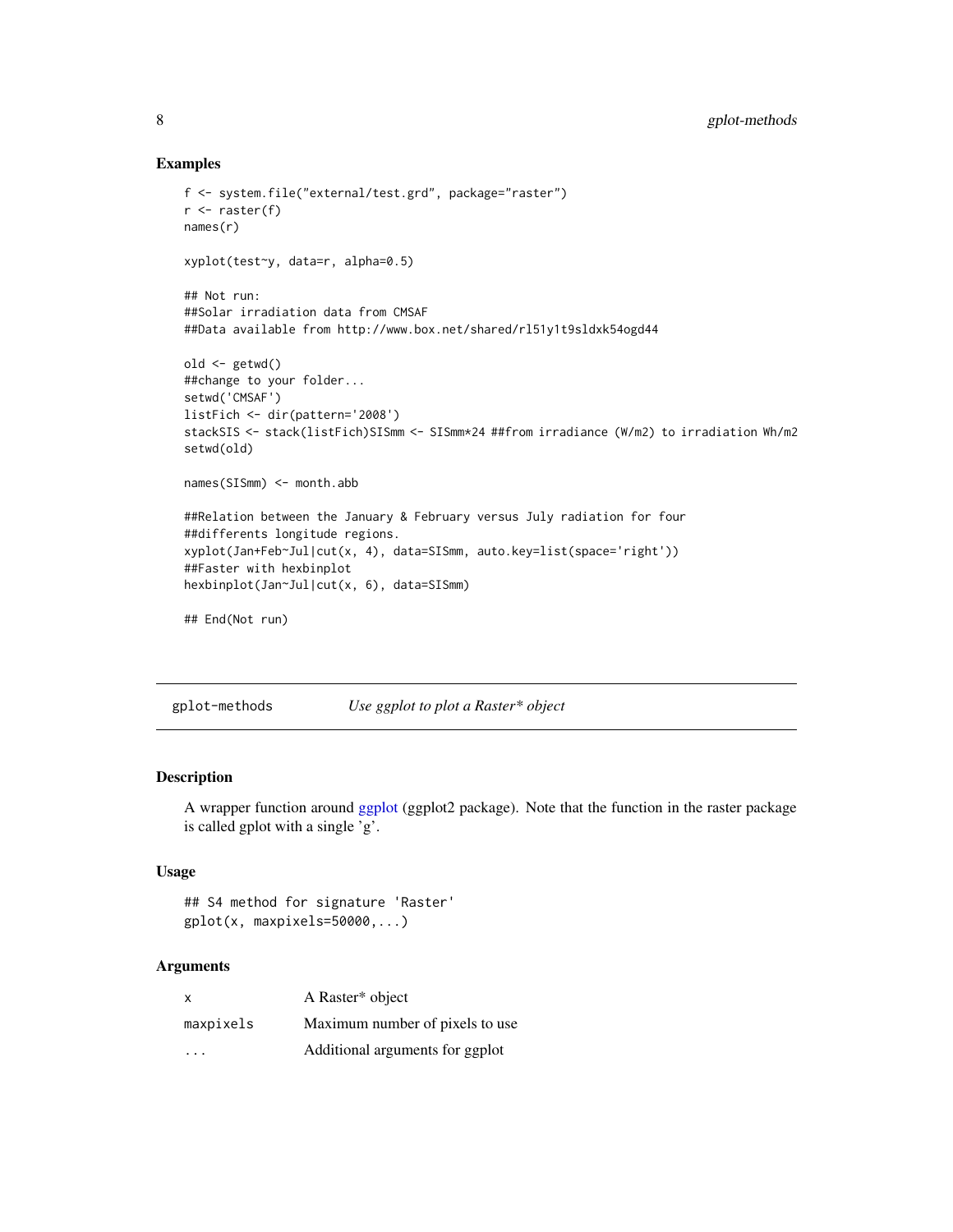#### <span id="page-8-0"></span>Author(s)

Robert J. Hijmans and Oscar Perpiñán; based on an example by Paul Hiemstra

#### See Also

[plot,](#page-0-0) [spplot](#page-0-0)

# Examples

```
## Not run:
r <- raster(system.file("external/test.grd", package="raster"))
s \leftarrow \text{stack}(r, r \star 2)names(s) <- c('meuse', 'meuse x 2')
library(ggplot2)
theme_set(theme_bw())
gplot(s) + geom\_tile(aes(fill = value)) +facet_wrap(~ variable) +
          scale_fill_gradient(low = 'white', high = 'blue') +
          coord_equal()
```
## End(Not run)

histogram-methods *Histogram of Raster objects.*

#### <span id="page-8-1"></span>Description

Draw histograms (with lattice) of Raster objects.

# Usage

```
## S4 method for signature 'RasterLayer,missing'
histogram(x, data=NULL, maxpixels = 1e+05, nint=100,
            xlab='', ylab='', main='', col='gray', ...)
## S4 method for signature 'RasterStackBrick,missing'
histogram(x, data=NULL, layers, FUN,
            maxpixels = 1e+05, nint=100,
            xlab='', ylab='', main='', col='gray',
            between=list(x=0.5, y=0.2),
            as.table=TRUE,
            scales=list(x=list(relation='free'),
              y=list(relation='free',
                draw=FALSE)),
            par.settings=rasterTheme(),
```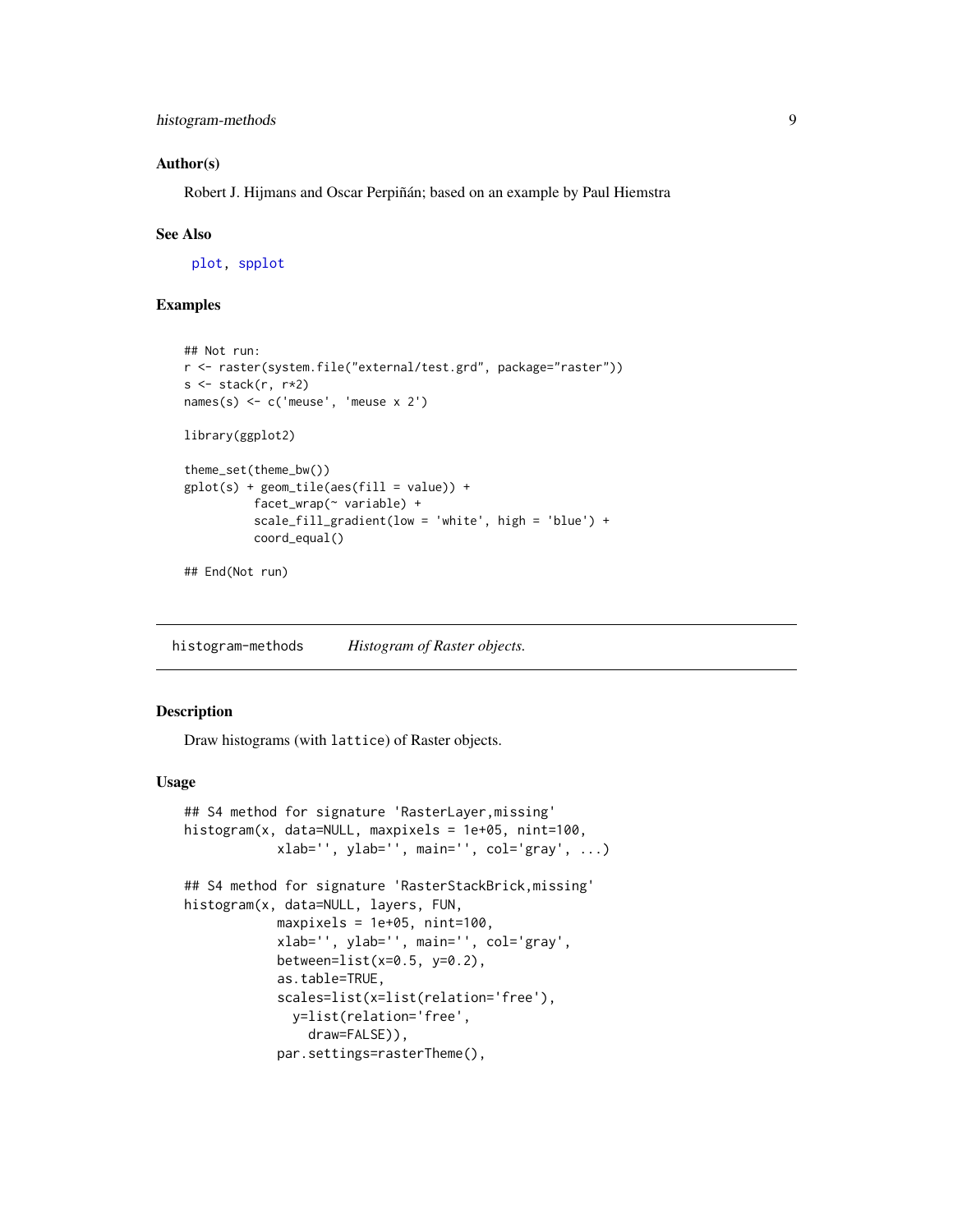...)

```
## S4 method for signature 'formula,Raster'
histogram(x, data, dirXY,
            maxpixels = 1e+05,
            strip=TRUE,
            par.settings=rasterTheme(),...)
```
# Arguments

| X                     | A Raster* object or a formula.                                                                                                                 |  |  |  |  |  |  |
|-----------------------|------------------------------------------------------------------------------------------------------------------------------------------------|--|--|--|--|--|--|
| data                  | NULL or a Raster object.                                                                                                                       |  |  |  |  |  |  |
| layers                | A numeric or character which should indicate the layers to be displayed.                                                                       |  |  |  |  |  |  |
| dirXY                 | A direction as a function of the coordinates (see xylayer).                                                                                    |  |  |  |  |  |  |
| <b>FUN</b>            | A function to applied to the z slot of a RasterStackBrick object. The result of<br>this function is used as the grouping variable of the plot. |  |  |  |  |  |  |
| nint                  | Number of breaks for the histogram. See the documentation of lattice::histogram<br>at lattice for details.                                     |  |  |  |  |  |  |
| maxpixels             | A numeric, for sampleRandom.                                                                                                                   |  |  |  |  |  |  |
| xlab, ylab, main, col |                                                                                                                                                |  |  |  |  |  |  |
|                       | Arguments for histogram.                                                                                                                       |  |  |  |  |  |  |
|                       | between, as.table, scales, strip, par.settings                                                                                                 |  |  |  |  |  |  |
|                       | Graphical parameters of lattice. See lattice:: xyplot for details.                                                                             |  |  |  |  |  |  |
| .                     | Additional arguments for lattice:: histogram                                                                                                   |  |  |  |  |  |  |

# Note

If you need different breakpoints in each panel, set breaks explicitely with NULL, a numeric or a character (for example, 'Sturges'; see [hist](#page-0-0) for details)

#### Author(s)

Oscar Perpiñán Lamigueiro

# See Also

[histogram](#page-8-1),[xscale.raster](#page-27-1), [yscale.raster](#page-27-1), [rasterTheme](#page-27-2)

```
f <- system.file("external/test.grd", package="raster")
r \leftarrow raster(f)
histogram(r)
s <- stack(r, r+500, r-500)
## Same breakpoints across panels
histogram(s)
## Each panel with different breakpoints
```
<span id="page-9-0"></span>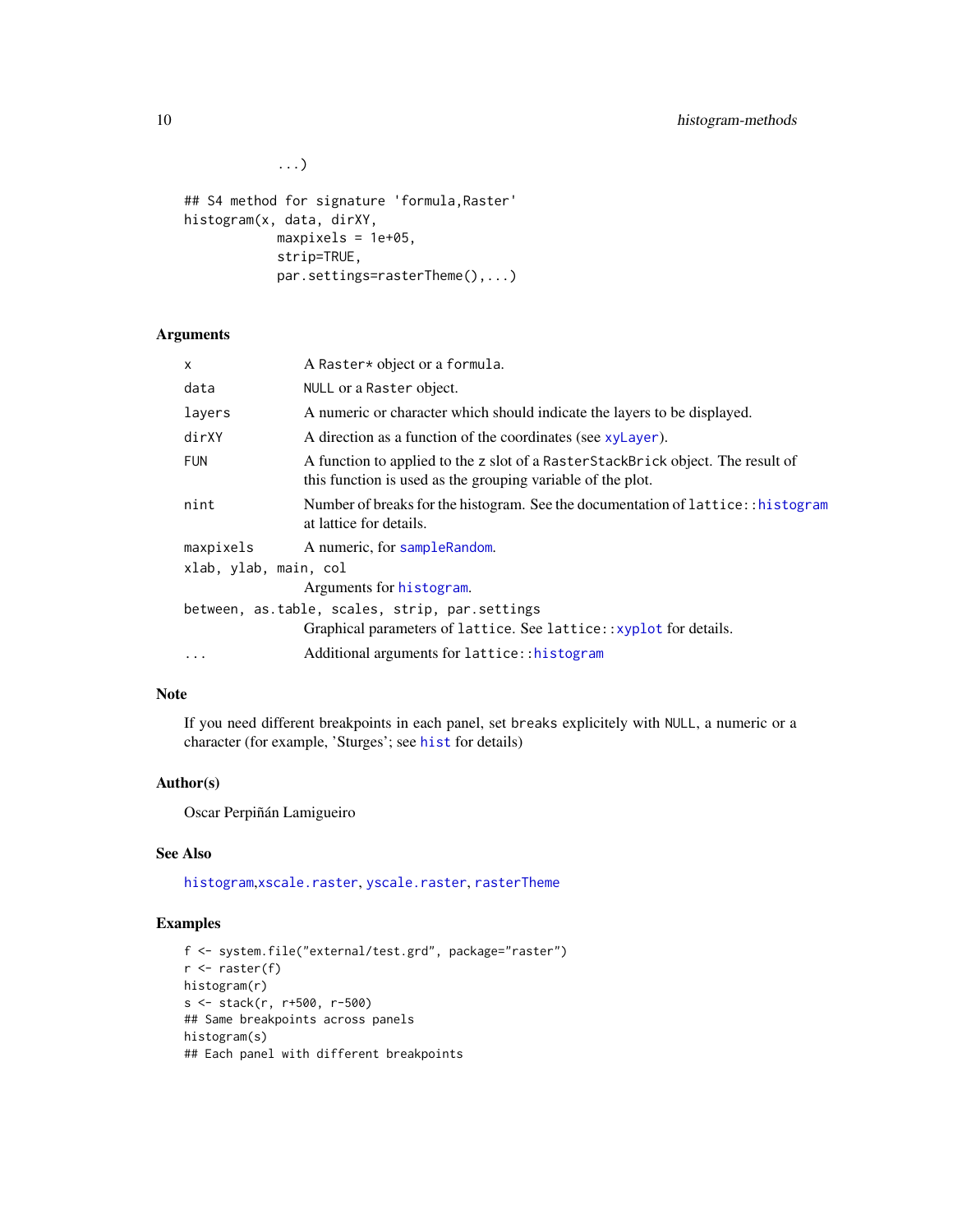```
histogram(s, breaks=NULL)
histogram(s, breaks='Sturges')
histogram(s, breaks=30)
## Not run:
##Solar irradiation data from CMSAF http://dx.doi.org/10.5676/EUM_SAF_CM/RAD_MVIRI/V001
old <- setwd(tempdir())
download.file('https://raw.github.com/oscarperpinan/spacetime-vis/master/data/SISmm2008_CMSAF.zip',
   'SISmm2008_CMSAF.zip', method='wget')
unzip('SISmm2008_CMSAF.zip')
listFich <- dir(pattern='\.nc')
stackSIS <- stack(listFich)
stackSIS <- stackSIS*24 ##from irradiance (W/m2) to irradiation Wh/m2
idx <- seq(as.Date('2008-01-15'), as.Date('2008-12-15'), 'month')
SISmm <- setZ(stackSIS, idx)
names(SISmm) <- month.abb
histogram(SISmm)
histogram(SISmm, FUN=as.yearqtr)
## With the formula interface you can create histograms for a set of variables
histogram(~ Jan + Dec, data=SISmm)
## Or use the coordinates for generating zonal histograms.
## For example, five histograms for each latitude zone
histogram(~Jan|cut(y, 5), data=SISmm)
## More sophisticated bands can be defined using the dirXY argument
histogram(~Jan|cut(dirXY, 5), dirXY = x^2 + y^2, data=SISmm)
setwd(old)
## End(Not run)
## Not run:
##http://neo.sci.gsfc.nasa.gov/Search.html?group=64
pop <- raster('875430rgb-167772161.0.FLOAT.TIFF')
pop[pop==99999] <- NA
levelplot(pop, zscaleLog=10, par.settings=BTCTheme,
          panel=panel.levelplot.raster, interpolate=TRUE)
##http://neo.sci.gsfc.nasa.gov/Search.html?group=20
landClass <- raster('241243rgb-167772161.0.TIFF')
landClass[landClass==254] <- NA
s <- stack(pop, landClass)
names(s) <- c('pop', 'landClass')
histogram(~asinh(pop)|landClass, data=s,
            scales=list(relation='free'),
```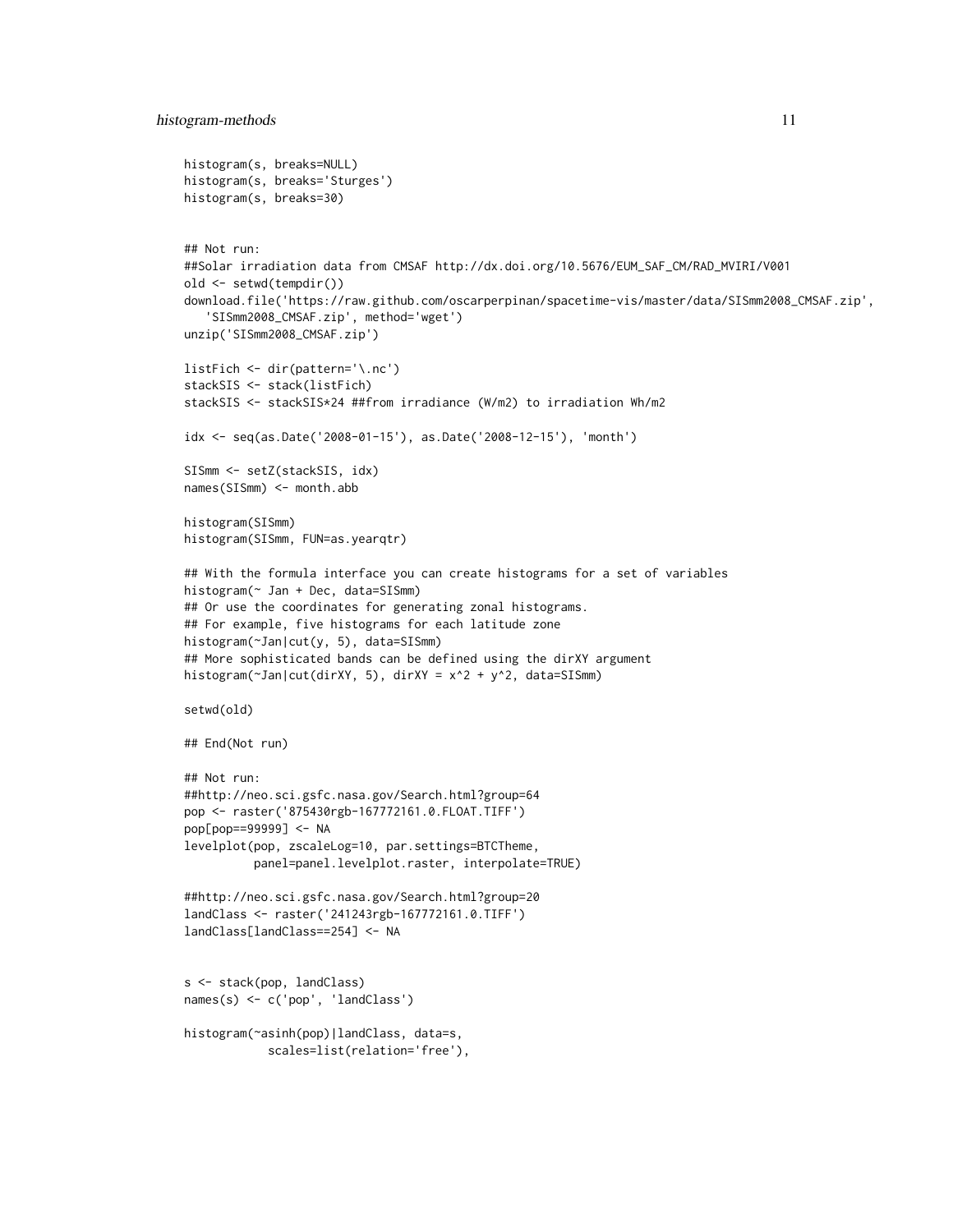```
strip=strip.custom(strip.levels=TRUE))
```
<span id="page-11-0"></span>## End(Not run)

horizonplot-methods *Horizon plots of Raster objects.*

# <span id="page-11-1"></span>Description

This method draws horizon graphs for each zone as calculated with zonal from the directions defined by xyLayer

# Usage

```
## S4 method for signature 'RasterStackBrick,missing'
horizonplot(x, data = NULL,
   dirXY = y, stat = 'mean', digits = 0,
   origin = mean,
   xlab = 'Time', ylab = 'direction',
   colorkey = TRUE, colorkey.digits = 1,
    scales=list(y = list(relation = "same")),
    ...)
```

| x               | A RasterStackBrick object.                                                                                                                                                                                                                                                                                                              |
|-----------------|-----------------------------------------------------------------------------------------------------------------------------------------------------------------------------------------------------------------------------------------------------------------------------------------------------------------------------------------|
| data            | Not used.                                                                                                                                                                                                                                                                                                                               |
| dirXY           | A direction as a function of the coordinates (see xyLayer).                                                                                                                                                                                                                                                                             |
| stat            | a function to be applied to summarize the values by zone. See zonal for details.                                                                                                                                                                                                                                                        |
| digits          | An integer, number of digits for zonal.                                                                                                                                                                                                                                                                                                 |
| origin          | From the lattice Extra help page: "the baseline y value for the first (positive)<br>segment (i.e. the value at which red changes to blue)." It can be: a number, used<br>acrros all panels, or a function (or a character defining a function), evaluated<br>with the values in each panel. The default is the mean function.           |
| xlab, ylab      | Labels of the axis.                                                                                                                                                                                                                                                                                                                     |
| colorkey        | If colorkey = TRUE a suitable color scale bar is constructed using the val-<br>ues of origin and horizonscale (see below). For additional information see<br>levelplot.                                                                                                                                                                 |
| colorkey.digits |                                                                                                                                                                                                                                                                                                                                         |
|                 | Digits for rounding values in colorkey labels                                                                                                                                                                                                                                                                                           |
| scales          | From the lattice::xyplot help page: "A list determining how the x- and y-<br>axes (tick marks and labels) are drawn. The list contains parameters in name=value<br>form, and may also contain two other lists called x and y of the same form. Com-<br>ponents of x and y affect the respective axes only, while those in scales affect |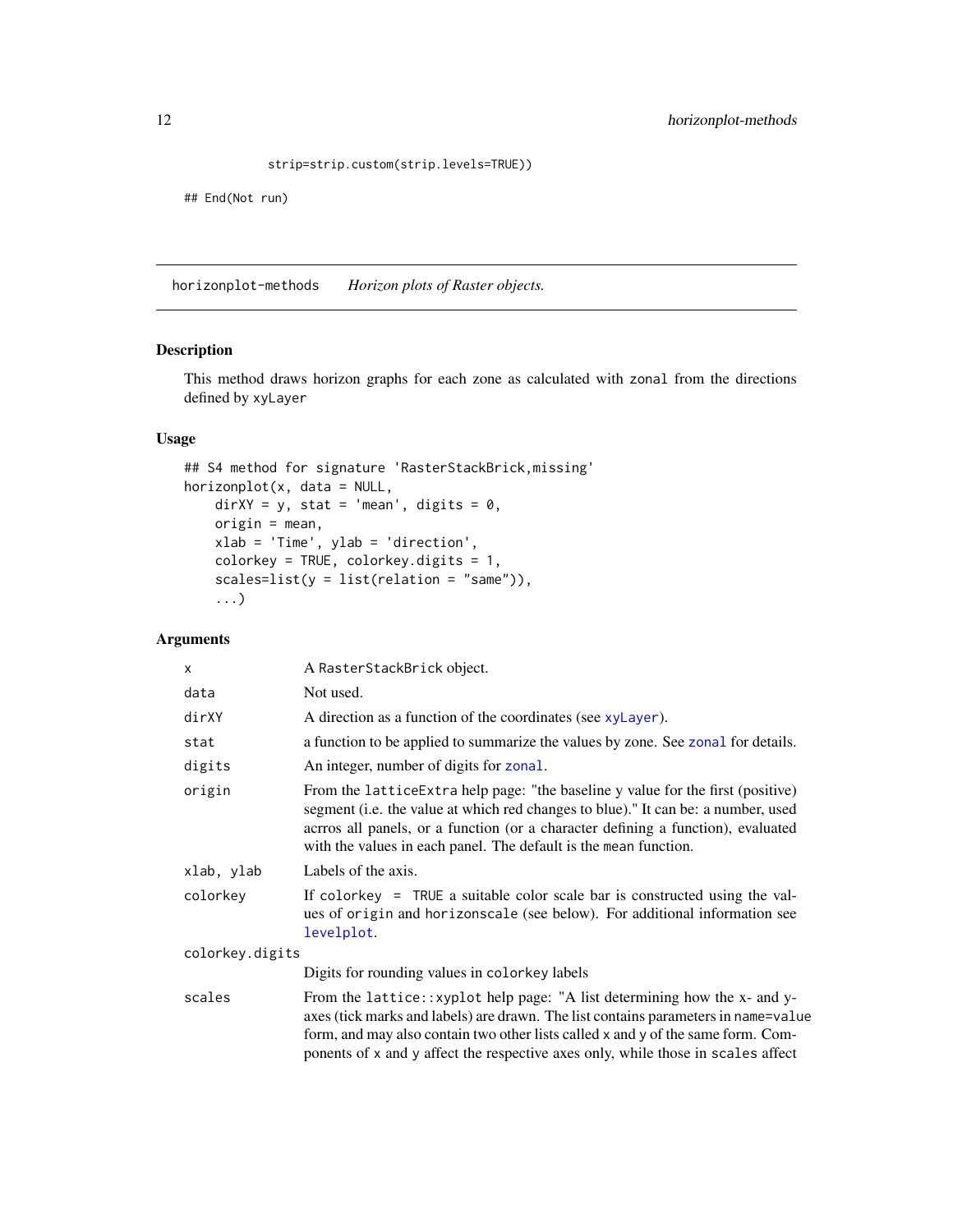<span id="page-12-0"></span>both. When parameters are specified in both lists, the values in x or y are used." In horizonplot the most interesting component is relation, a character string that determines how axis limits are calculated for each panel. Possible values are "same" (default), "free" and "sliced". "For 'relation="same"', the same limits, usually large enough to encompass all the data, are used for all the panels. For 'relation="free"', limits for each panel is determined by just the points in that panel. Behavior for 'relation="sliced"' is similar, except that the length (max - min) of the scales are constrained to remain the same across panels."

... Additional arguments for the horizonplot function. horizonscale is the most interesting, being (from the latticeExtra help page) "the scale of each color segment. There are 3 positive segments and 3 negative segments. If this is a given as a number then all panels will have comparable distances, though not necessarily the same actual values (similar in concept to 'scales\$relation = "sliced"')". On the other hand, col.regions is used to choose the color scale.

#### Details

(Extracted from the reference): "The horizon graph allows to examine how a large number of items changed through time, to spot extraordinary behaviors and predominant patterns, view each of the items independently from the others when they wish, make comparisons between the items, and view changes that occurred with enough precision to determine if further examination is required."

#### References

[http://www.perceptualedge.com/articles/visual\\_business\\_intelligence/time\\_on\\_the\\_](http://www.perceptualedge.com/articles/visual_business_intelligence/time_on_the_horizon.pdf) [horizon.pdf](http://www.perceptualedge.com/articles/visual_business_intelligence/time_on_the_horizon.pdf)

#### See Also

[horizonplot](#page-11-1), [xyplot](#page-35-1), [levelplot](#page-18-1).

```
## Not run:
library(zoo)
```

```
url <- "ftp://ftp.wiley.com/public/sci_tech_med/spatio_temporal_data/"
sst.dat = read.table(paste(url, "SST011970_032003.dat", sep=''), header = FALSE)
sst.ll = read.table(paste(url, "SSTlonlat.dat", sep=''), header = FALSE)
```

```
spSST <- SpatialPointsDataFrame(sst.ll, sst.dat)
gridded(spSST) <- TRUE
proj4string(spSST) = "+proj=longlat +datum=WGS84"
SST <- brick(spSST)
idx <- seq(as.Date('1970-01-01'), as.Date('2003-03-01'), by='month')
idx <- as.yearmon(idx)
```

```
SST <- setZ(SST, idx)
names(SST) <- as.character(idx)
```

```
horizonplot(SST)
```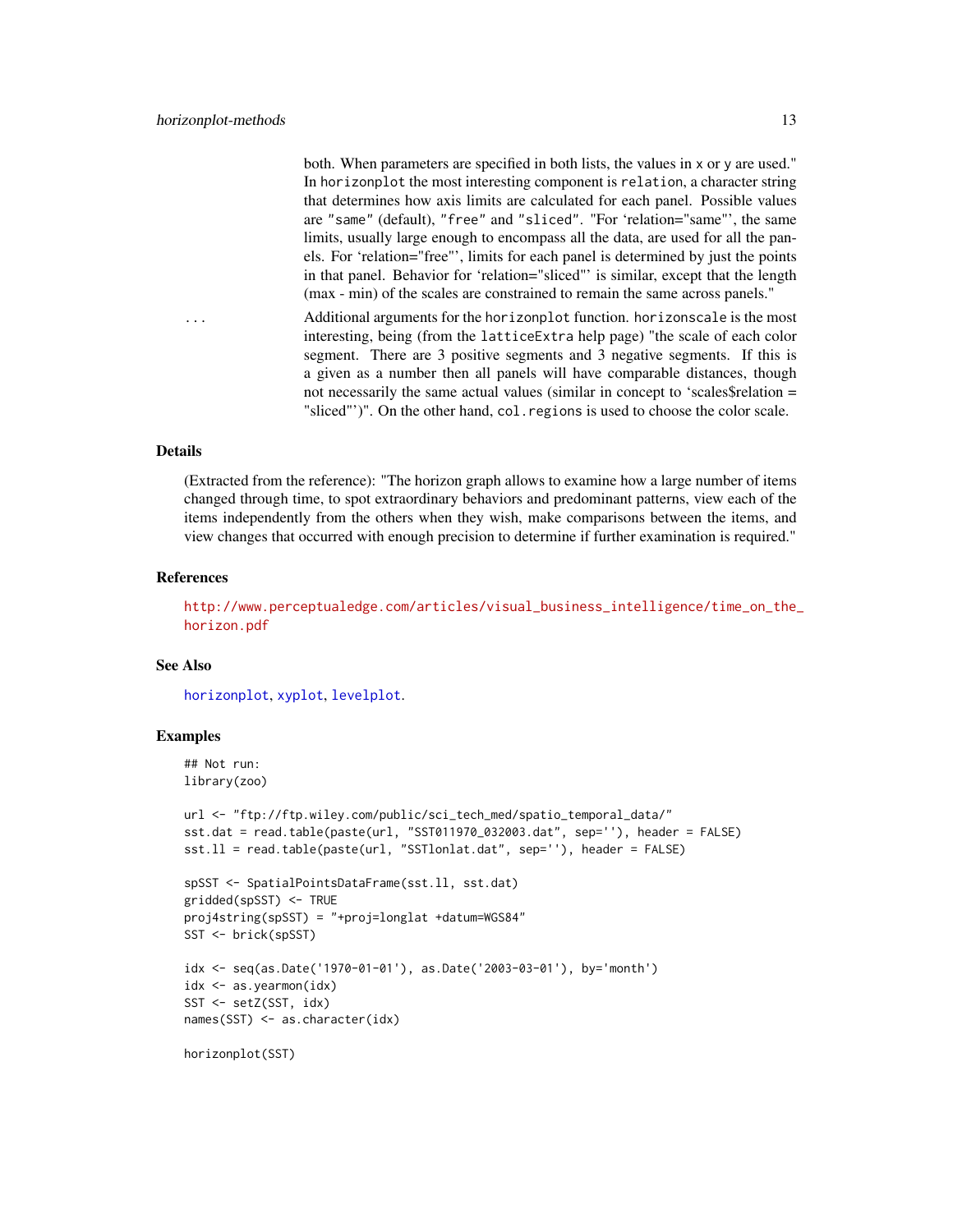```
horizonplot(SST, stat='sd')
## Different scales for each panel, with colors representing deviations
## from the origin in *that* panel
horizonplot(SST, scales=list('free'))
## origin may be a function...
horizonplot(SST, origin=mean)
## ...or a number
horizonplot(SST, origin=0)
## A different color palette
horizonplot(SST, origin=0, col.regions=brewer.pal(n=6, 'PuOr'))
## The width of each color segment can be defined with horizonscale
horizonplot(SST, horizonscale=1, origin=0)
## End(Not run)
## Not run:
old <- getwd()
##change to your folder...
setwd('CMSAF')
listFich <- dir(pattern='2008')
stackSIS <- stack(listFich)
stackSIS <- stackSIS*24 ##from irradiance (W/m2) to irradiation Wh/m2
setwd(old)
idx <- seq(as.Date('2008-01-15'), as.Date('2008-12-15'), 'month')
SISmm <- setZ(stackSIS, idx)
names(SISmm) <- month.abb
horizonplot(SISmm)
## End(Not run)
```
hovmoller-methods *Hovmoller plots*

# Description

Hovmoller plots of Raster objects.

<span id="page-13-0"></span>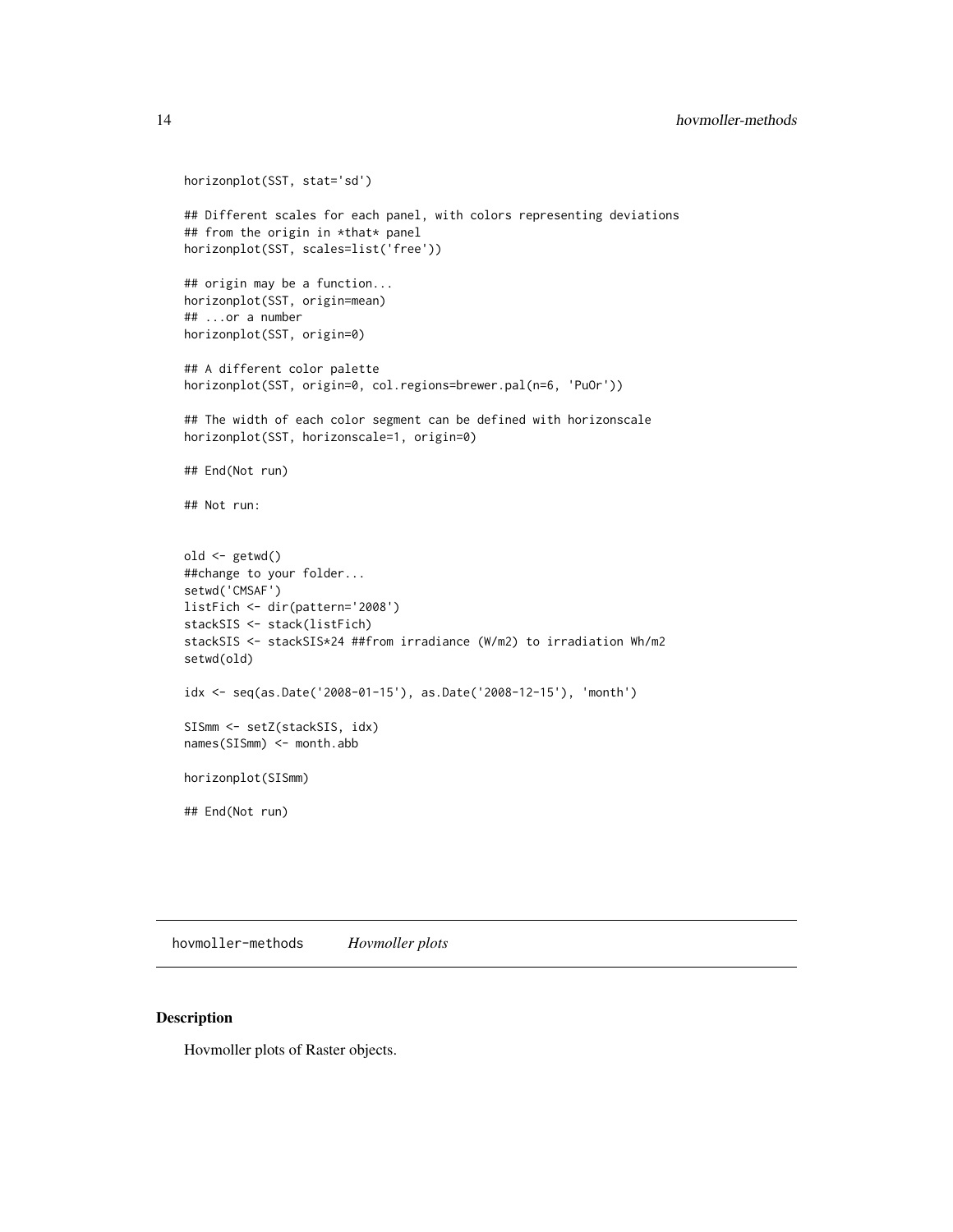# <span id="page-14-0"></span>hovmoller-methods and the state of the state of the state of the state of the state of the state of the state of the state of the state of the state of the state of the state of the state of the state of the state of the s

# Usage

```
## S4 method for signature 'RasterStackBrick'
hovmoller(object, dirXY=y, FUN=mean,
digits=2, xlab='Direction', ylab='Time',
par.settings=rasterTheme(), xscale.components=xscale.raster,
add.contour=FALSE, labels=FALSE, region=TRUE, ...)
```
# Arguments

| object            | A RasterStackBrick with a non-empty z slot.                            |
|-------------------|------------------------------------------------------------------------|
| dirXY             | A direction as a function of the coordinates (see xyLayer).            |
| <b>FUN</b>        | A function to be applied to the zones calculated with dirXY and zonal. |
| digits            | An integer, number of digits for zonal.                                |
| xlab, ylab        | Labels of the axis.                                                    |
| par.settings      | Customization of lattice. See levelplot and rasterTheme for details.   |
| xscale.components |                                                                        |
|                   | See xscale.raster.                                                     |
|                   | labels, region Customization of contourplot when add. contour is TRUE. |
| add.contour       | Logical, if TRUE a contourplot with filled regions is drawn.           |
| $\ldots$          | Additional arguments for the contourplot and levelplot functions.      |

# Details

Extracted from wikipedia: "A Hovmöller diagram is a commonly used way of plotting meteorological data to highlight the role of waves. The axes of a Hovmöller diagram are typically longitude or latitude (abscissa or x-axis) and time (ordinate or y-axis) with the value of some field represented through color or shading." The direction defined by dirXY and the function FUN allows for a variety of diagrams with this method.

#### Author(s)

Oscar Perpiñán Lamigueiro

#### References

- Hovmoller, E. 1949. The trough and ridge diagram. Tellus 1, 62–66.
- <http://www2.mmm.ucar.edu/episodes/Hovmoller/noJS/hovm200707.htm>
- <http://www.esrl.noaa.gov/psd/map/clim/sst.shtml>

# See Also

[levelplot](#page-18-1), [zonal](#page-0-0), [panel.2dsmoother](#page-0-0)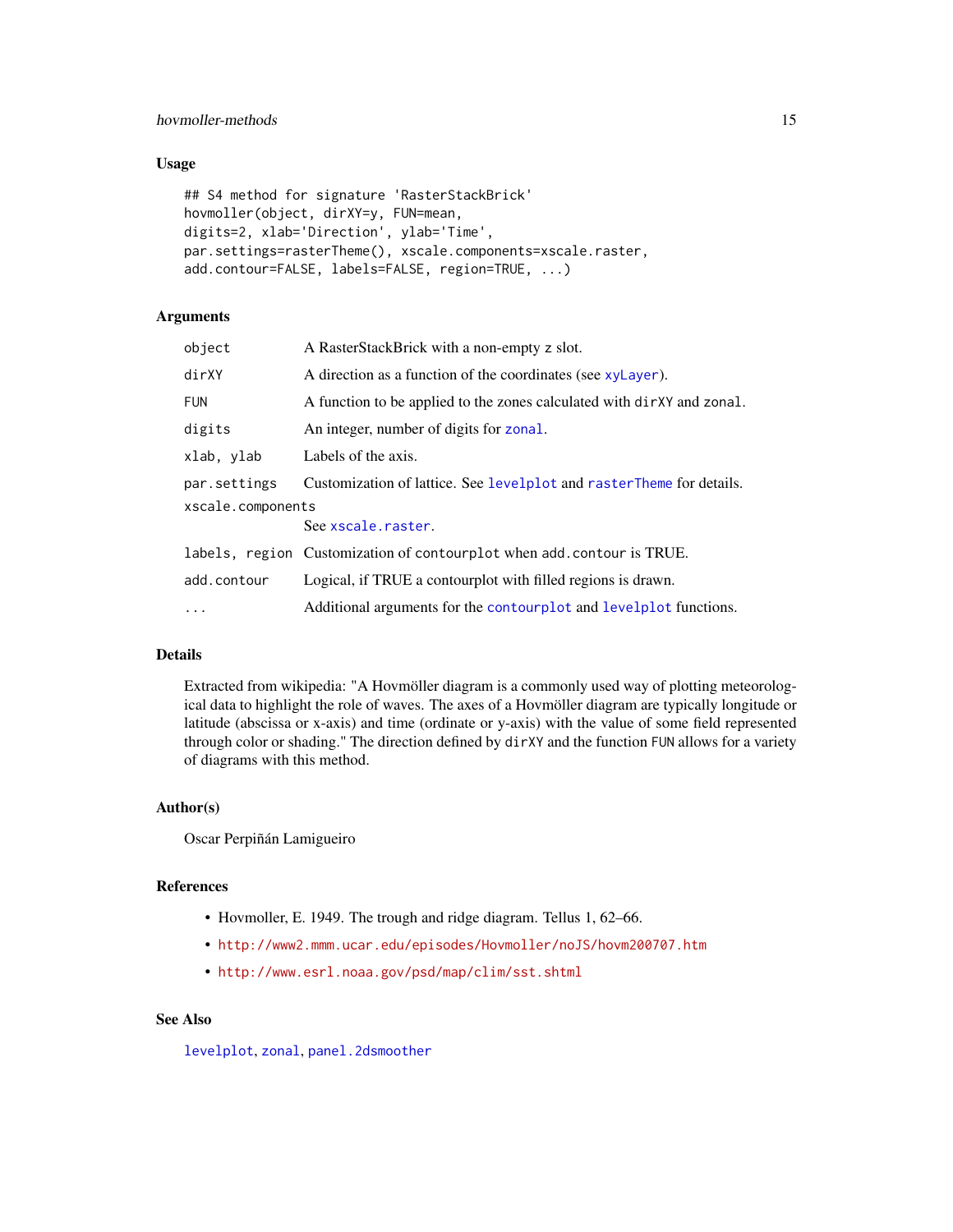```
## Not run:
##Solar irradiation data from CMSAF http://dx.doi.org/10.5676/EUM_SAF_CM/RAD_MVIRI/V001
old <- setwd(tempdir())
download.file('https://raw.github.com/oscarperpinan/spacetime-vis/master/data/SISmm2008_CMSAF.zip',
   'SISmm2008_CMSAF.zip', method='wget')
unzip('SISmm2008_CMSAF.zip')
listFich <- dir(pattern='\\.nc')
stackSIS <- stack(listFich)
stackSIS <- stackSIS*24 ##from irradiance (W/m2) to irradiation Wh/m2
idx <- seq(as.Date('2008-01-15'), as.Date('2008-12-15'), 'month')
SISmm <- setZ(stackSIS, idx)
names(SISmm) <- month.abb
## Latitude as default
hovmoller(SISmm, xlab='Latitude')
## With contour lines and labels
hovmoller(SISmm, labels=TRUE, add.contour=TRUE,
          xlab='Latitude')
## Smooth color regions with latticeExtra::panel.2dsmoother
hovmoller(SISmm, panel=panel.2dsmoother, n=1000,
          labels=FALSE, add.contour=TRUE,
          xlab='Latitude')
## Using a function of coordinates
hovmoller(SISmm, dirXY=sqrt(x^2+y^2))
## End(Not run)
## Not run:
library(zoo)
library(rasterVis)
## DESCRIPTION: http://iridl.ldeo.columbia.edu/SOURCES/.CAC/.sst/
setwd(tempdir())
download.file('http://iridl.ldeo.columbia.edu/SOURCES/.CAC/.sst/data.nc', destfile = 'SST.nc')
SST <- stack('SST.nc')
idx <- seq(as.Date('1970-01-01'), as.Date('2003-03-01'), by='month')
tt <- as.yearmon(idx)
SST <- setZ(SST, tt)
names(SST) <- as.character(tt)
## Extract month value from a Date or yearmon object
month \leq function(x)format(x, '%m')
## Compute anomaly using monthly grouping with ave
anomaly \leq function(x){
   ## Monthly means
```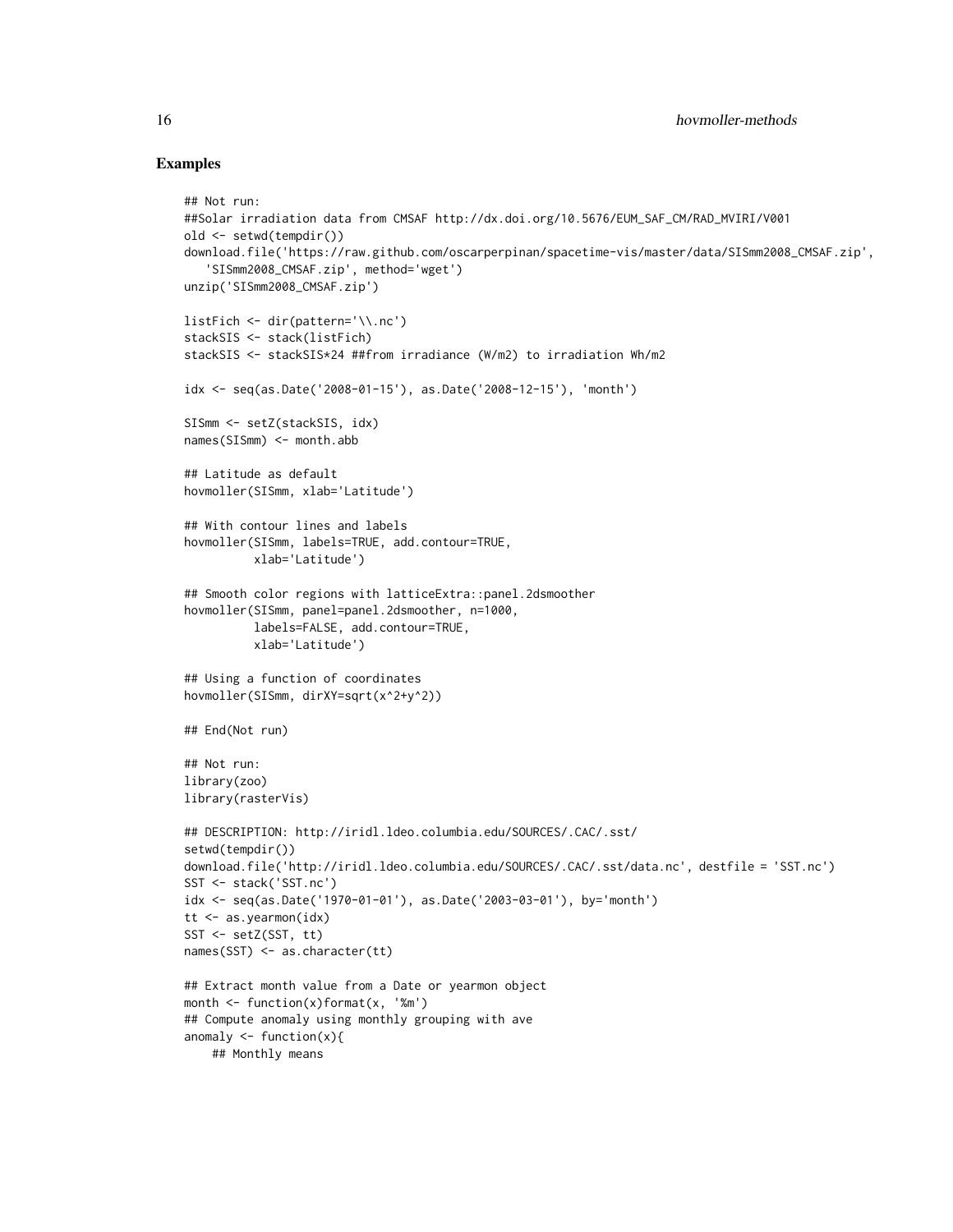#### <span id="page-16-0"></span>Interaction 17

```
mm < -</math> ave(x, month(tt), FUN = mean)## Monthly standard deviation
    msd \leftarrow ave(x, month(tt), FUN = sd)## anomaly
    (x - mm)/msd}
## Use anomaly with calc
SSTanom <- calc(SST, anomaly)
SSTanom <- setZ(SSTanom, tt)
## Ok, let's see the result
hovmoller(SSTanom,
          at = seq(-3, 3, .25),
          panel = panel.levelplot.raster,
          interpolate = TRUE,
          yscale.components = yscale.raster.subticks,
          par.settings = BuRdTheme)
```
## End(Not run)

Interaction *Interaction with trellis objects.*

#### Description

chooseRegion provides a set of points (in the form of a SpatialPoints) inside a region defined by several mouse clicks. identifyRaster labels and returns points of a trellis graphic according to mouse clicks.

#### Usage

```
chooseRegion(sp = TRUE, proj = as.character(NA))
## S4 method for signature 'Raster'
identifyRaster(object, layer=1, values=FALSE, pch=13, cex=0.6, col='black',...)
```

| sp                | logical, if TRUE the result is a SpatialPoints object, otherwise it is a logical<br>vector as returned by in.out |
|-------------------|------------------------------------------------------------------------------------------------------------------|
| proj              | A character string for the proj4string of SpatialPoints.                                                         |
| object            | A Raster object.                                                                                                 |
| layer             | A numeric or character which should indicate the layer to be chosen.                                             |
| values            | logical, if TRUE the values are returned.                                                                        |
| pch, cex, col     | Graphical parameters for panel.identify and panel.link.splom.                                                    |
| $\cdot\cdot\cdot$ | Additional arguments for trellis. focus, panel. link. splom and panel. identify.                                 |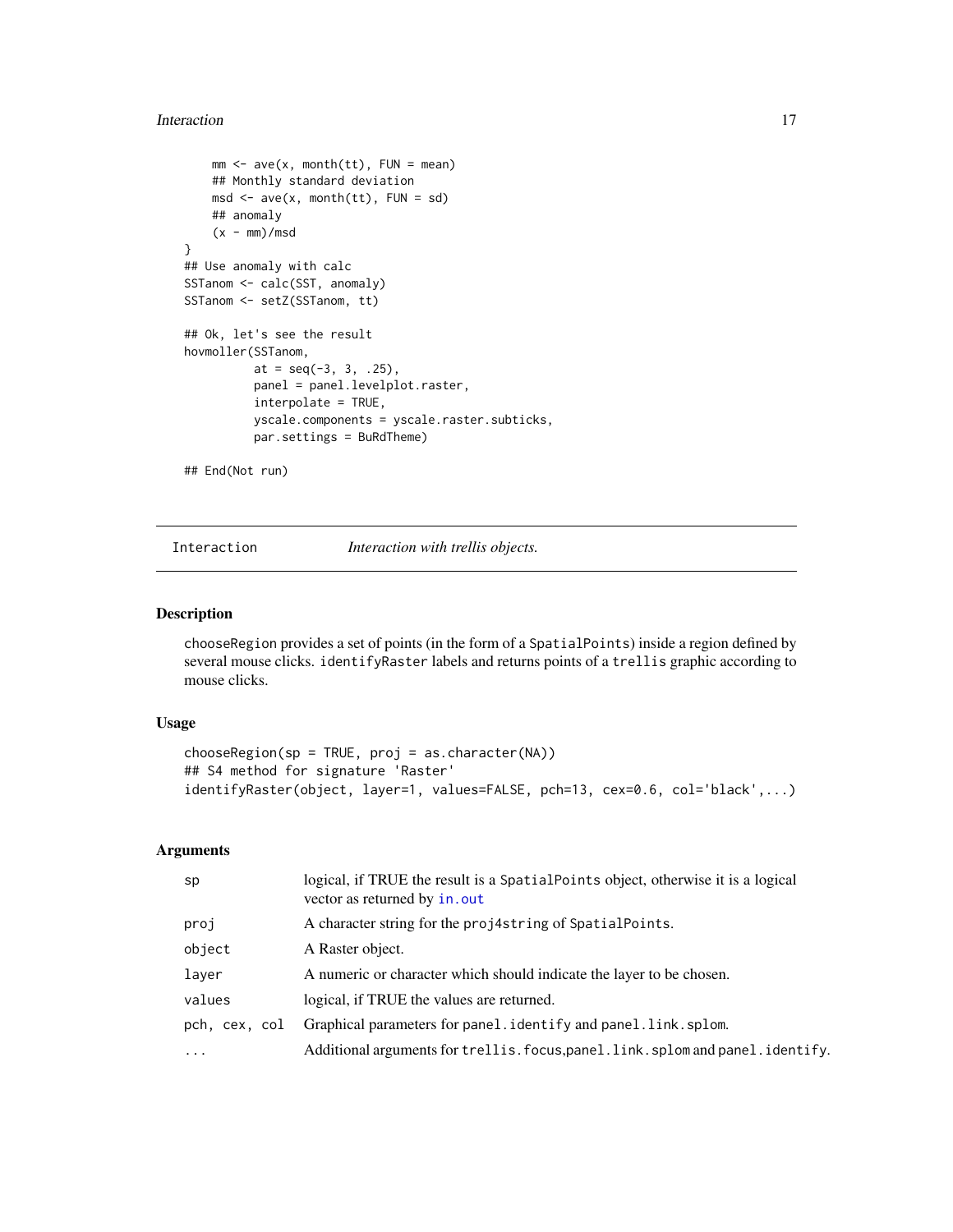# Details

When called, these functions wait for the user to identify points (in the panel being drawn) via mouse clicks. Clicks other than left-clicks close the region (for chooseRegion) and the procedure (for identifyRaster).

#### Note

chooseRegion needs the package mgcv to be installed.

#### Author(s)

Oscar Perpiñán Lamigueiro

#### See Also

panel.identify,panel.link.splom, trellis.focus, grid.locator

```
f <- system.file("external/test.grd", package="raster")
r <- raster(f)
levelplot(r)
##Do not close the last graphical window
##Use the left button of the mouse to identify points and the right button to finish
chosen_r <- identifyRaster(r, values=TRUE)
chosen_r
s <- stack(r, r-500, r+500)
levelplot(s)
chosen_s <- identifyRaster(s, values=TRUE)
chosen_s
## Not run:
##The package mgcv is needed for the next example
##Use the left button of the mouse to build a border with points, and the right button to finish.
##The points enclosed by the border will be highlighted and returned as a SpatialPoints object.
levelplot(s)
reg <- chooseRegion()
summary(reg)
## End(Not run)
## Not run:
##Solar irradiation data from CMSAF
##Data available from http://www.box.net/shared/rl51y1t9sldxk54ogd44
old <- getwd()
##change to your folder...
setwd('CMSAF')
listFich <- dir(pattern='2008')
stackSIS <- stack(listFich)
stackSIS <- stackSIS*24 ##from irradiance (W/m2) to irradiation Wh/m2
setwd(old)
```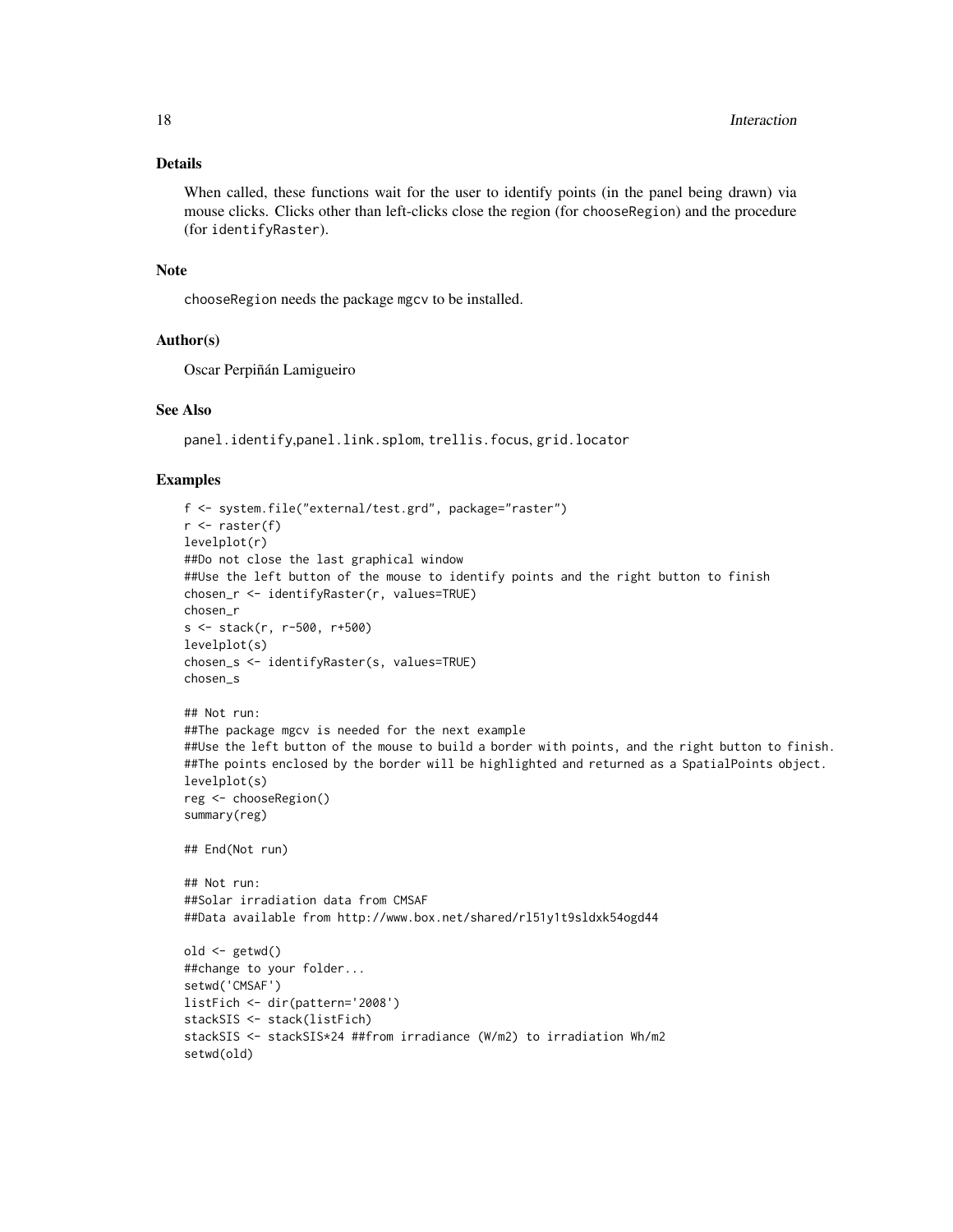```
idx <- seq(as.Date('2008-01-15'), as.Date('2008-12-15'), 'month')
SISmm <- setZ(stackSIS, idx)
names(SISmm) <- month.abb
levelplot(SISmm)
##Do not close the last graphical window
##Interaction
##Use the left button of the mouse to identify points and the right button to finish
chosen <- identifyRaster(SISmm, layer=3, values=TRUE)
chosen
##Use the left button of the mouse to build a border with points, and the right button to finish.
##The points enclosed by the border will be highlighted and returned as a SpatialPoints object.
reg <- chooseRegion()
summary(reg)
## End(Not run)
```
levelplot-methods *Level and contour plots of Raster objects.*

# <span id="page-18-1"></span>Description

Level and contour plots of Raster objects with lattice methods and marginal plots with grid objects.

#### Usage

```
## S4 method for signature 'Raster,missing'
levelplot(x, data = NULL, layers,margin = list(),
            maxpixels = 1e5,
            par.settings = rasterTheme(),
            between = list(x=0.5, y=0.2),
            as.table = TRUE,
            xlab=if(isLonLat(x)) 'Longitude' else NULL,
            ylab=if(isLonLat(x)) 'Latitude' else NULL,
            main=NULL,
            names.attr,
            scales =list(),
            xscale.components = xscale.raster,
            yscale.components = yscale.raster,
            zscaleLog = NULL,
            colorkey = list(space='right'),
            panel = panel.levelplot,
            pretty = FALSE,
```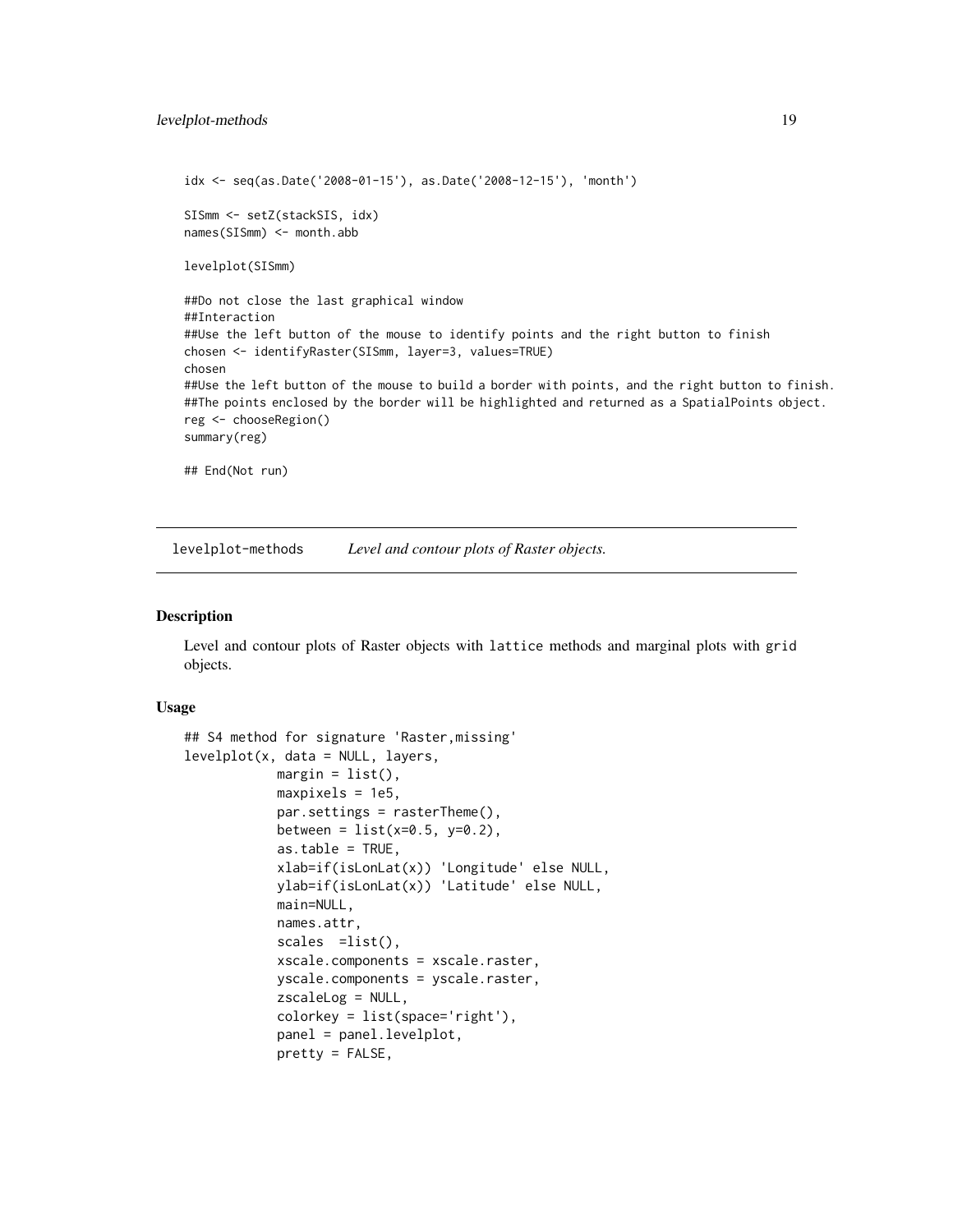```
contour = FALSE, region = TRUE, labels = FALSE,
FUN.margin = NULL,
scales.margin = NULL, axis.margin = NULL,
..., att=1L)
```

```
## S4 method for signature 'Raster,missing'
contourplot(x, data=NULL, layers, ...)
```

| х                | A Raster object.                                                                                                                                                                                                                                                                                                                                                                                                                                                                                                    |
|------------------|---------------------------------------------------------------------------------------------------------------------------------------------------------------------------------------------------------------------------------------------------------------------------------------------------------------------------------------------------------------------------------------------------------------------------------------------------------------------------------------------------------------------|
| data             | Not used.                                                                                                                                                                                                                                                                                                                                                                                                                                                                                                           |
| layers           | A numeric or character which should indicate the layers to be displayed.                                                                                                                                                                                                                                                                                                                                                                                                                                            |
| maxpixels        | A positive integer giving the number of cells to display, for sampleRegular.                                                                                                                                                                                                                                                                                                                                                                                                                                        |
| margin           | A list or a logical. If it is TRUE, two marginal graphics show the column $(x)$<br>and row (y) summaries of the Raster* object. The summary is computed with<br>the function mean. If it is a list, it contains parameters in 'name=value' form that<br>define both margins, and may contain two other lists called 'x' and 'y' whose<br>components affect the respective margins only:                                                                                                                             |
|                  | • draw: A logical. If TRUE (default) the marginal graphics are drawn.<br>• FUN: A function to summarise the Raster* by rows and columns (default:<br>mean).                                                                                                                                                                                                                                                                                                                                                         |
|                  | • scales: A list with components x (columns) and y (rows). Each of these<br>components must be a numeric vector of length 2 defining the range for<br>each marginal plot. If scales = NULL (default) the range is internally<br>computed. If any of the elements of the vectors is NA, the corresponding<br>limit of the range will be calculated internally. If any of the vectors is of<br>length 1, it is assumed that it defines the lower limit of the range, and the<br>upper limit is calculated internally. |
|                  | • axis: Logical or a list. Its default value is FALSE. If it is TRUE or a list, a<br>simple axis is drawn with the marginal graphic. If it is a list, its components<br>define the graphical parameters of the axis using grid: : gpar. The default<br>'darkgrey', fontsize = 7)<br>value is $gpar(col =$                                                                                                                                                                                                           |
|                  | FUN.margin, scales.margin, axis.margin                                                                                                                                                                                                                                                                                                                                                                                                                                                                              |
|                  | Deprecated arguments. Use margin as a list instead                                                                                                                                                                                                                                                                                                                                                                                                                                                                  |
| att              | Integer or character to choose which variable (column) in the RAT table should<br>be used.                                                                                                                                                                                                                                                                                                                                                                                                                          |
| xlab, ylab, main |                                                                                                                                                                                                                                                                                                                                                                                                                                                                                                                     |
|                  | A character string or expression describing the axis and title labels. These argu-<br>ments are used by the underlying lattice::xyplot function, which provides<br>this information in its help page:                                                                                                                                                                                                                                                                                                               |
|                  | "main, xlab and ylab are usually a character string or an expression that gets<br>used as the label, but can also be a list that controls further details. Expressions<br>are treated as specification of LaTeX-like markup as described in plotmath.<br>The label can be a vector, in which case the components will be spaced out<br>horizontally (or vertically for y1ab). This feature can be used to provide column<br>or row labels rather than a single axis label.                                          |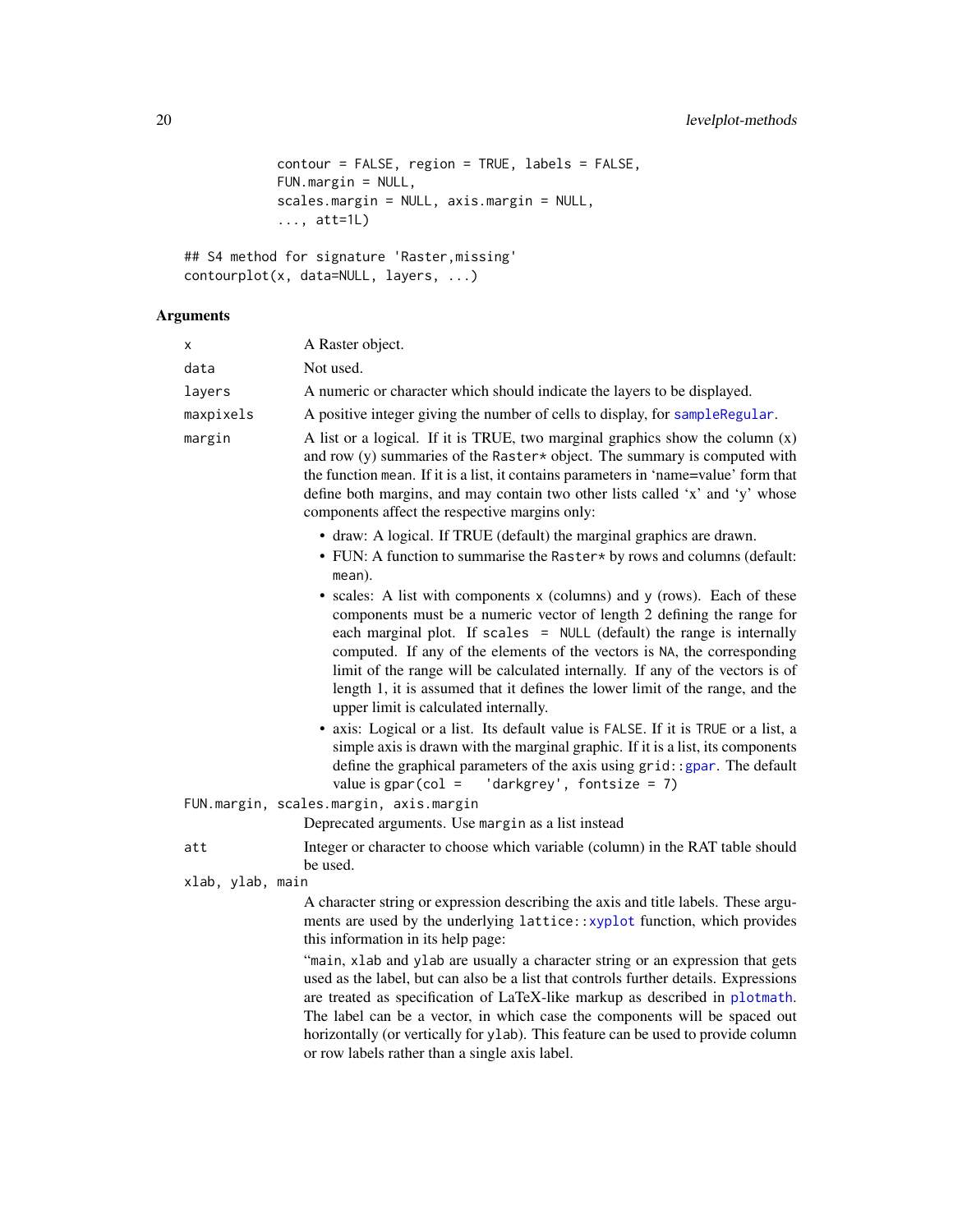<span id="page-20-0"></span>When main (etc.) is a list, the actual label should be specified as the xlab component (which may be unnamed if it is the first component). The label can be missing, in which case the default will be used. Further named arguments are passed on to [textGrob](#page-0-0); this can include arguments controlling positioning like just and rot as well as graphical parameters such as col and font (see [gpar](#page-0-0) for a full list).

main, xlab and ylab can also be arbitrary '"grob"'s (grid graphical objects)."

names.attr Character, names to use in each panel. If missing its default value is the result of names $(x)$  (after subsetting the layers to be displayed).

#### xscale.components, [yscale.compone](#page-27-1)nts

See xscale.raster and [yscale.raster](#page-27-1).

- between, as.table, par.settings, scales, panel
	- Graphical parameters used by lattice:[:xyplot](#page-35-1). Adapted from the help page of this function:
		- between: A list with components code and code (both usually 0 by default), numeric vectors specifying the space between the panels (units are character heights). x and y are repeated to account for all panels in a page and any extra components are ignored.
		- as.table: A logical flag that controls the order in which panels should be displayed: if TRUE (the default), left to right, top to bottom (as in a table). If FALSE panels are drawn left to right, bottom to top.
		- par.settings: A list to choose some display settings temporarily. This list is supplied to [trellis.par.set](#page-0-0). When the resulting object is plotted, these options are applied temporarily for the duration of the plotting, after which the settings revert back to what they were before. This enables the user to attach some display settings to the trellis object itself rather than change the settings globally.

rasterVis includes some functions with predefined themes that can be directly supplied to par. settings: [rasterTheme](#page-27-2) (default), [RdBuTheme](#page-27-1) and [BuRdTheme](#page-27-1), [GrTheme](#page-27-1), [BTCTheme](#page-27-1), [PuOrTheme](#page-27-1) and [streamTheme](#page-27-1) (for [streamplot](#page-29-1)). These themes are defined using custom. theme. You can use [rasterTheme](#page-27-2) or [custom.theme](#page-0-0) to define your own theme (see examples for details).

- scales: A list determining how the x- and y-axes (tick marks and labels) are drawn. The list contains parameters in name=value form, and may also contain two other lists called x and y of the same form. Components of x and y affect the respective axes only, while those in scales affect both. When parameters are specified in both lists, the values in x or y are used. For example, use scales=list(draw=FALSE) to suppress ticks and labels in both axis. Read the help page of lattice:: $xyplot$  to know about the possible components of scales.
- panel: A function object or a character string giving the name of a predefined function. The default is [panel.levelplot](#page-0-0). Another useful option is [panel.levelplot.raster](#page-0-0).
- colorkey, pretty, contour, region, labels

Graphical parameters supplied to lattice:[:levelplot](#page-18-1). Adapted from its help page: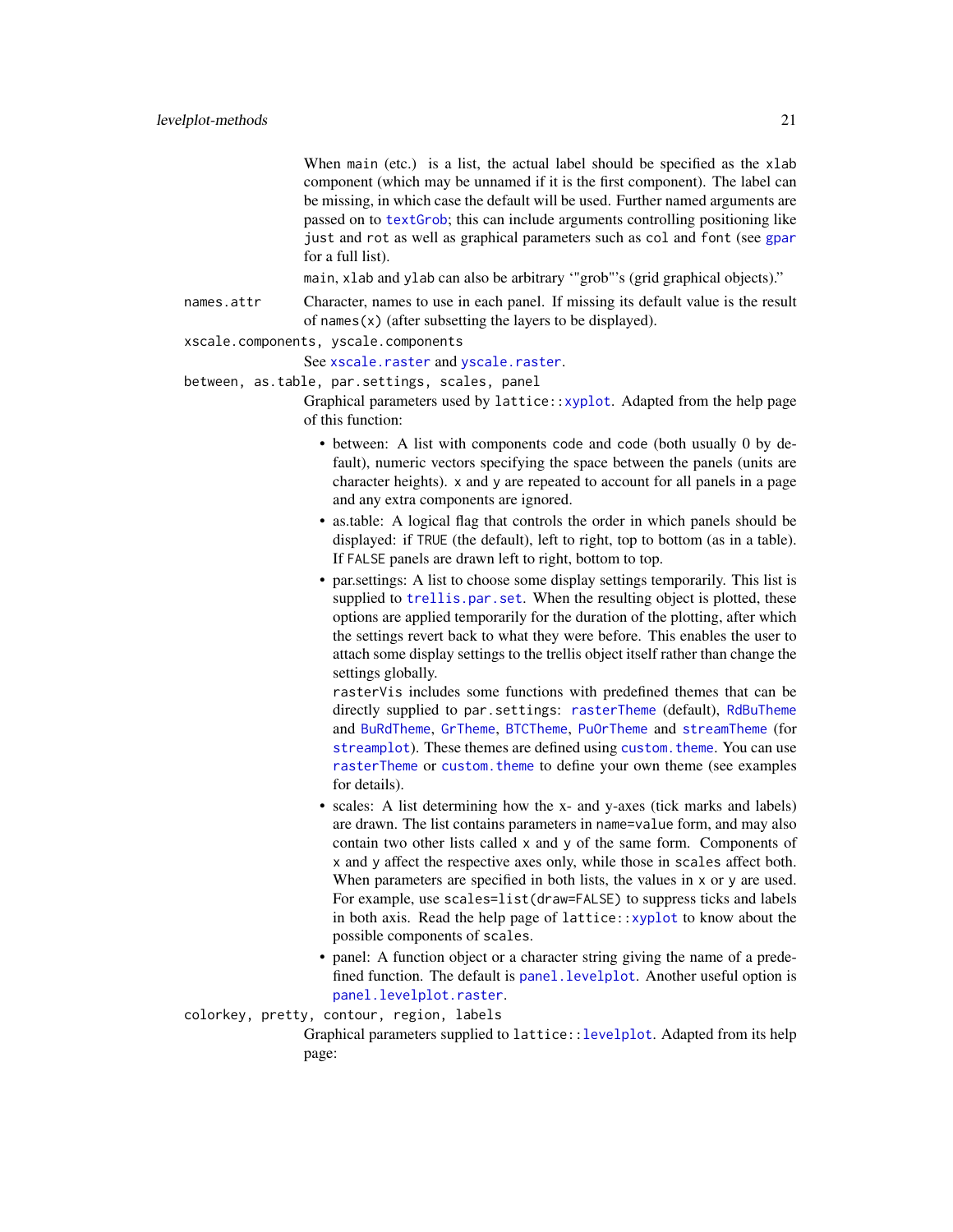- <span id="page-21-0"></span>• colorkey: logical specifying whether a color key is to be drawn alongside the plot (default is TRUE), or a list describing the color key.
- pretty: A logical flag, indicating whether to use pretty cut locations and labels. It is FALSE for levelplot and TRUE for contourplot.
- contour: A logical flag, indicating whether to draw contour lines. It is TRUE for contourplot and FALSE for levelplot.
- region: A logical flag, indicating whether regions between contour lines should be filled as in a level plot. It is FALSE for contourplot and TRUE for levelplot.
- labels: Tipically a logical indicating whether the labels are to be drawn (default is TRUE for contourplot), a character or expression vector giving the labels associated with the at values, or a list whose components define the labels and their graphical parameters. Read the help page of [panel.levelplot](#page-0-0) for details.

zscaleLog Controls whether the Raster\* will be log transformed before being passed to the panel function. Defaults to NULL, in which case the Raster\* is not transformed. Other possible values are any number that works as a base for taking logarithm, TRUE (which is equivalent to 10), "e" (for the natural logarithm), and FALSE (that is equivalent to NULL). As a side effect, the colorkey is labeled differently. Additional arguments for lattice:[:levelplot](#page-18-1), lattice:[:xyplot](#page-35-1), [panel.levelplot](#page-0-0) and [panel.levelplot.raster](#page-0-0). The most important ones are:

> • layout: From the help page of lattice:[:xyplot](#page-35-1): layout is a numeric vector of length 2 or 3 giving the number of columns, rows, and pages (optional) in a multipanel display. The number of pages is by default set to as many as is required to plot all the panels, and so rarely needs to be specified.

For example, with layout= $c(1, 1)$  each panel (corresponding to a layer of a RasterStackBrick) object will be printed in a separate page (which could be useful to generate a series of output files to build an animation.)

- xlim, ylim: From the help page of lattice:: xyplot: A numeric vector of length 2 giving left and right limits for x-axis, and lower and upper limits for the y-axis.
- shrink: From the help page of [panel.levelplot](#page-0-0): Either a numeric vector of length 2 (meant to work as both x and y components), or a list with components x and y which are numeric vectors of length 2. This allows the rectangles to be scaled proportional to the z-value. The specification can be made separately for widths  $(x)$  and heights  $(y)$ . The elements of the length 2 numeric vector gives the minimum and maximum proportion of shrinkage (corresponding to min and max of z).
- border, border.lty, border.lwd: Graphical parameters (color, type of line, width of line, respectively) of each rectangle borders. See the help page of [panel.levelplot](#page-0-0) for details.

# Details

The result of the levelplot method is similar to the spplot method for Raster objects defined in the raster package. However, this method does not use the spplot of the sp package and, therefore, no conversion between classes is needed.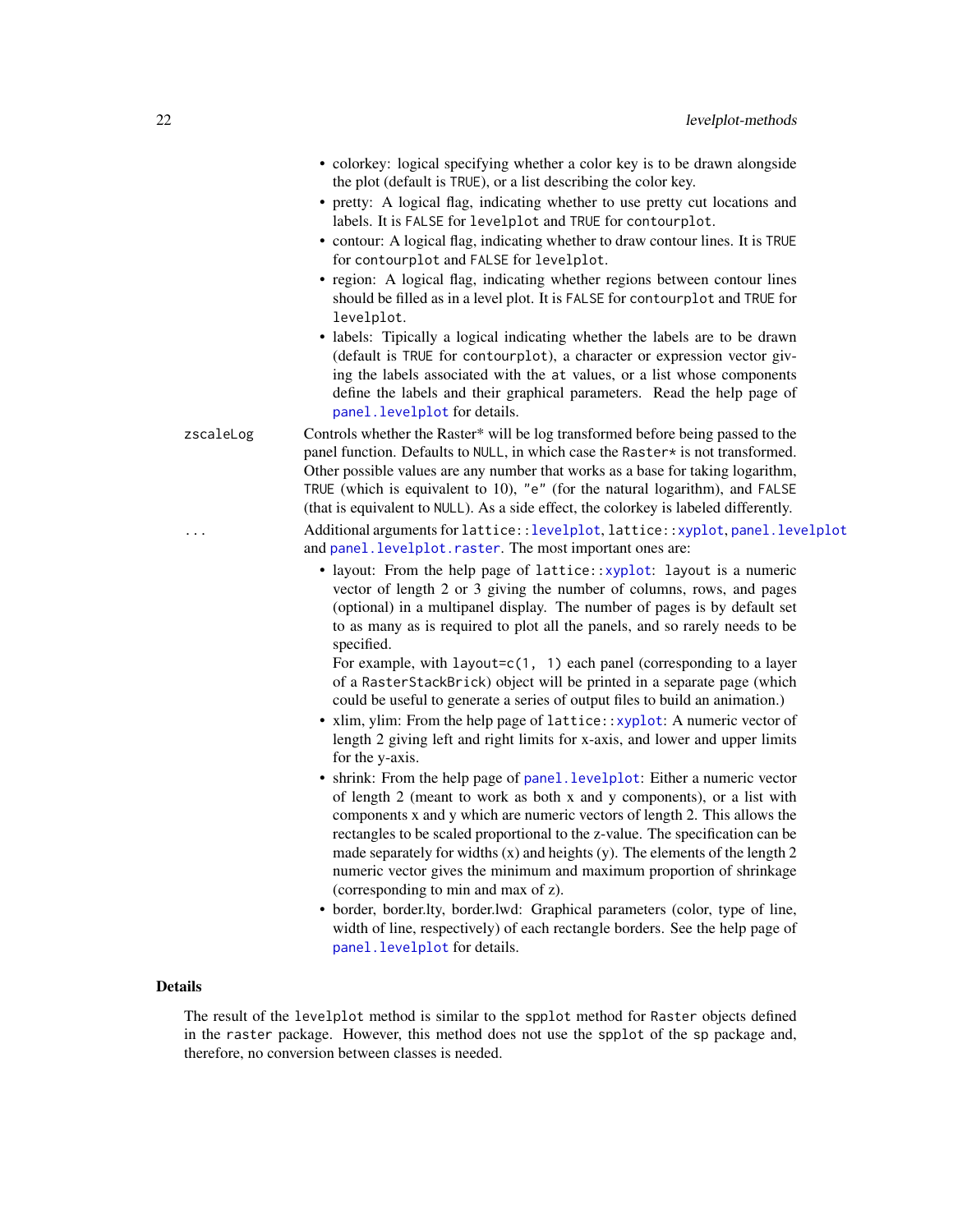# <span id="page-22-0"></span>levelplot-methods 23

The contourplot method is a wrapper for levelplot with the next additional default settings: cuts=7, labels=TRUE, contour=TRUE, pretty=TRUE, region=TRUE and colorkey=TRUE (see the help of [contourplot](#page-18-1) for details.)

levelplot displays categorical data with a convenient legend. You should use [ratify](#page-0-0) to define a layer as a categorical variable. It is able to display multilayer categorical rasters only if they share the same RAT (Raster Attribute Table). levelplot is not able to display multilayer rasters with factor and numeric layers. See [ratify](#page-0-0) and the examples below for details.

#### Author(s)

Oscar Perpiñán Lamigueiro

#### See Also

[spplot](#page-0-0), lattice:[:levelplot](#page-18-1)

```
f <- system.file("external/test.grd", package="raster")
r <- raster(f)
levelplot(r)
## Change the color theme
levelplot(r, par.settings=GrTheme())
levelplot(r, par.settings=PuOrTheme())
myTheme=rasterTheme(region=brewer.pal('Blues', n=9))
levelplot(r, par.settings=myTheme)
## Define the legend breaks
my.at <- seq(100, 1850, 500)
levelplot(r, at=my.at)
myColorkey <- list(at=my.at, ## where the colors change
                   labels=list(
                     at=my.at ## where to print labels
                     ))
levelplot(r, at=my.at, colorkey=myColorkey)
myColorkey <- list(at=my.at, ## where the colors change
                   labels=list(
                     labels=letters[seq_along(my.at)], ## labels
                     at=my.at ## where to print labels
                     ))
levelplot(r, at=my.at, colorkey=myColorkey)
## shrink and border color
rCenter \leftarrow (maxValue(r) + minValue(r)) / 2levelplot(r - rCenter, par.settings=RdBuTheme(), shrink=c(.8, 15), border='black')
## With subticks
levelplot(r, xscale.components=xscale.raster.subticks,
```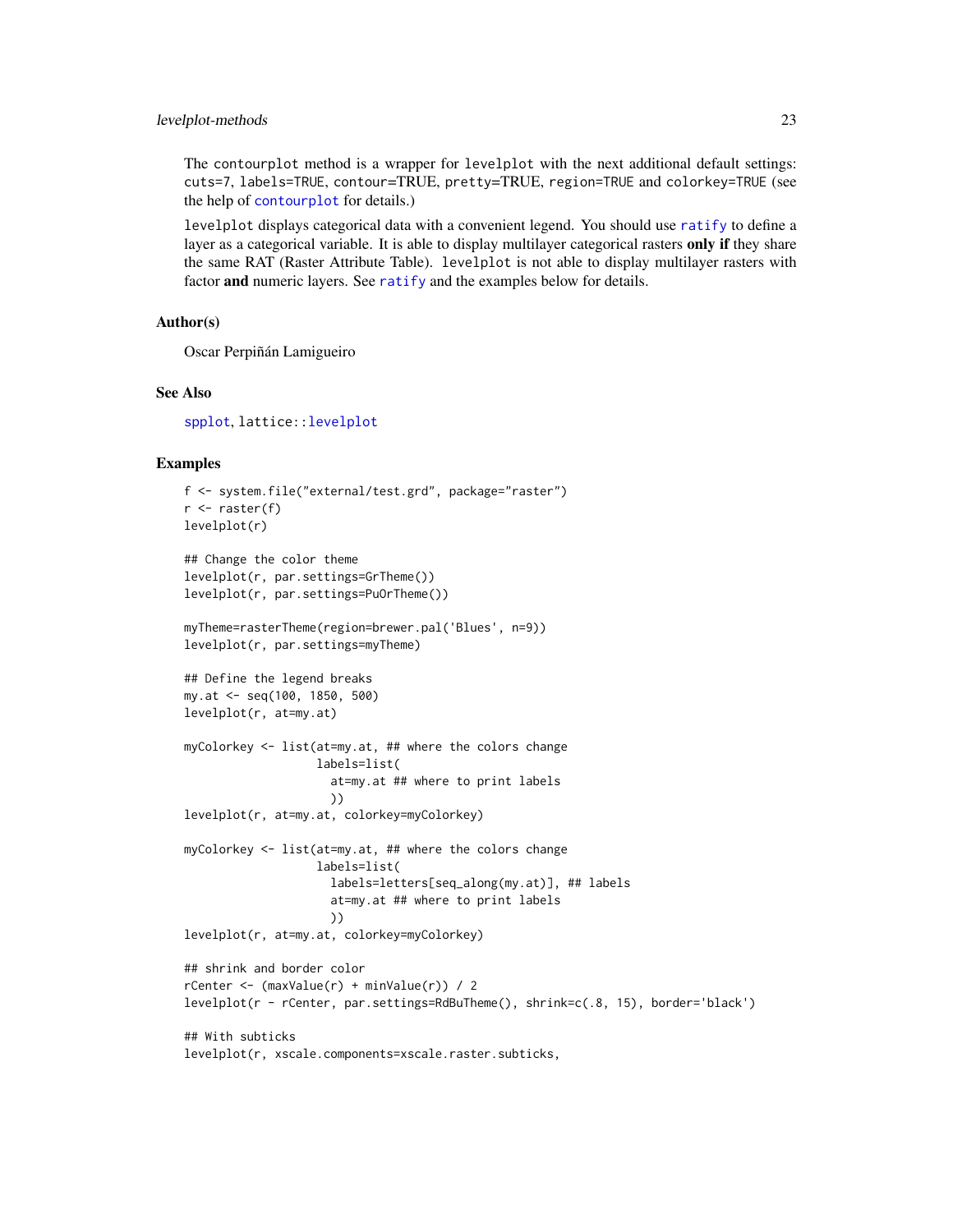```
yscale.components=yscale.raster.subticks)
levelplot(r, xscale.components=xscale.raster.subticks,
            yscale.components=yscale.raster.subticks,
             scales=list(x=list(rot=30, cex=0.8)))
## log-scale
levelplot(r^2, zscaleLog=TRUE, contour=TRUE)
## Customizing axis and title labels
levelplot(r, margin=FALSE,
         main=list('My plot', col='red'),
         xlab=c('This is the', 'X-Axis'),
         ylab=list('Y-Axis', rot=30, fontface='bold')
         )
## xlim and ylim to display a smaller region
levelplot(r, xlim=c(179000, 181000), ylim=c(329500, 334000))
## RasterStacks
s <- stack(r, r+500, r-500)
levelplot(s, contour=TRUE)
contourplot(s, labels=list(cex=0.4), cuts=12)
## Use of layout
levelplot(s, layout=c(1, 3))
levelplot(s, layout=c(1, 1))
## names.attr to change the labels of each panel
levelplot(s, names.attr=c('R', 'R + 500', 'R - 500'))
## Defining the scales for the marginal plot
levelplot(r, margin = list(axis = TRUE,scales = list(x=c(100, 600),y=c(100, 1000))))
## if a component of the list is null, it is internally calculated
levelplot(r, margin=list(axis = TRUE, scales = list(x=c(100, 1000))))
## Add a layer of sampling points
## and change the theme
pts <- sampleRandom(r, size=20, sp=TRUE)
## Using +.trellis and layer from latticeExtra
levelplot(r, par.settings = BTCTheme) + layer(sp.points(pts, col = 'red'))
contourplot(r, labels = FALSE) + layer(sp.points(pts, col = 'red'))## or with a custom panel function
levelplot(r, par.settings=BTCTheme,
         panel=function(...){
            panel.levelplot(...)
            sp.points(pts, col='red')
            })
```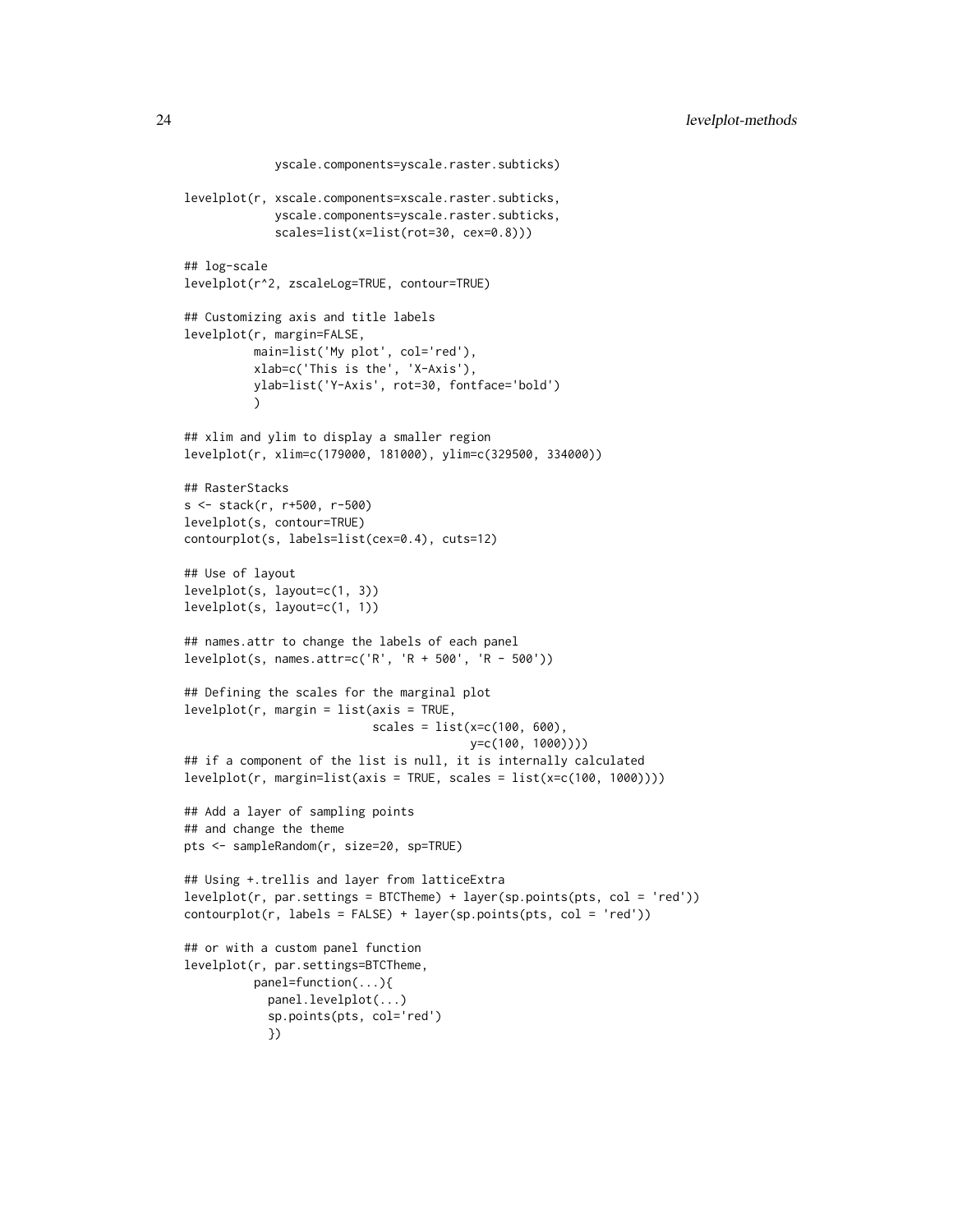```
## Categorical data
r <- raster(nrow=10, ncol=10)
r[] = 1r[51:100] = 3r[3:6, 1:5] = 5r \leftarrow ratify(r)
rat <- levels(r)[[1]]
rat$landcover <- c('Pine', 'Oak', 'Meadow')
rat$class <- c('A1', 'B2', 'C3')
levels(r) \leftarrow ratr
levelplot(r, col.regions=c('palegreen', 'midnightblue', 'indianred1'))
## with 'att' you can choose another variable from the RAT
levelplot(r, att=2, col.regions=c('palegreen', 'midnightblue', 'indianred1'))
levelplot(r, att='class', col.regions=c('palegreen', 'midnightblue', 'indianred1'))
r2 \leftarrow \text{raster}(r)r2[] = 3r2[51:100] = 1r2[3:6, 1:5] = 5r3 <- init(r, function(n)sample(c(1, 3, 5), n, replace=TRUE))
## Multilayer categorical Raster* are displayed only if their RATs are the same
levels(r2) <- levels(r3) <- levels(r)
s <- stack(r, r2, r3)
names(s) <- c('A', 'B', 'C')
levelplot(s)
levelplot(s, att=2)
## Not run:
##Solar irradiation data from CMSAF http://dx.doi.org/10.5676/EUM_SAF_CM/RAD_MVIRI/V001
old <- setwd(tempdir())
download.file('https://raw.github.com/oscarperpinan/spacetime-vis/master/data/SISmm2008_CMSAF.zip',
   'SISmm2008_CMSAF.zip', method='wget')
unzip('SISmm2008_CMSAF.zip')
listFich <- dir(pattern='\.nc')
stackSIS <- stack(listFich)
stackSIS <- stackSIS*24 ##from irradiance (W/m2) to irradiation Wh/m2
idx <- seq(as.Date('2008-01-15'), as.Date('2008-12-15'), 'month')
SISmm <- setZ(stackSIS, idx)
names(SISmm) <- month.abb
levelplot(SISmm)
```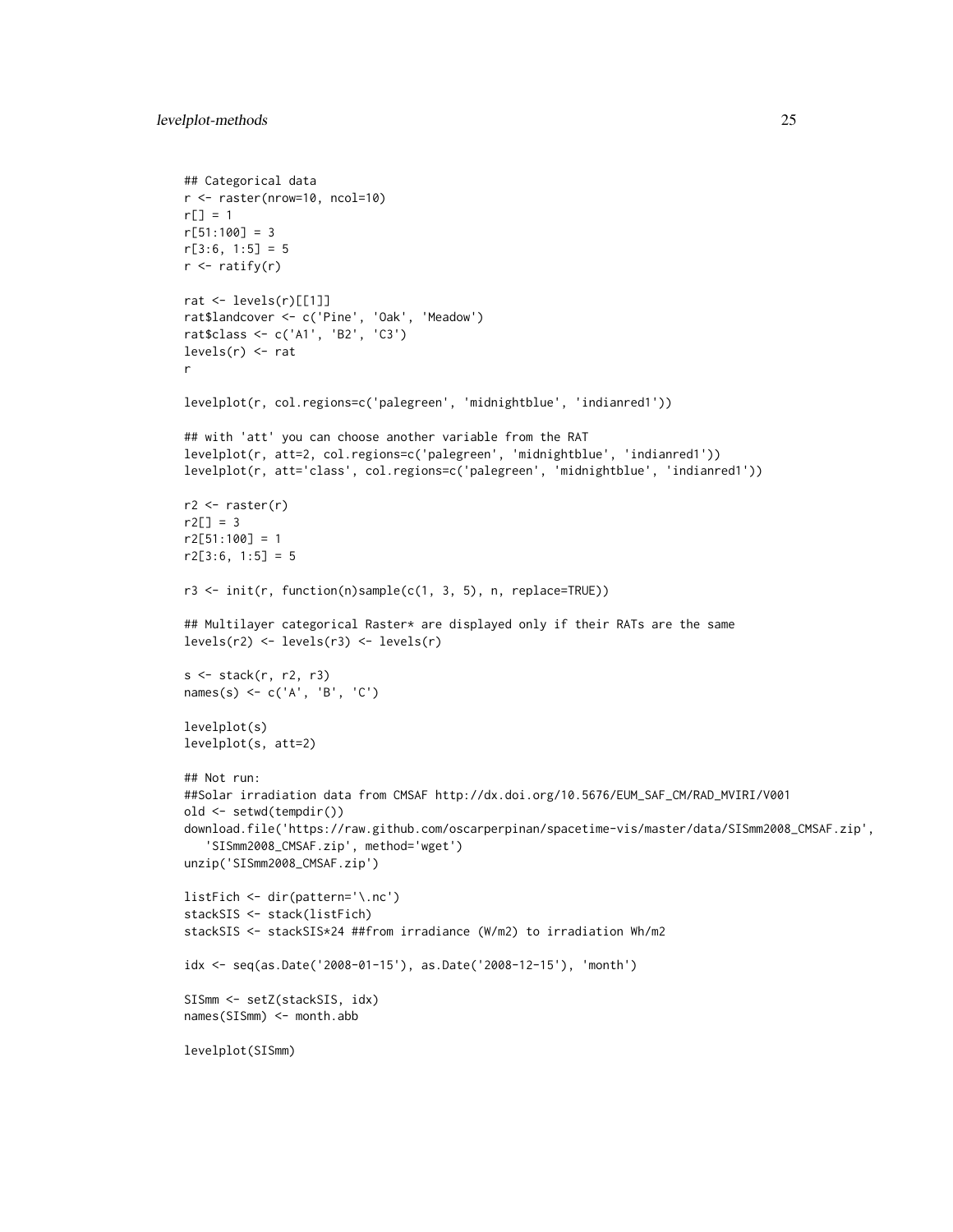```
levelplot(SISmm, layers=1, margin = list(FUN = 'median'), contour=TRUE)
```
setwd(old)

## End(Not run)

plot3D *Interactive 3D plot of a RasterLayer*

#### Description

Make an interactive 3D plot (map) of a RasterLayer. This is a wrapper around surface3d in the rgl package. You can use decorate3d to add axes.

# Usage

```
## S4 method for signature 'RasterLayer'
plot3D(x, maxpixels=1e5,
   zfac=1, drape=NULL, col=terrain.colors,
   at=100, rev=FALSE,
   useLegend=TRUE, adjust=TRUE, ...)
```
# Arguments

| $\mathsf{x}$ | a RasterLayer object                                                                                                                                             |
|--------------|------------------------------------------------------------------------------------------------------------------------------------------------------------------|
| maxpixels    | Maximum number of pixels to use                                                                                                                                  |
| zfac         | Numeric, to set the elevation scale relative to x and y                                                                                                          |
| drape        | RasterLayer, to 'drape' colors representing the values of this layer on the 3D<br>representation of layer x. In this casex typically has elevation data          |
| col          | A color palette generating function such as rainbow, heat. colors, and topo. colors,<br>or one or your own making                                                |
| at           | A numeric variable of breakpoints defining intervals along the range of x or a<br>number definining the number of intervals the range of x will be divided into. |
| rev          | Logical. If TRUE, the color palette values are reversed in order                                                                                                 |
| useLegend    | Logical. If TRUE (default) the content of the slot x@legend@colortable is used<br>instead of col and at.                                                         |
| adjust       | Logical. If TRUE, the x and y axes are scaled relative to the cell $(z)$ values                                                                                  |
| $\cdot$      | Any argument that can be passed to surface 3d                                                                                                                    |
|              |                                                                                                                                                                  |

# Author(s)

Robert J. Hijmans and Oscar Perpiñán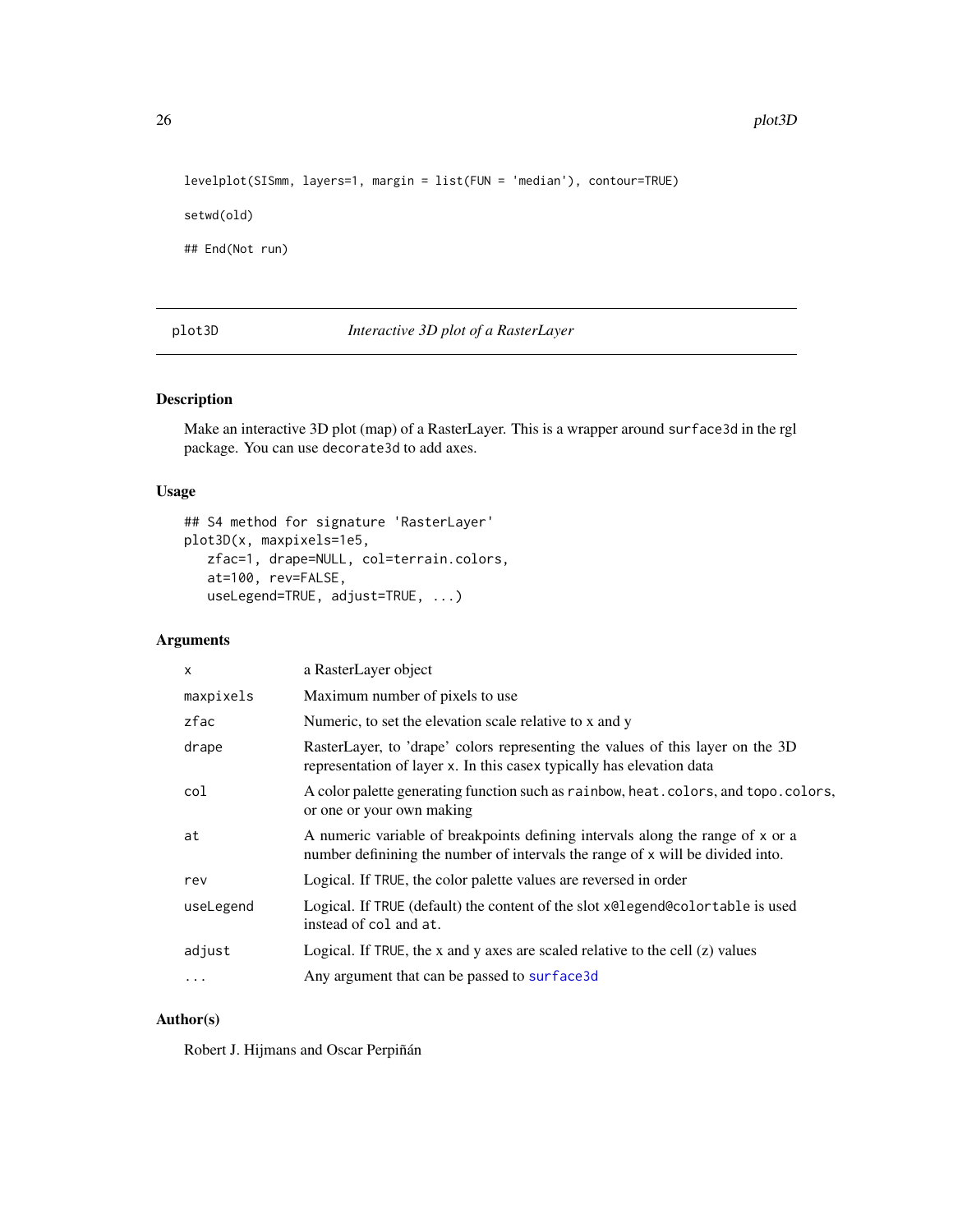#### plot3D 27

#### Examples

```
## Not run:
## rgl is needed to use plot3D
library(rgl)
data(volcano)
r <- raster(volcano)
extent(r) <- c(0, 610, 0, 870)
## level plot as reference
levelplot(r, col.regions=terrain.colors)
plot3D(r)
## Use different colors with a predefined function
plot3D(r, col=rainbow)
## or with a custom function using colorRampPalette
myPal <- colorRampPalette(brewer.pal(11, 'PuOr'))
plot3D(r, col=myPal)
## With at you can define an homogeneus color table for different Rasters
r2 < -r + 100r3 < -r + 200s <- stack(r, r2, r3)
maxVal <- max(maxValue(s))
minVal <- min(minValue(s))
N < -40breaks <- seq(minVal, maxVal, length=N)
plot3D(r, at=breaks)
plot3D(r2, at=breaks)
plot3D(r3, at=breaks)
## Default: x-axis and y-axis are adjusted with z-values. Therefore,
## labels with decorate3d() are useless
plot3D(r, adjust=TRUE)
decorate3d()
## Compare the graphic limits
par3d('bbox')
## with the extent of the Raster
extent(r)
## Set adjust=FALSE to fix it
plot3D(r, adjust=FALSE)
decorate3d()
## Once again, compare the graphic limits
par3d('bbox')
## with the extent of the Raster
extent(r)
```
## zfac controls the z values so z-axis will be distorted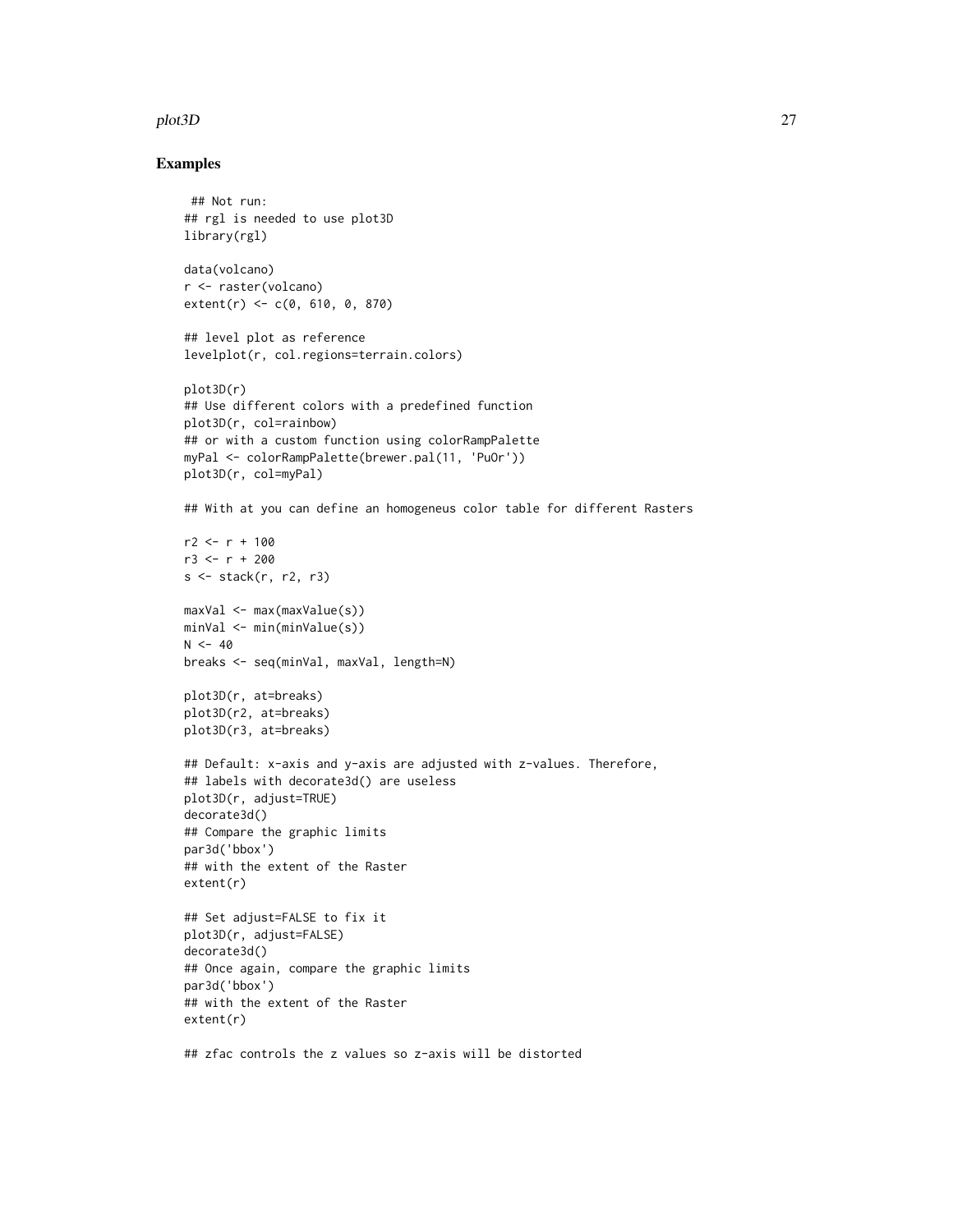#### 28 rasterTheme and the contract of the contract of the contract of the contract of the contract of the contract of the contract of the contract of the contract of the contract of the contract of the contract of the contrac

```
plot3D(r, adjust=FALSE, zfac=2)
decorate3d()
par3d('bbox')
## With drape you can disconnect the z-axis from the colors
drape \leq cut(r^4, 4)
plot3D(r, drape=drape)
## Compare with:
plot3D(r, at=4)
## End(Not run)
```
<span id="page-27-2"></span>rasterTheme *Themes for* raster *with* lattice*.*

# <span id="page-27-1"></span>**Description**

Auxiliary functions for the customization of trellis graphics with lattice.

xscale.raster and yscale.raster suppress the right and top axis, respectively. xscale.raster.subticks and yscale.raster.subticks also suppress those axis and draw subticks.

rasterTheme is a customization of the custom. theme. 2 function of latticeExtra using a Yellow-Orange-Red palette from RColorBrewer.

RdBuTheme, GrTheme and BTCTheme are variations of rasterTheme with different color defaults for the region argument.

streamTheme is a variation of rasterTheme using black for the region, gray for the panel background and a sequential palette for points.

# Usage

```
yscale.raster(lim, ...)
xscale.raster(lim, ...)
yscale.raster.subticks(lim, ...)
xscale.raster.subticks(lim, ...)
rasterTheme(pch=19, cex=0.7, region=rev(brewer.pal(9, 'YlOrRd')), ...)
RdBuTheme(region=brewer.pal(9, 'RdBu'), ...)
BuRdTheme(region=rev(brewer.pal(9, 'RdBu')), ...)
PuOrTheme(region=brewer.pal(9, 'PuOr'), ...)
GrTheme(region=rev(brewer.pal(9, 'Greys')), ...)
BTCTheme(region=BTC(n=9), ...)
streamTheme(region='black',
            symbol=brewer.pal(n=5, name='Blues'),
            alpha=0.6,
            panel.background=list(col='gray20'),
            ...)
```
<span id="page-27-0"></span>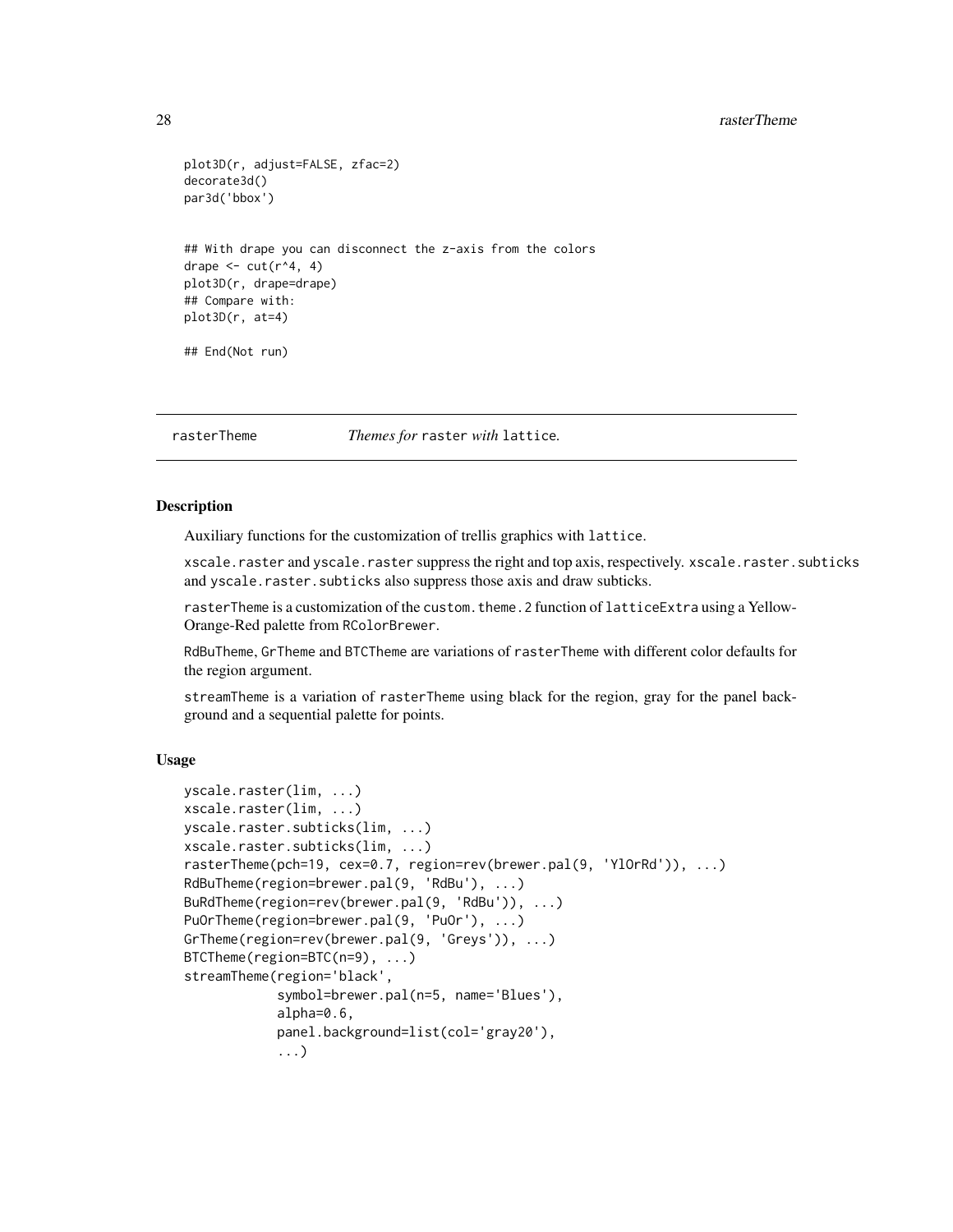# <span id="page-28-0"></span>splom-methods 29

# Arguments

| lim              | Range of data.                                                                                                                                                                                               |
|------------------|--------------------------------------------------------------------------------------------------------------------------------------------------------------------------------------------------------------|
| pch              | Symbol used for points.                                                                                                                                                                                      |
| cex              | A numeric multiplier to control the size of the points.                                                                                                                                                      |
| region           | A vector of colors that is used to define a continuous color gradient using color RampPalette<br>to fill in regions. Note that the length of this gradient is set by custom, theme to<br>exactly 100 colors. |
| symbol           | A palette to display symbols.                                                                                                                                                                                |
| panel.background |                                                                                                                                                                                                              |
|                  | Parameters of the panel background.                                                                                                                                                                          |
| $alpha, \ldots$  | Additional arguments for custom. theme. 2, yscale. components. default and<br>xscale.components.default                                                                                                      |

#### Author(s)

Oscar Perpiñán Lamigueiro

# See Also

custom.theme, custom.theme.2, BTC, xscale.components.default, xscale.components.subticks

splom-methods *Scatter plot matrices of Raster objects.*

# <span id="page-28-1"></span>Description

Draw conditional scatter plot matrices with hexagonally binning.

#### Usage

```
## S4 method for signature 'RasterStackBrick,missing'
splom(x, data=NULL,maxpixels=1e5, plot.loess=FALSE, colramp=BTC, varname.cex=0.6,...)
```

| $\mathsf{x}$ | A RasterStackBrick object.                                                             |
|--------------|----------------------------------------------------------------------------------------|
| data         | Not used.                                                                              |
| maxpixels    | A numeric, for sampleRandom.                                                           |
| plot.loess   | Logical, should a loess fit be drawn?.                                                 |
| colramp      | A function accepting an integer n as argument and returning n colors (for hexbinplot). |
| varname.cex  | A numerical multiplier to control the size of the variables names.                     |
| $\ddotsc$    | Additional arguments for splom.                                                        |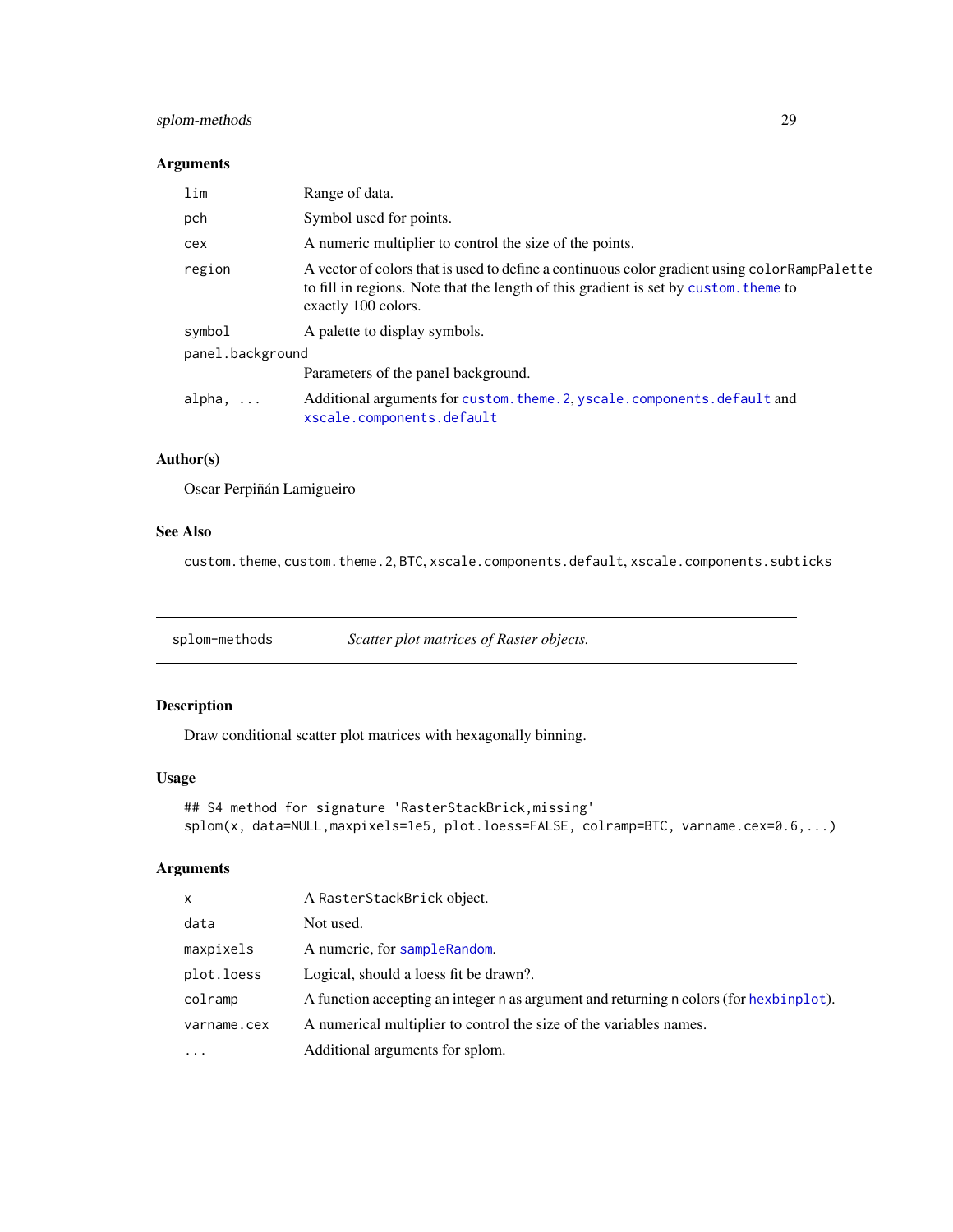#### Note

While the hexagonal binning is quite fast for large datasets, the use of the loess fit will slow this function.

#### Author(s)

Oscar Perpiñán Lamigueiro

# See Also

[hexbinplot](#page-6-1), [splom](#page-28-1)

#### Examples

```
## Not run:
##Solar irradiation data from CMSAF
##Data available from http://www.box.net/shared/rl51y1t9sldxk54ogd44
old <- getwd()
##change to your folder...
setwd('CMSAF')
listFich <- dir(pattern='2008')
stackSIS <- stack(listFich)
stackSIS <- stackSIS*24 ##from irradiance (W/m2) to irradiation Wh/m2
setwd(old)
idx <- seq(as.Date('2008-01-15'), as.Date('2008-12-15'), 'month')
SISmm <- setZ(stackSIS, idx)
names(SISmm) <- month.abb
splom(SISmm)
## End(Not run)
```
vectorplot-methods *Vector plots of Raster objects.*

#### <span id="page-29-1"></span>Description

vectorplot displays vector fields from Raster objects using arrows.

streamplot displays streamlines with a procedure inspired by the FROLIC algorithm (see references): for each point (*droplet*) of a jittered regular grid, a short streamline portion (*streamlet*) is calculated by integrating the underlying vector field at that point. The main color of each streamlet indicates local vector magnitude (*slope*). Streamlets are composed of points whose sizes, positions and color degradation encode the local vector direction (*aspect*).

<span id="page-29-0"></span>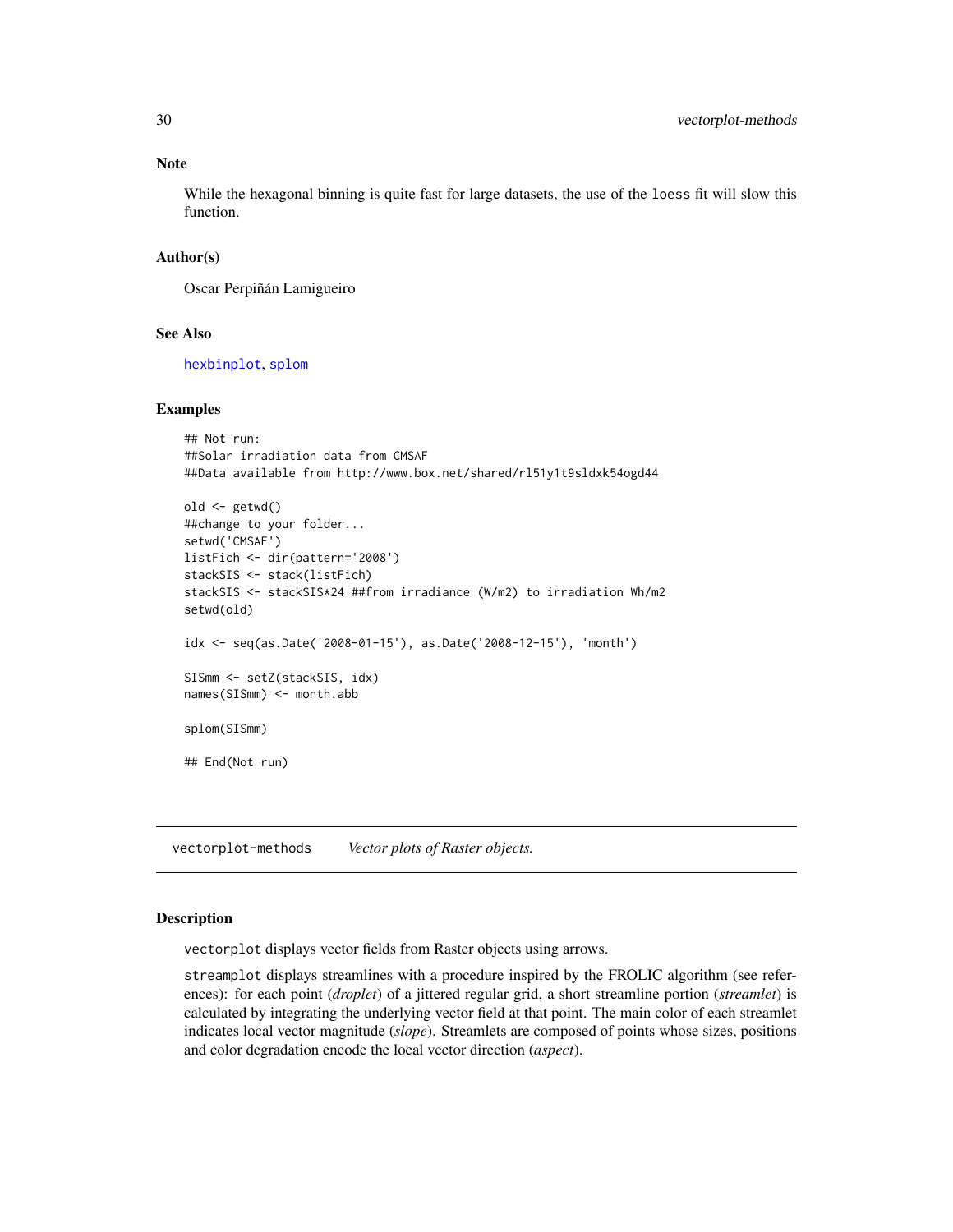#### <span id="page-30-0"></span>Usage

```
## S4 method for signature 'Raster'
vectorplot(object, layers,
            narrows=2e3, lwd.arrows=0.6, col.arrows='black',
            length=unit(5e-2, 'npc'),
            maxpixels=1e5, region=TRUE, margin=FALSE,
            isField=FALSE, reverse=FALSE,
            unit='radians', scaleSlope=TRUE,
            aspX=0.08, aspY=aspX,
            key.arrow = NULL,
            ...)
## S4 method for signature 'RasterStack'
vectorplot(object, layers,
            narrows=2e3, lwd.arrows=0.6, col.arrows='black',
            length=unit(5e-2, 'npc'),
            maxpixels=1e5, region=TRUE, margin=FALSE,
            isField=FALSE, reverse=FALSE,
            unit='radians', scaleSlope=TRUE,
            aspX=0.08, aspY=aspX,
            key.arrow = NULL,
            uLayers, vLayers, ...)
## S4 method for signature 'Raster'
streamplot(object, layers,
            droplet = list(), streamlet = list(),
            par.settings=streamTheme(),
            isField = FALSE, reverse=FALSE,
            parallel=TRUE, mc.cores=detectCores(), cl=NULL,
            ...)
## S4 method for signature 'RasterStack'
streamplot(object, layers,
            droplet = list(), streamlet = list(),
            par.settings=streamTheme(),
            isField = FALSE, reverse=FALSE,
            parallel=TRUE, mc.cores=detectCores(), cl=NULL,
            ...)
```

| object    | A Raster object. If is Field=FALSE the vector field is calculated internally from<br>the result of terrain. |
|-----------|-------------------------------------------------------------------------------------------------------------|
| layers    | A numeric or character which should indicate the layers to be displayed.                                    |
| maxpixels | A numeric, number of cells to be shown if region=TRUE or if region is a<br>Raster* object.                  |
| narrows   | A numeric, number of arrows.                                                                                |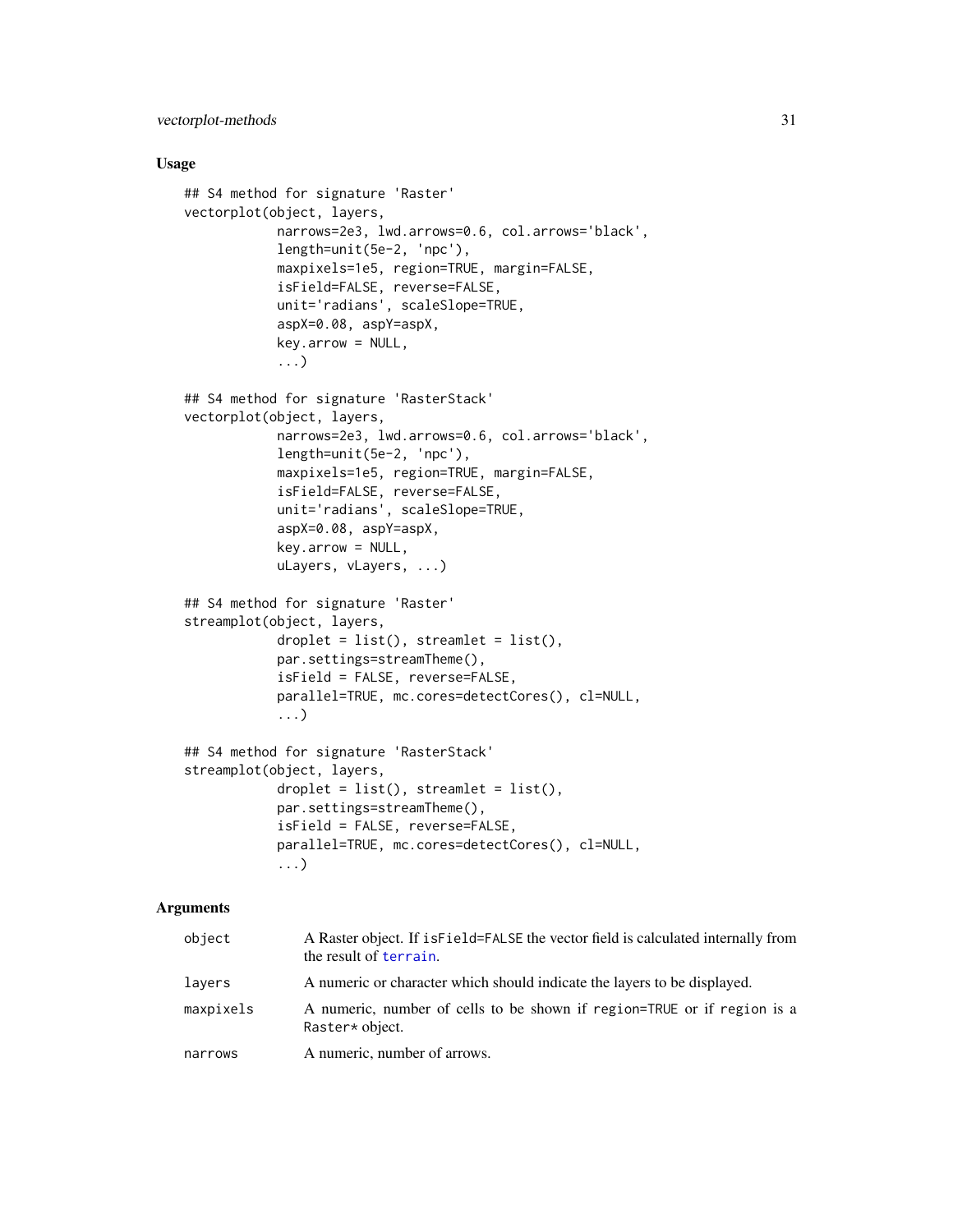<span id="page-31-0"></span>

| lwd.arrows       | Numeric, width of the lines of the arrows                                                                                                                                                                                                                                                                                                                              |
|------------------|------------------------------------------------------------------------------------------------------------------------------------------------------------------------------------------------------------------------------------------------------------------------------------------------------------------------------------------------------------------------|
| col.arrows       | character, color of the arrows                                                                                                                                                                                                                                                                                                                                         |
| length           | Unit, extent of the arrow head.                                                                                                                                                                                                                                                                                                                                        |
| margin           | Logical, if TRUE two marginal graphics show the summaries of the object.                                                                                                                                                                                                                                                                                               |
| scaleSlope       | Logical or numeric. If TRUE the slope (vector magnitude) is scaled (but not<br>centered) with its standard deviation. If it is a numeric, the slope is scaled with<br>this value. It is not used if is Field='dXY'.                                                                                                                                                    |
| aspX, aspY       | Numeric. Multipliers to convert the slope values into horizontal (aspX) and<br>vertical (aspY) displacements.                                                                                                                                                                                                                                                          |
| key.arrow        | A reference (or legend) vector. If is not NULL, it is a list with two named<br>components, size, a numeric to define the length of the arrow (default 1), and<br>label, a character to define the label (default '').                                                                                                                                                  |
| uLayers, vLayers |                                                                                                                                                                                                                                                                                                                                                                        |
|                  | Numeric, indexes of layers with horizontal and vertical components, respec-<br>tively, when isField='dXY' and the RasterStack has more than 2 layers. If<br>missing, the horizontal components are the layers of the first half of the object,<br>and the vertical components are the layers of the second half.                                                       |
| droplet          | A list whose elements define the droplet configuration:                                                                                                                                                                                                                                                                                                                |
|                  | • cropExtent: Percentage of the object extent to be cropped (default .97) to<br>avoid droplets at boundaries                                                                                                                                                                                                                                                           |
|                  | • pc: A numeric. It is the percentage of cells used to compute droplets. Its<br>default value is $0.5$ . Therefore, only the $0.5\%$ of the cells are used. For<br>example, if you use a Raster with 180 rows and 360 columns (64800 cells),<br>with this default value streamplot will produce 324 droplets.                                                          |
| streamlet        | A list whose elements define the streamlet configuration:                                                                                                                                                                                                                                                                                                              |
|                  | • L: length of the streamlet (number of points, default 10)<br>• h: streamlet calculation step (default mean(res(object))).                                                                                                                                                                                                                                            |
| par.settings     | A list to define the graphical parameters. For streamplot there is an specific<br>theme, streamTheme.                                                                                                                                                                                                                                                                  |
| parallel         | Logical, TRUE (default) to use parallel package.                                                                                                                                                                                                                                                                                                                       |
| cl               | a cluster object. Read the help page of parlapply for details.                                                                                                                                                                                                                                                                                                         |
| mc.cores         | The number of cores to use if parallel=TRUE and no cl is provided. Read the<br>help page of mclapply for details.                                                                                                                                                                                                                                                      |
| region           | Logical, if TRUE the region is displayed as the background using levelplot. It<br>can be a Raster* with the same extent and resolution as object.                                                                                                                                                                                                                      |
| reverse          | Logical, TRUE if arrows or streamlets go against the direction of the gradient.                                                                                                                                                                                                                                                                                        |
| isField          | If TRUE the object is a vector field. Thus, object must be a Raster* with two<br>layers, slope (local vector magnitude) and aspect (local vector direction), in this<br>order, following the philosophy of terrain. The slope layer will be used as the<br>background if region is TRUE.<br>If isField='dXY' object must be a Raster* with two layers representing the |
|                  | horizontal and the vertical components, respectively. The slope is computed and<br>used as the background if region is TRUE.                                                                                                                                                                                                                                           |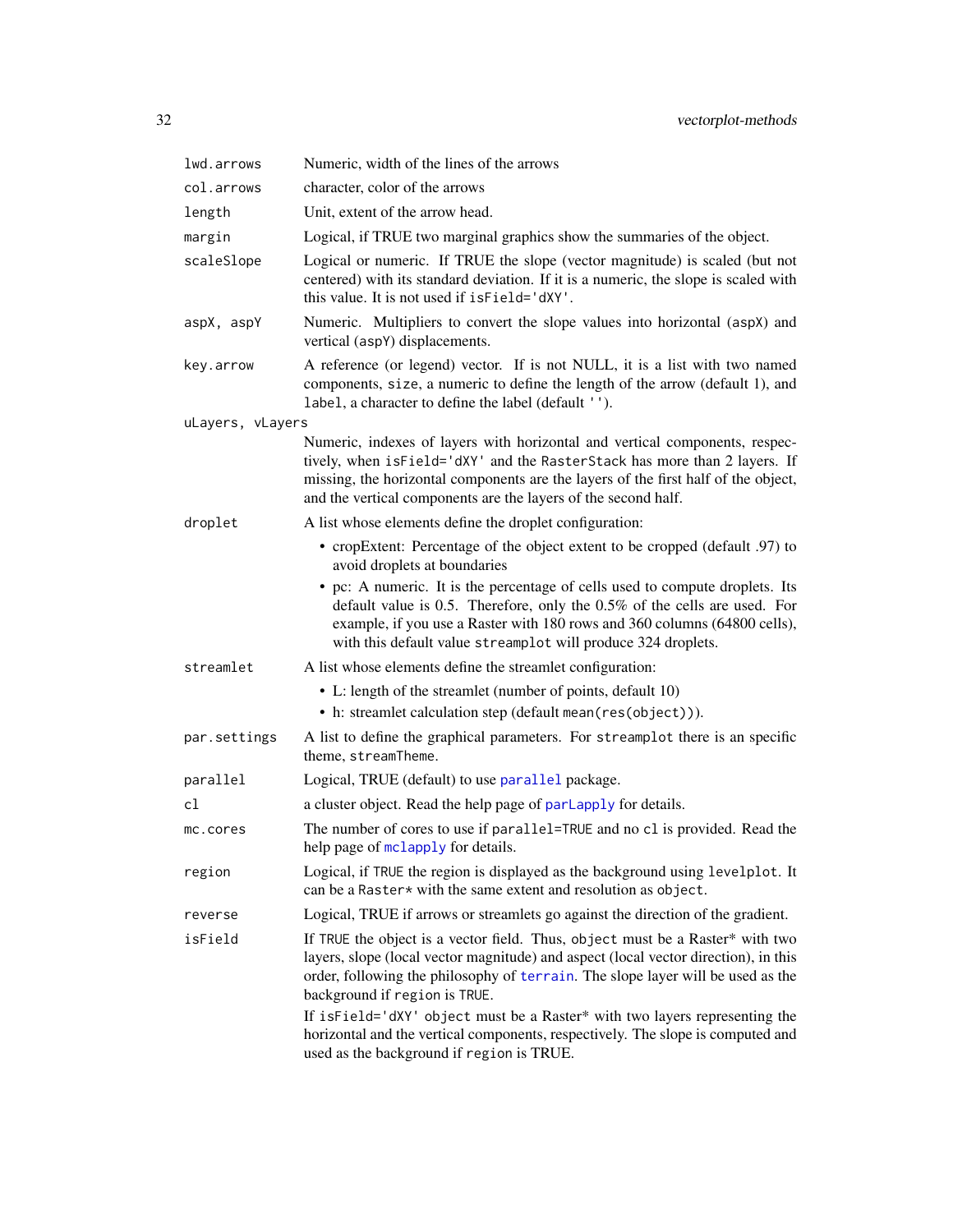<span id="page-32-0"></span>

| unit     | Character, angle units of the aspect layer if is Field=TRUE: 'radians' or 'de- |
|----------|--------------------------------------------------------------------------------|
|          | grees'.                                                                        |
| $\cdots$ | Additional arguments for levelplot                                             |

# Author(s)

Oscar Perpiñán Lamigueiro

#### References

R. Wegenkittl and E. Gröller, Fast Oriented Line Integral Convolution for Vector Field Visualization via the Internet, Proceedings IEEE Visualization '97, 1997, [http://www.cg.tuwien.ac.at/](http://www.cg.tuwien.ac.at/research/vis-dyn-syst/frolic/frolic_crc.pdf) [research/vis-dyn-syst/frolic/frolic\\_crc.pdf](http://www.cg.tuwien.ac.at/research/vis-dyn-syst/frolic/frolic_crc.pdf)

#### See Also

[panel.arrows](#page-0-0), [levelplot](#page-18-1), [terrain](#page-0-0), [mclapply](#page-0-0), [parLapply](#page-0-0)

```
## Not run:
proj <- CRS('+proj=longlat +datum=WGS84')
df <- expand.grid(x=seq(-2, 2, .01), y=seq(-2, 2, .01))
df$z <- with(df, (3*x^2 + y)*exp(-x^2-y^2))
r1 <- rasterFromXYZ(df, crs=proj)
df$z \leftarrow with(df, x*exp(-x^2-y^2))
r2 <- rasterFromXYZ(df, crs=proj)
df$z <- with(df, y*exp(-x^2-y^2))
r3 <- rasterFromXYZ(df, crs=proj)
s <- stack(r1, r2, r3)
names(s) <- c('R1', 'R2', 'R3')
vectorplot(r1)
vectorplot(r2, par.settings=RdBuTheme())
vectorplot(r3, par.settings=PuOrTheme())
## scaleSlope, aspX and aspY
vectorplot(r1, scaleSlope=FALSE)
vectorplot(r1, scaleSlope=1e-5)
vectorplot(r1, scaleSlope=5e-6, alpha=0.6)
vectorplot(r1, scaleSlope=TRUE, aspX=0.1, alpha=0.6)
vectorplot(r1, scaleSlope=TRUE, aspX=0.3, alpha=0.3)
## Reference vector
# Default size (1)
vectorplot(r1, region = FALSE,
          key.array = list(label = 'm/s'))vectorplot(r1, region = FALSE,
           key.array = list(size = 2, label = 'm/s'))
```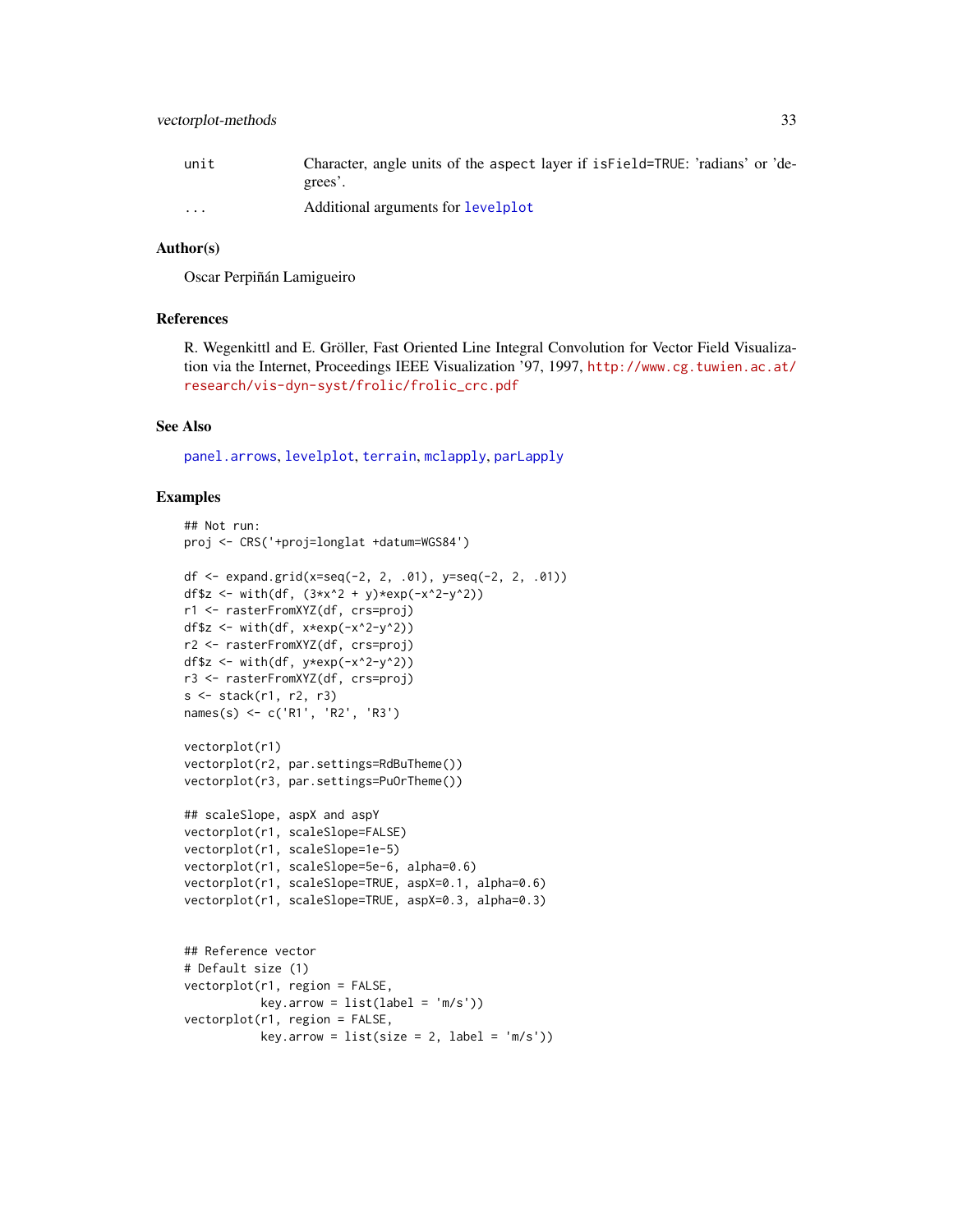```
## A vector field defined with horizontal and vertical components
u <- v <- raster(xmn=0, xmx=2, ymn=0, ymx=2, ncol=1e3, nrow=1e3)
x \leftarrow \text{init}(u, v='x')y \leftarrow \text{init}(u, v='y')u \leftarrow y * cos(x)v \leftarrow y * sin(x)field <- stack(u, v)
names(field) <- c('u', 'v')
vectorplot(field, isField='dXY', narrows=5e2)
## We can display both components as the background
vectorplot(field, isField='dXY', narrows=5e2, region=field)
## It is also possible to use a RasterStack
## with more than 2 layers when isField='dXY'
ul \leftarrow cos(y) * cos(x)v1 \leftarrow \cos(y) * \sin(x)u2 \le -\sin(y) \cdot \sin(x)v2 \le -\sin(y) \cdot \cos(x)field <- stack(u, u1, u2, v, v1, v2)
names(field) <- c('u', 'u1', 'u2', 'v', 'v1', 'v2')
vectorplot(field, isField='dXY',
           narrows=300, lwd.arrows=.4,
           par.settings=BTCTheme(),
           layout=c(3, 1))## uLayer and vLayer define which layers contain
## horizontal and vertical components, respectively
vectorplot(field, isField='dXY',
           narrows=300,
           uLayer=1:3,
           vLayer=6:4)
##################################################################
## Streamplot
##################################################################
## If no cluster is provided, streamplot uses parallel::mclapply except
## with Windows. Therefore, next code could spend a long time under
## Windows.
streamplot(r1)
## With a cluster
hosts <- rep('localhost', 4)
cl <- makeCluster(hosts)
streamplot(r2, cl=cl,
           par.settings=streamTheme(symbol=brewer.pal(n=5,
                                                         name='Reds')))
stopCluster(cl)
## Without parallel
streamplot(r3, parallel=FALSE,
```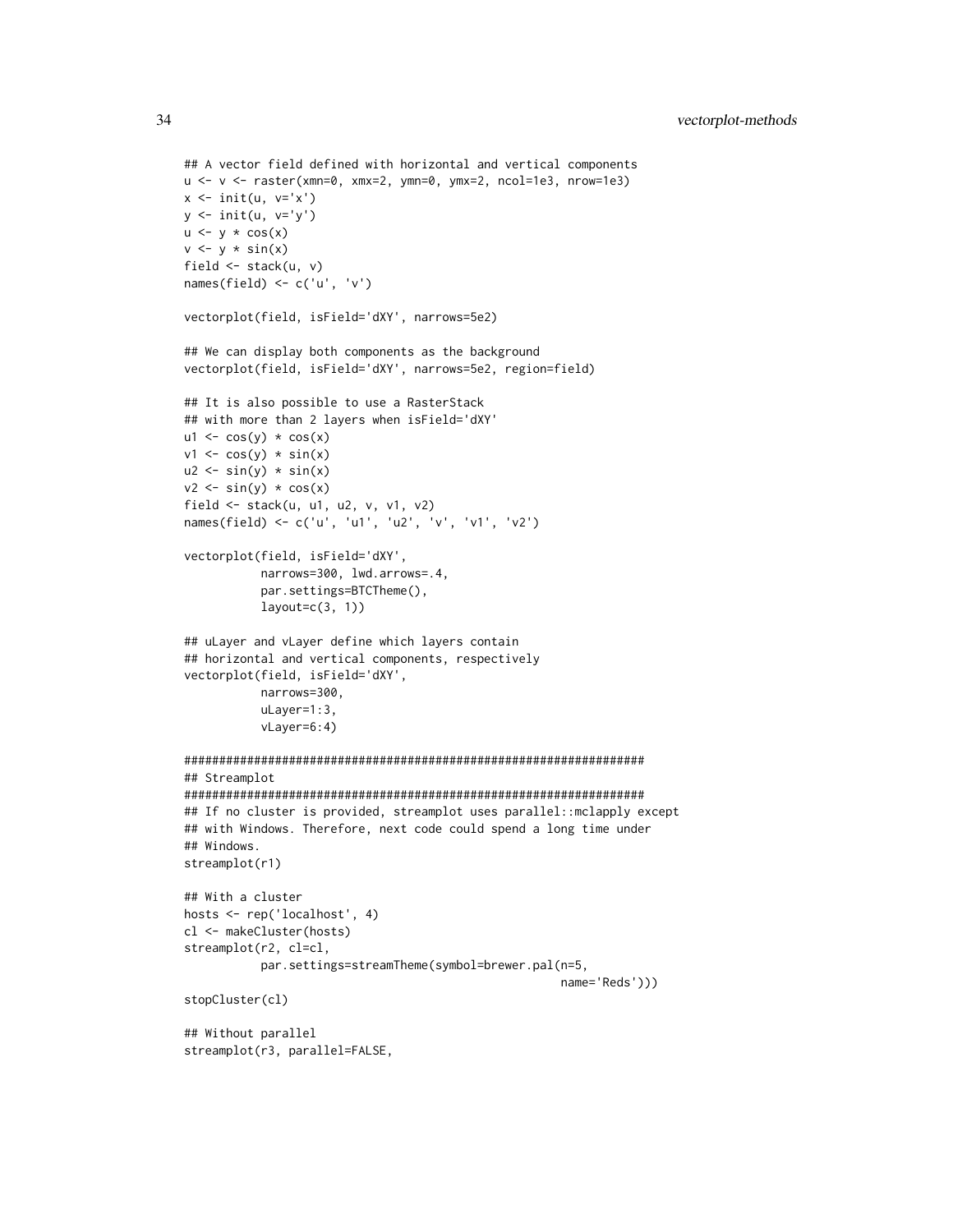#### <span id="page-34-0"></span>xyLayer 35

```
par.settings=streamTheme(symbol=brewer.pal(n=5,
                                                      name='Greens')))
## Configuration of droplets and streamlets
streamplot(s, layout=c(1, 3), droplet=list(pc=.2), streamlet=list(L=20),
           par.settings=streamTheme(cex=.6))
## End(Not run)
```
<span id="page-34-1"></span>xyLayer *xyLayer*

# Description

Create a RasterLayer from a function of the coordinates.

# Usage

xyLayer(object, dirXY = y)

# Arguments

| object | A Raster object.                                                               |
|--------|--------------------------------------------------------------------------------|
| dirXY  | A expression indicating the function of x and y (coordinates of the Raster ob- |
|        | ject) to be evaluated.                                                         |

# Value

A RasterLayer object.

# Author(s)

Oscar Perpiñán Lamigueiro.

# See Also

init, substitute, eval

```
f <- system.file("external/test.grd", package="raster")
r <- raster(f)
dirX <- xyLayer(r, x)
dirXY <-xyLayer(r, sqrt(x^2 + y^2))
levelplot(dirXY, margin=FALSE)
```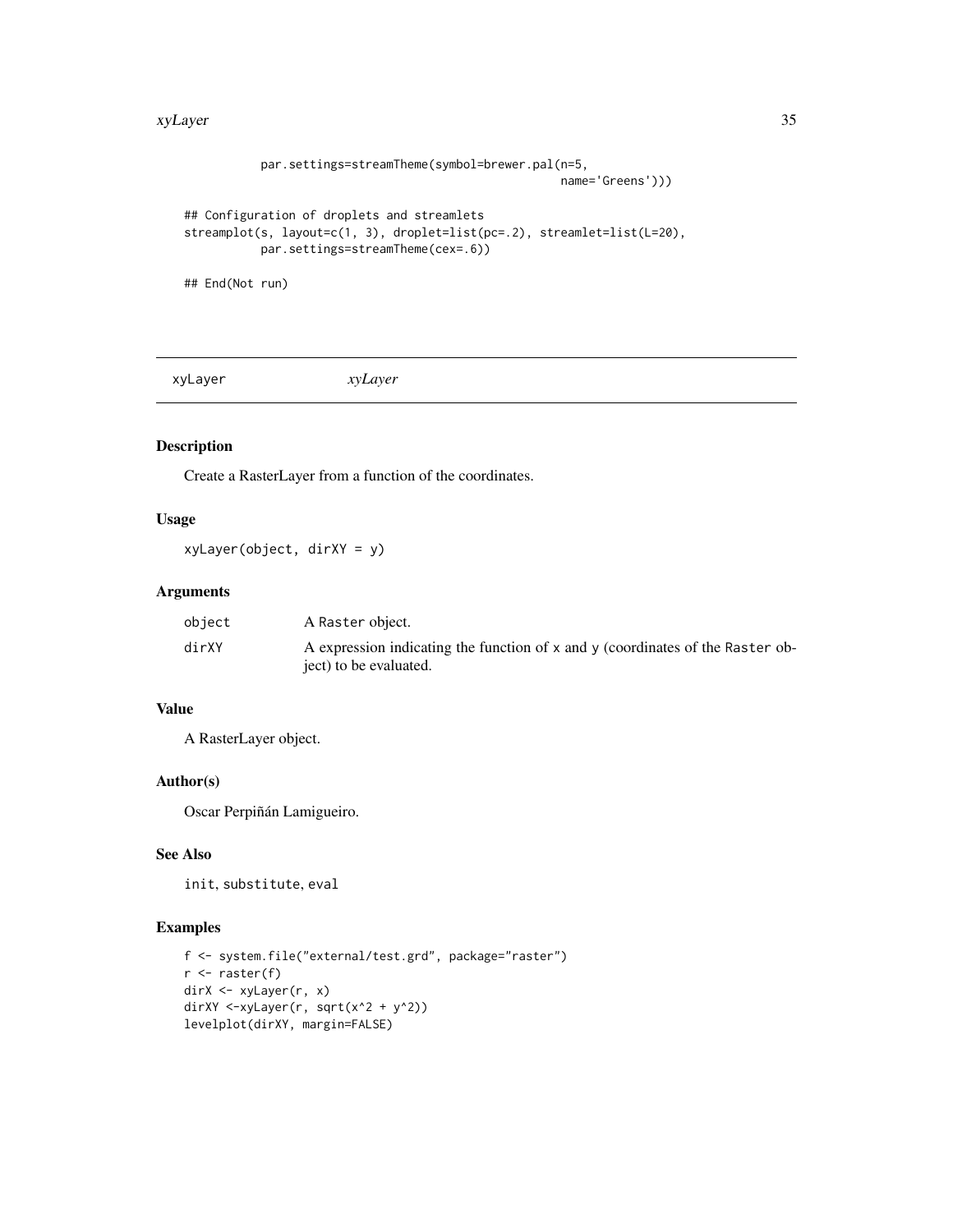<span id="page-35-0"></span>

#### <span id="page-35-1"></span>Description

Scatter plots of space-time Raster objects for directions defined by xyLayer

#### Usage

```
## S4 method for signature 'RasterStackBrick,missing'
xyplot(x, data=NULL, dirXY=y,
       stat='mean', xlab='Time', ylab='',
      digits=0, par.settings=rasterTheme(),...)
```
#### **Arguments**

| X.           | A RasterStackBrick object whose z slot is not NULL.                              |
|--------------|----------------------------------------------------------------------------------|
| data         | Not used.                                                                        |
| dirXY        | A direction as a function of the coordinates (see xyLayer).                      |
| stat         | a function to be applied to summarize the values by zone. See zonal for details. |
| xlab, ylab   | Labels of the axis.                                                              |
| par.settings | Customization of lattice. See xyplot for details.                                |
| digits       | An integer, number of digits for zonal.                                          |
| $\cdots$     | Additional arguments for the xyplot function.                                    |

# Author(s)

Oscar Perpiñán Lamigueiro

#### See Also

zonal

```
## Not run:
##Solar irradiation data from CMSAF http://dx.doi.org/10.5676/EUM_SAF_CM/RAD_MVIRI/V001
old <- setwd(tempdir())
download.file('https://raw.github.com/oscarperpinan/spacetime-vis/master/data/SISmm2008_CMSAF.zip',
   'SISmm2008_CMSAF.zip', method='wget')
unzip('SISmm2008_CMSAF.zip')
listFich <- dir(pattern='\.nc')
stackSIS <- stack(listFich)
stackSIS <- stackSIS*24 ##from irradiance (W/m2) to irradiation Wh/m2
```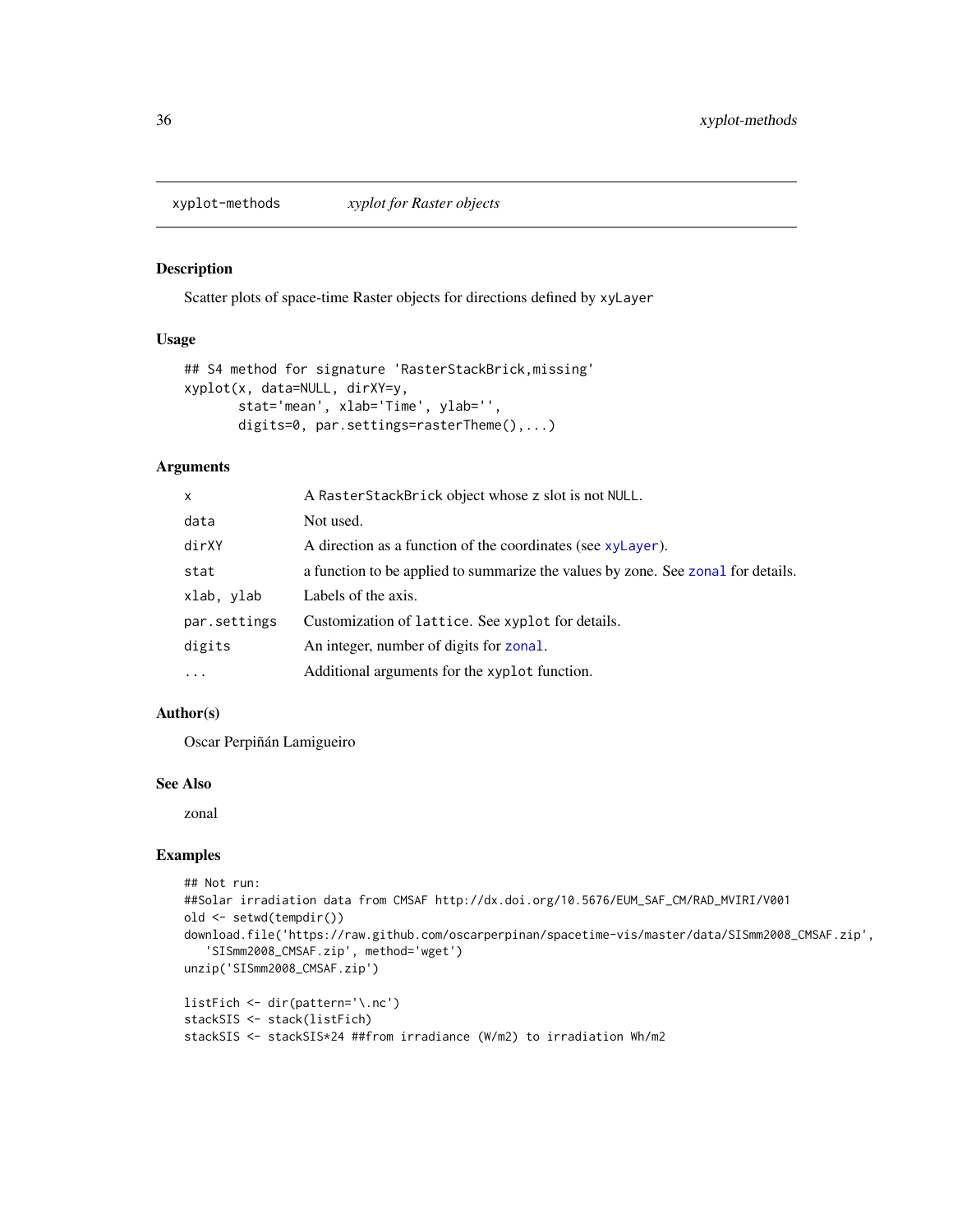```
idx <- seq(as.Date('2008-01-15'), as.Date('2008-12-15'), 'month')
SISmm <- setZ(stackSIS, idx)
names(SISmm) <- month.abb
xyplot(SISmm)
## Formula interface
xyplot(Jan ~ Jul, data=SISmm)
## Different scatterplots for each latitude zone
xyplot(Jan ~ Dec|cut(y, 4), data=SISmm)
## More sophisticated bands can be defined using the dirXY argument
xyplot(Jan ~ Dec|cut(dirXY, 4), dirXY=x^2 + y^2, data=SISmm)
## End(Not run)
## Not run:
library(zoo)
url <- "ftp://ftp.wiley.com/public/sci_tech_med/spatio_temporal_data/"
sst.dat = read.table(paste(url, "SST011970_032003.dat", sep=''), header = FALSE)
sst.ll = read.table(paste(url, "SSTlonlat.dat", sep=''), header = FALSE)
spSST <- SpatialPointsDataFrame(sst.ll, sst.dat)
gridded(spSST) <- TRUE
proj4string(spSST) = "+proj=longlat +datum=WGS84"
SST <- brick(spSST)
idx <- seq(as.Date('1970-01-01'), as.Date('2003-03-01'), by='month')
idx <- as.yearmon(idx)
SST <- setZ(SST, idx)
names(SST) <- as.character(idx)
xyplot(SST)
## End(Not run)
```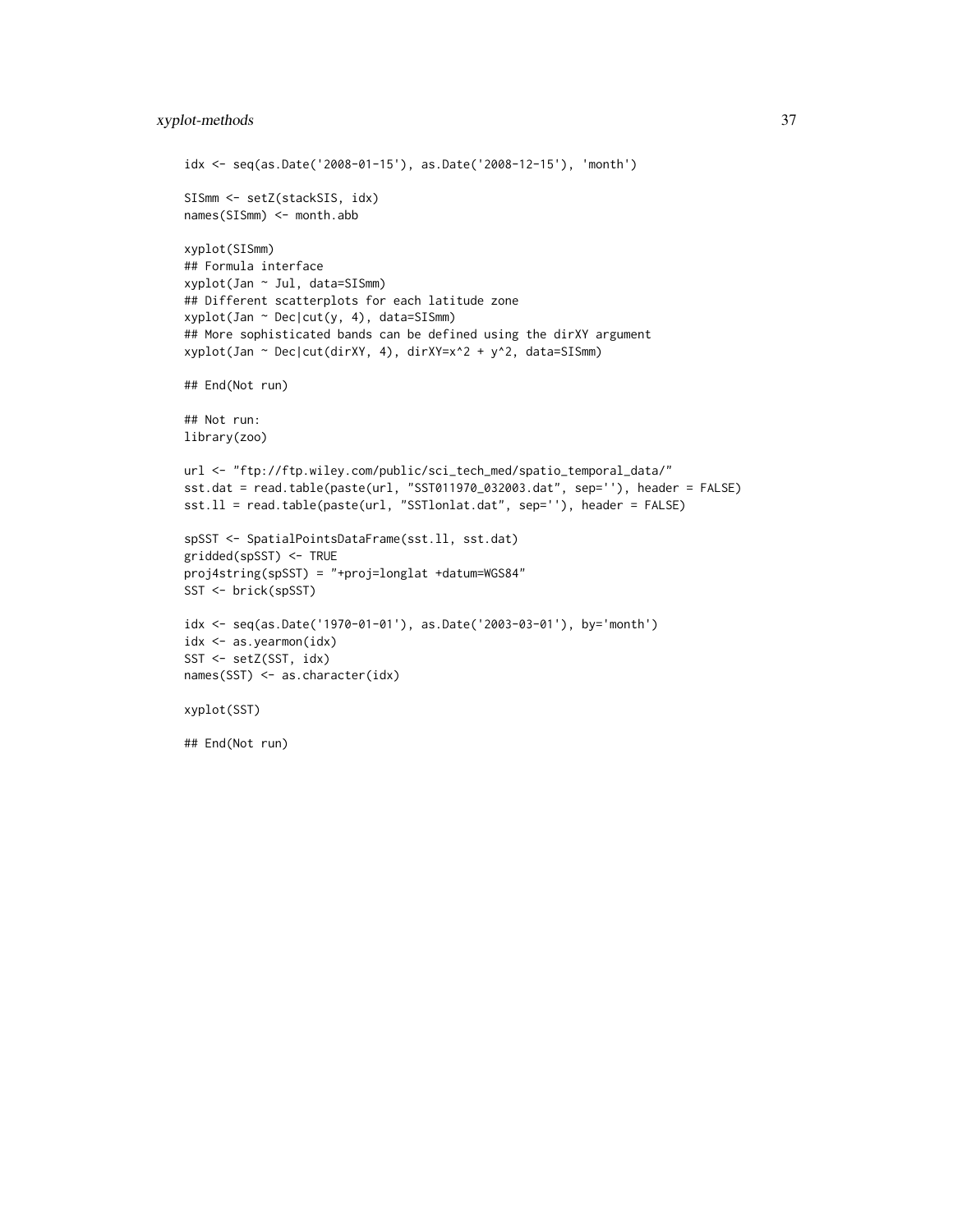# <span id="page-37-0"></span>**Index**

∗Topic methods bwplot-methods, [3](#page-2-0) densityplot-methods, [5](#page-4-0) Formula methods, [7](#page-6-0) gplot-methods, [8](#page-7-0) histogram-methods, [9](#page-8-0) horizonplot-methods, [12](#page-11-0) hovmoller-methods, [14](#page-13-0) Interaction, [17](#page-16-0) levelplot-methods, [19](#page-18-0) plot3D, [26](#page-25-0) splom-methods, [29](#page-28-0) vectorplot-methods, [30](#page-29-0) xyplot-methods, [36](#page-35-0) ∗Topic package rasterVis-package, [2](#page-1-0) ∗Topic spatial bwplot-methods, [3](#page-2-0) densityplot-methods, [5](#page-4-0) Formula methods, [7](#page-6-0) gplot-methods, [8](#page-7-0) histogram-methods, [9](#page-8-0) horizonplot-methods, [12](#page-11-0) hovmoller-methods, [14](#page-13-0) Interaction, [17](#page-16-0) levelplot-methods, [19](#page-18-0) plot3D, [26](#page-25-0) rasterVis-package, [2](#page-1-0) splom-methods, [29](#page-28-0) vectorplot-methods, [30](#page-29-0) xyLayer, [35](#page-34-0) xyplot-methods, [36](#page-35-0)

BTCTheme, *[21](#page-20-0)* BTCTheme *(*rasterTheme*)*, [28](#page-27-0) BuRdTheme, *[21](#page-20-0)* BuRdTheme *(*rasterTheme*)*, [28](#page-27-0) bwplot, *[4](#page-3-0)* bwplot *(*bwplot-methods*)*, [3](#page-2-0)

bwplot,formula,Raster-method *(*bwplot-methods*)*, [3](#page-2-0) bwplot,RasterStackBrick,missing-method *(*bwplot-methods*)*, [3](#page-2-0) bwplot-methods, [3](#page-2-0)

chooseRegion *(*Interaction*)*, [17](#page-16-0) contourplot, *[15](#page-14-0)*, *[23](#page-22-0)* contourplot *(*levelplot-methods*)*, [19](#page-18-0) contourplot,Raster,missing-method *(*levelplot-methods*)*, [19](#page-18-0) custom.theme, *[21](#page-20-0)*, *[29](#page-28-0)* custom.theme.2, *[29](#page-28-0)*

densityplot, *[6](#page-5-0)* densityplot *(*densityplot-methods*)*, [5](#page-4-0) densityplot,formula,Raster-method *(*densityplot-methods*)*, [5](#page-4-0) densityplot,RasterLayer,missing-method *(*densityplot-methods*)*, [5](#page-4-0) densityplot,RasterStackBrick,missing-method *(*densityplot-methods*)*, [5](#page-4-0) densityplot-methods, [5](#page-4-0)

Formula methods, [7](#page-6-0)

ggplot, *[8](#page-7-0)* gpar, *[20,](#page-19-0) [21](#page-20-0)* gplot *(*gplot-methods*)*, [8](#page-7-0) gplot,Raster-method *(*gplot-methods*)*, [8](#page-7-0) gplot-methods, [8](#page-7-0) GrTheme, *[21](#page-20-0)* GrTheme *(*rasterTheme*)*, [28](#page-27-0)

hexbinplot, *[7](#page-6-0)*, *[29,](#page-28-0) [30](#page-29-0)* hexbinplot *(*Formula methods*)*, [7](#page-6-0) hexbinplot,formula,Raster-method *(*Formula methods*)*, [7](#page-6-0) hist, *[10](#page-9-0)* histogram, *[10](#page-9-0)* histogram *(*histogram-methods*)*, [9](#page-8-0)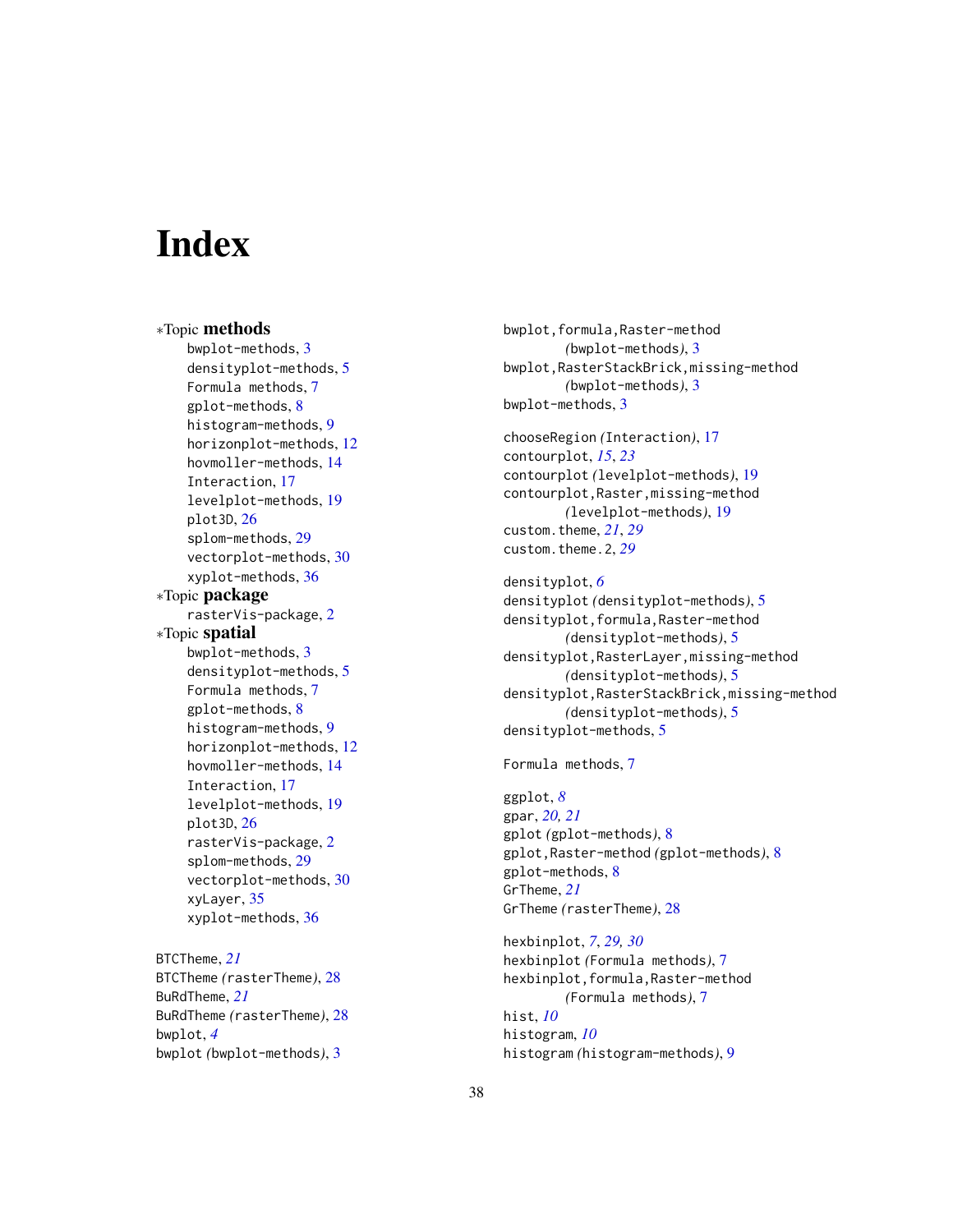#### INDEX  $39$

histogram,formula,Raster-method *(*histogram-methods*)*, [9](#page-8-0) histogram,RasterLayer,missing-method *(*histogram-methods*)*, [9](#page-8-0) histogram,RasterStackBrick,missing-method *(*histogram-methods*)*, [9](#page-8-0) histogram-methods, [9](#page-8-0) horizonplot, *[13](#page-12-0)* horizonplot *(*horizonplot-methods*)*, [12](#page-11-0) horizonplot,RasterStackBrick,missing-method *(*horizonplot-methods*)*, [12](#page-11-0) horizonplot,RasterStackBrick-method *(*horizonplot-methods*)*, [12](#page-11-0) horizonplot-methods, [12](#page-11-0) hovmoller *(*hovmoller-methods*)*, [14](#page-13-0) hovmoller,RasterStackBrick-method *(*hovmoller-methods*)*, [14](#page-13-0) hovmoller-methods, [14](#page-13-0)

identifyRaster *(*Interaction*)*, [17](#page-16-0) identifyRaster,Raster-method *(*Interaction*)*, [17](#page-16-0) in.out, *[17](#page-16-0)* Interaction, [17](#page-16-0)

levelplot, *[12,](#page-11-0) [13](#page-12-0)*, *[15](#page-14-0)*, *[21–](#page-20-0)[23](#page-22-0)*, *[33](#page-32-0)* levelplot *(*levelplot-methods*)*, [19](#page-18-0) levelplot,Raster,missing-method *(*levelplot-methods*)*, [19](#page-18-0) levelplot-methods, [19](#page-18-0)

make.names, *[7](#page-6-0)* mclapply, *[32,](#page-31-0) [33](#page-32-0)*

```
panel.2dsmoother, 15
panel.arrows, 33
panel.bwplot, 3
panel.levelplot, 21, 22
panel.levelplot.raster, 21, 22
panel.violin, 3, 4
parallel, 32
parLapply, 32, 33
plot, 9
plot3D, 26
plot3D,RasterLayer-method (plot3D), 26
plotmath, 20
PuOrTheme, 21
PuOrTheme (rasterTheme), 28
```
rasterTheme, *[6](#page-5-0)*, *[10](#page-9-0)*, *[15](#page-14-0)*, *[21](#page-20-0)*, [28](#page-27-0)

rasterVis *(*rasterVis-package*)*, [2](#page-1-0) rasterVis-package, [2](#page-1-0) ratify, *[23](#page-22-0)* RdBuTheme, *[21](#page-20-0)* RdBuTheme *(*rasterTheme*)*, [28](#page-27-0)

```
sampleRandom, 3, 5, 10, 29
sampleRegular, 7, 20
splom, 30
splom (splom-methods), 29
splom,RasterStackBrick,missing-method
        (splom-methods), 29
splom-methods, 29
spplot, 9, 23
streamplot, 21
streamplot (vectorplot-methods), 30
streamplot,Raster-method
        (vectorplot-methods), 30
streamplot,RasterStack-method
        (vectorplot-methods), 30
streamTheme, 21
streamTheme (rasterTheme), 28
subset, 4
surface3d, 26
```
terrain, *[31](#page-30-0)[–33](#page-32-0)* textGrob, *[21](#page-20-0)* trellis.par.set, *[21](#page-20-0)*

vectorplot *(*vectorplot-methods*)*, [30](#page-29-0) vectorplot,Raster-method *(*vectorplot-methods*)*, [30](#page-29-0) vectorplot,RasterStack-method *(*vectorplot-methods*)*, [30](#page-29-0) vectorplot-methods, [30](#page-29-0)

xscale.components.default, *[29](#page-28-0)* xscale.raster, *[6](#page-5-0)*, *[10](#page-9-0)*, *[15](#page-14-0)*, *[21](#page-20-0)* xscale.raster *(*rasterTheme*)*, [28](#page-27-0) xyLayer, *[3](#page-2-0)*, *[5](#page-4-0)*, *[7](#page-6-0)*, *[10](#page-9-0)*, *[12](#page-11-0)*, *[15](#page-14-0)*, [35,](#page-34-0) *[36](#page-35-0)* xyplot, *[3,](#page-2-0) [4](#page-3-0)*, *[10](#page-9-0)*, *[13](#page-12-0)*, *[20](#page-19-0)[–22](#page-21-0)* xyplot *(*xyplot-methods*)*, [36](#page-35-0) xyplot,formula,Raster-method *(*Formula methods*)*, [7](#page-6-0) xyplot,RasterStackBrick,missing-method *(*xyplot-methods*)*, [36](#page-35-0) xyplot-methods, [36](#page-35-0)

yscale.components.default, *[29](#page-28-0)*